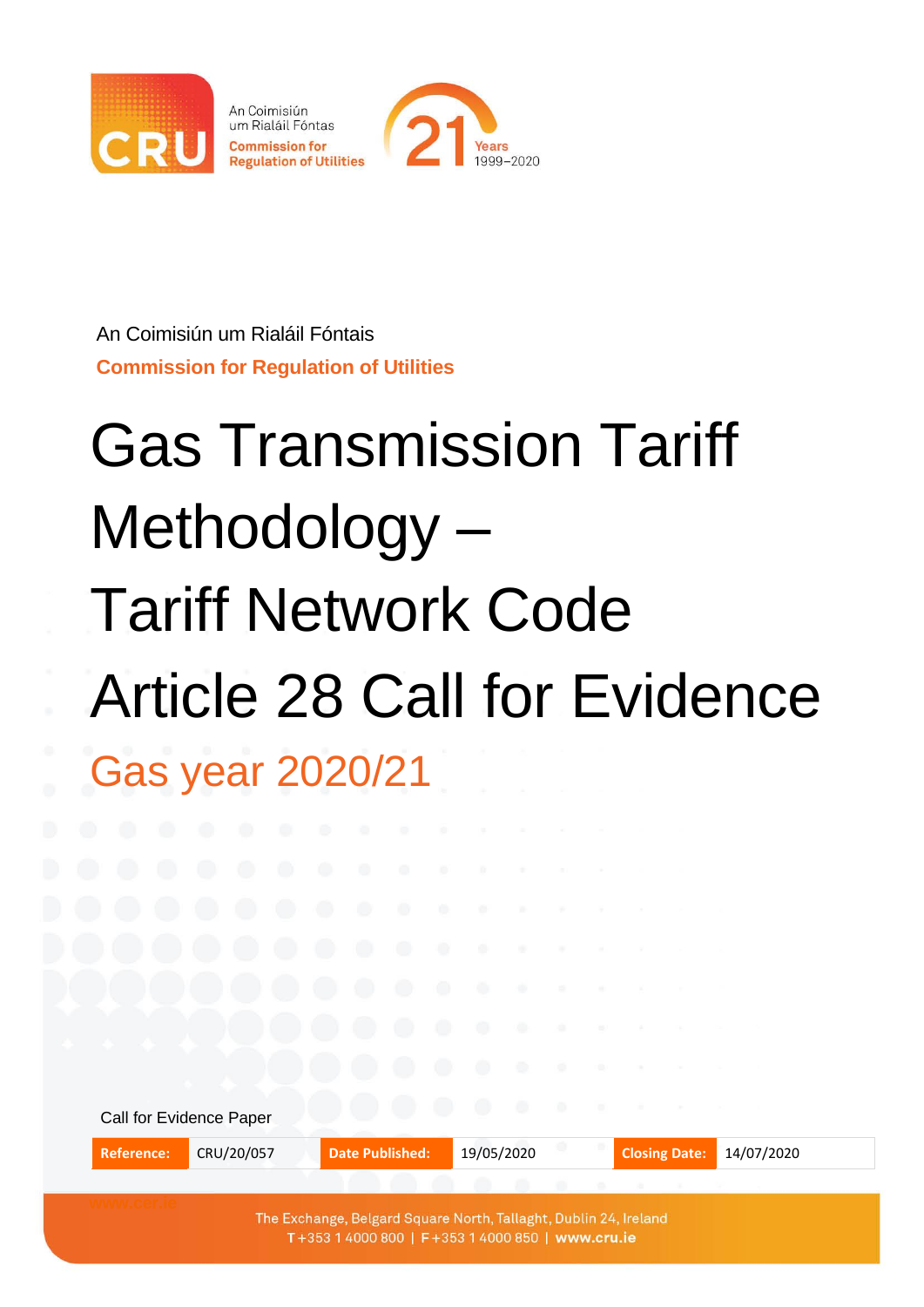## **CRU Mission Statement**

The CRU's mission is to protect the public interest in Water, Energy and Energy Safety. The CRU is guided by four strategic priorities that sit alongside the core activities we undertake to deliver in the public interest. These are:

- Deliver sustainable low-carbon solutions with well-regulated markets and networks
- Ensure compliance and accountability through best regulatory practice
- Develop effective communications to support customers and the regulatory process
- Foster and maintain a high-performance culture and organisation to achieve our vision

## **Executive Summary**

Gas Networks Ireland (GNI) owns and operates the gas transmission network. Regulated tariffs apply for the use of this system. The CRU sets the methodology for how these tariffs are calculated. These tariffs allow GNI, as the network operator, to recover the annual revenue set by the CRU to operate the network in a safe and efficient manner.

As part of the annual tariff setting process, the CRU is required under Article 28 of the European Tariff Network Code to consult on the following:

- Levels of multipliers and seasonal factors;
- Levels of discounts (e.g. discount for Virtual Reverse Flow).

The role of these items in the tariff setting process are as follows:

• **multipliers and seasonal factors are applied to calculate the tariffs for non-annual products**: The CRU's transmission tariff methodology sets the tariffs for annual capacity at the transmission entry and exit points. In order to calculate the tariffs for non-annual capacity products (i.e. quarterly, monthly, daily) the annual tariffs are combined with multipliers<sup>1</sup> and seasonal factors<sup>2</sup>. Therefore, the levels of these factors determine the

<sup>1</sup> Multipliers determine the multiple of the annual capacity product tariff, which is applied to a nonannual capacity product to calculate its tariff. For example, the monthly multiplier is 1.5, which means that buying monthly capacity for each month in the year will cost 1.5 times more than buying the annual capacity product.

 $2$  Seasonal factors are used to create a profile for the non-annual capacity products across the year. This leads to different prices for a non-annual capacity product at different times of year. For example, the monthly product is more expensive in the winter but is cheaper in the summer.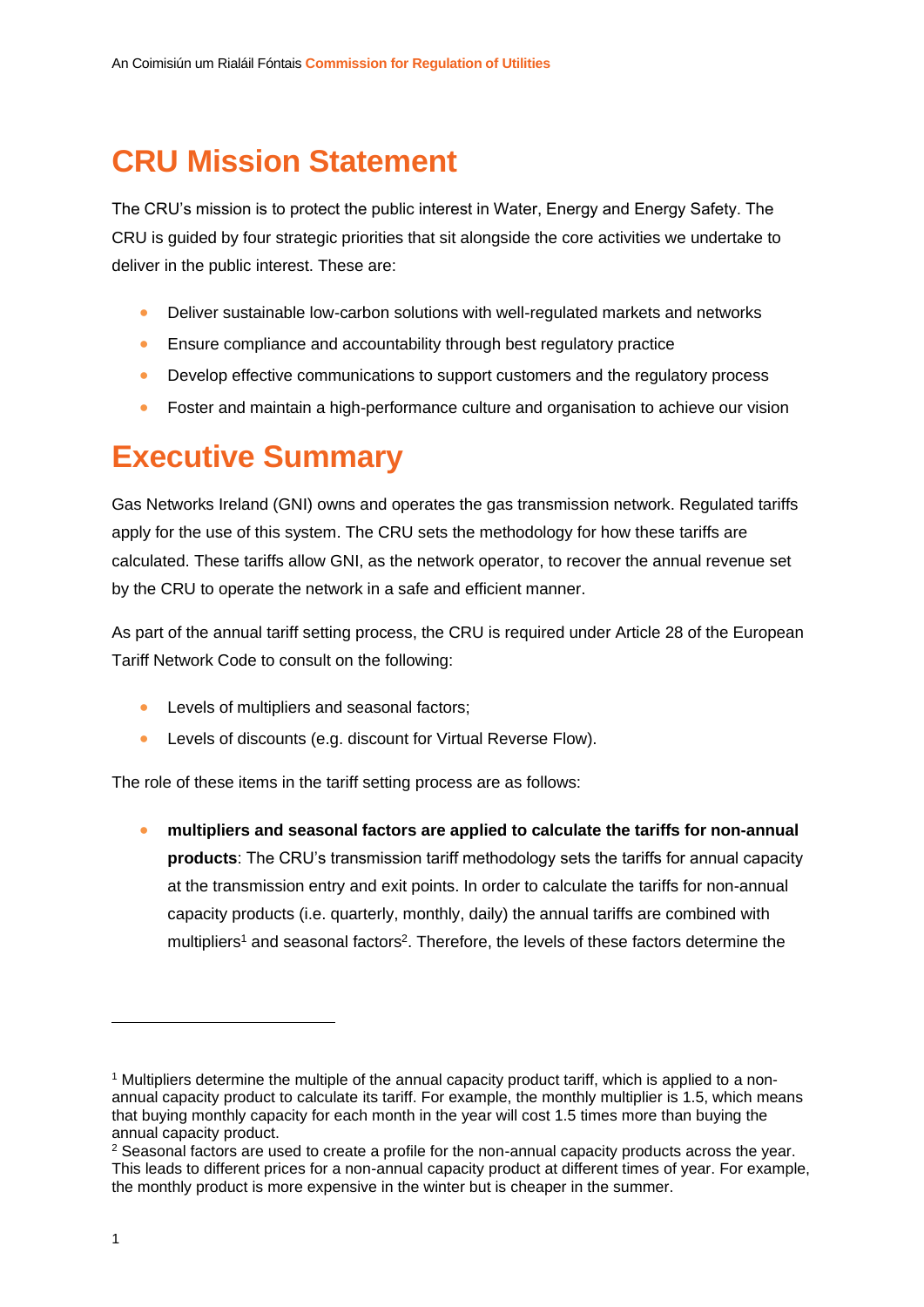tariffs for the non-annual capacity products. The multipliers & seasonal factors are set to incentivise certain behaviour among gas system users.

• **Setting the cost of virtual reverse flow**: The Tariff Network Code allows for discounts. Currently a discount is only applicable for Virtual Reverse Flow (VRF). <sup>3</sup> VRF is a 'reverse flow' service offered on a virtual interruptible basis, at the Interconnection Points, to enable Shippers to virtually flow gas from Ireland via Moffat and into Ireland via Gormanston.<sup>4</sup> VRF is a day-ahead interruptible product. As it is an interruptible product it receives a discount. Therefore, the level of the discount, amongst other things, determines the level of the VRF tariff.

Last year, the CRU reviewed the multipliers and seasonal factors. The CRU considered updating the multiplier & seasonal factor methodology to a prescriptive (but not mandatory) methodology set out in the network code. Following consultation, the CRU decided against that approach and changed the methodology that was already in place. The changes were minor and were to ensure compliance with the network code and its principles. Those minor changes saw the multipliers and seasonal factors being set as follows.<sup>5</sup>

| <b>Month</b> | <b>Quarterly %</b> | <b>Monthly %</b> | Daily % |
|--------------|--------------------|------------------|---------|
| October      |                    | 12.81%           | 0.64%   |
| November     | 38.43%             | 12.81%           | 0.64%   |
| December     |                    | 17.08%           | 1.14%   |
| January      |                    | 29.89%           | 1.99%   |
| February     | 80.69%             | 34.16%           | 2.28%   |
| March        |                    | 25.62%           | 1.71%   |
| April        |                    | 12.81%           | 0.64%   |
| May          | 13.27%             | 0.97%            | 0.05%   |
| June         |                    | 0.97%            | 0.05%   |
| July         |                    | 0.97%            | 0.05%   |
| August       | 2.61%              | 0.97%            | 0.05%   |
| September    |                    | 0.97%            | 0.05%   |
| Total        | 135.0%             | 150.0%           | 279.44% |

The above factors and a new tariffing approach for VRF came into force on 01 October 2019. As such, they have not yet been in place for a full gas year (01 October 2019 to 30 September

<sup>&</sup>lt;sup>3</sup> The tariff network code requires that discounts are provided for storage facilities and that they may be applied for LNG facilities, however these do not currently exist on the Irish network.

<sup>4</sup> For example, if there is a total nomination of 100 units of gas for delivery from GB to ROI and a gas shipper in Ireland wishes to virtually transport 10 units of gas from ROI to GB, these 10 units are netted off the 100 units, resulting in the delivery of 90 units into the ROI gas network.

<sup>5</sup> To understand how this works, consider the following example: The reference price for Moffat entry is €301/MWh. If you wanted to book monthly capacity for December, you could calculate the cost by referring to the table and applying the relevant combined multiplier & seasonal factor; in this case 17.08%. That would result in the following  $-$  €301/MWh  $*$  17.08% = €51.4/MWh.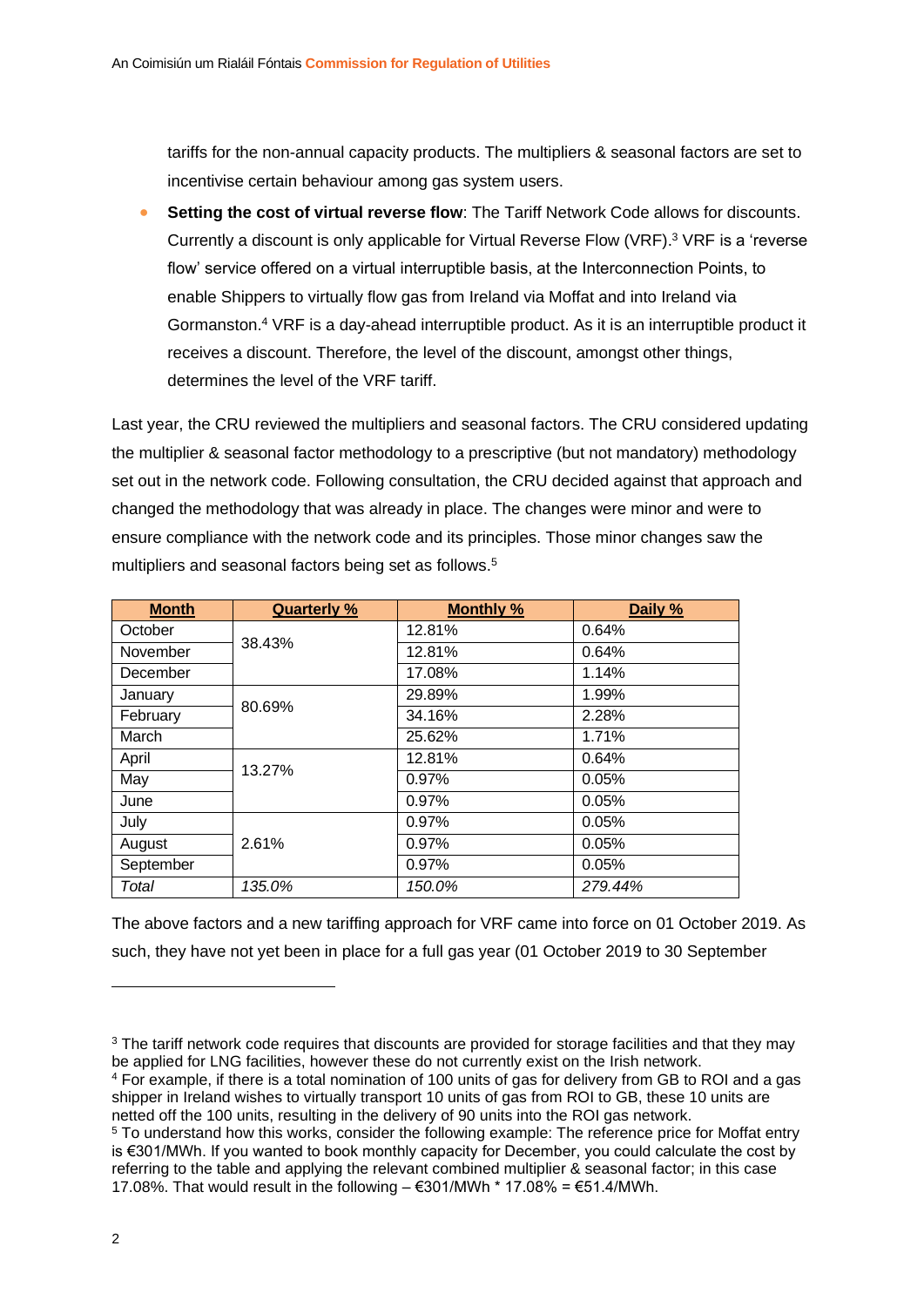2020). As the dynamics in the gas market change over the course of the year (e.g. demand levels vary from Winter to Summer due to differences in heating requirements), the CRU considers that it is important to collect a full year's worth of data before making any changes, particularly in the case of VRF as it underwent a significant change in tariffing approach. In addition, the seasonal factors change the cost of the VRF product throughout the year and the CRU has yet to see the impact of the full range of these costs on VRF use.

The CRU has identified the need to build on the work done as part of last year's review and for there to be consideration of wider market changes in any review of multipliers and seasonal factors. For example, there has been a changing role for gas in power generation. Gas plant is now more regularly called upon to support intermittent renewable generation, therefore the gas power sector might benefit from a change in the multipliers which reduce the costs associated with using the gas network on a more flexible basis. However, this change may have an impact on other types of network users and therefore needs careful consideration. In addition, there needs to be consideration of the broader transition to decarbonise the gas network. It will take time for Gas Networks Ireland and the CRU to undertake a thorough review of these factors in the context of market dynamics and the wider gas market developments. It will also require effective input from industry. This thorough review could not be completed in time for the 2020/21 gas tariff setting process.

In addition, the increased uncertainty that the Covid-19 pandemic has brought must be considered. The CRU considers that stability for consumers and industry at this time is likely to be beneficial. The CRU has taken a number of measures to provide appropriate protection and reassurance for electricity and gas customers during the current period of uncertainty<sup>6,7</sup>, and will continue to monitor developments. The CRU is committed to continuing to work with industry stakeholders and consumers during the Covid-19 pandemic.

As a result of all of the above, the CRU has decided that there will be no change to multipliers, seasonal factors and VRF for gas year 2020/21. This will allow for additional analysis and a thorough review ahead of the next Article 28 consultation for gas year 2021/22. For the review of multipliers and seasonal factors, the CRU is proposing the following review criteria as set out in the tariff network code:

(a) for multipliers:

(i) the balance between facilitating short-term gas trade and providing long-term signals for efficient investment in the transmission system;

<sup>6</sup> https://www.cru.ie/cru-announces-covid-19-customer-protection-measures-to-assist-consumers/ <sup>7</sup> https://www.cru.ie/cru-extends-covid-19-customer-protection-measures-to-assist-consumers/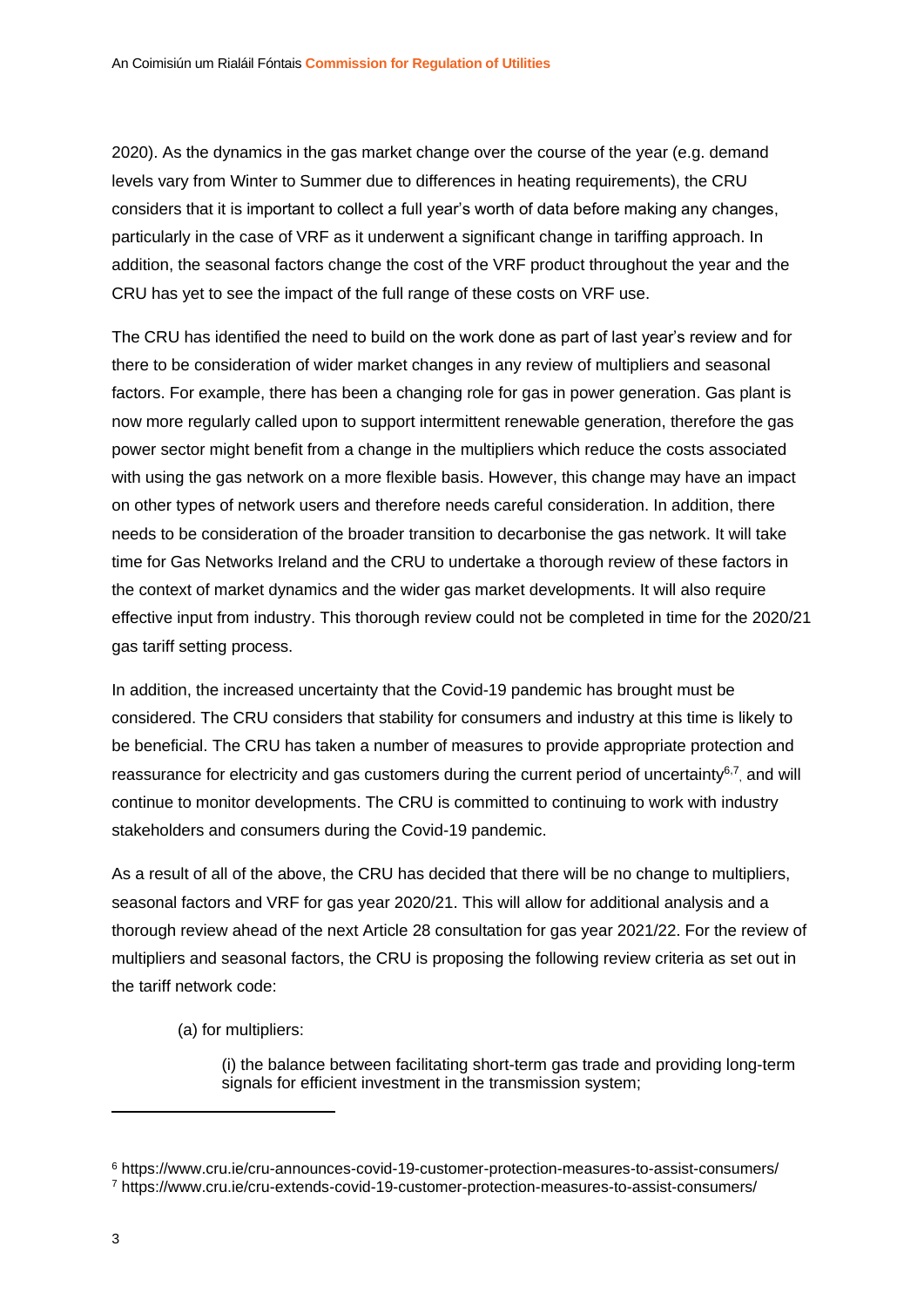(ii) the impact on the transmission services revenue and its recovery;

(iii) the need to avoid cross-subsidisation between network users and to enhance cost-reflectivity of reserve prices;

(iv) situations of physical and contractual congestion;

(v) the impact on cross-border flows;

(b) for seasonal factors:

(i) the impact on facilitating the economic and efficient utilisation of the infrastructure;

(ii) the need to improve the cost-reflectivity of reserve prices.

In reviewing the value of multipliers and seasonal factors against the above criteria, the CRU will also consider the changing role of gas. As such, the CRU is not only calling for feedback as to whether we should include more criteria in our review but is also seeking submissions on how the use of the gas network is evolving. For example, gas fired electricity generators may have important insights as to how their roles have been involving in the electricity wholesale market and the impact of multipliers and seasonal factors on that role. Gas shippers and businesses may also have insights as to new uses for gas, for example the use of compressed natural gas in transport. In addition, feedback from other users of the gas network is equally important as changing multipliers may change the costs that they face. For example, gas shippers will have data as to how they purchase gas and the impact of multipliers and seasonal factors on that approach.

To aid in responding to this document, the CRU has presented some initial analysis under the proposed review criteria (contained in the appendix). Stakeholder responses will be incorporated into the review to ensure that the review examines the issues important to stakeholders. As such, these responses may be used to support any proposed changes to the multipliers and seasonal factors, which will be consulted upon in time for the gas year 2021/22. The CRU aims to publish a consultation in early 2021 to ensure that any changes brought about by a CRU decision can be incorporated into the methodology time for gas year 2021/22.

In terms of the VRF discount, the CRU is taking this opportunity to gather the views of stakeholders on initial analysis conducted by the CRU and would welcome insights from respondents on the CRU's analysis, the factors which significantly affect the use of and any relevant information network users may have on the commercial value of VRF. This is important because the VRF discount takes into account the economic value of the product. The CRU can then incorporate this data into its analysis of the VRF discount and will consult on any proposed changes to the discount in early 2021.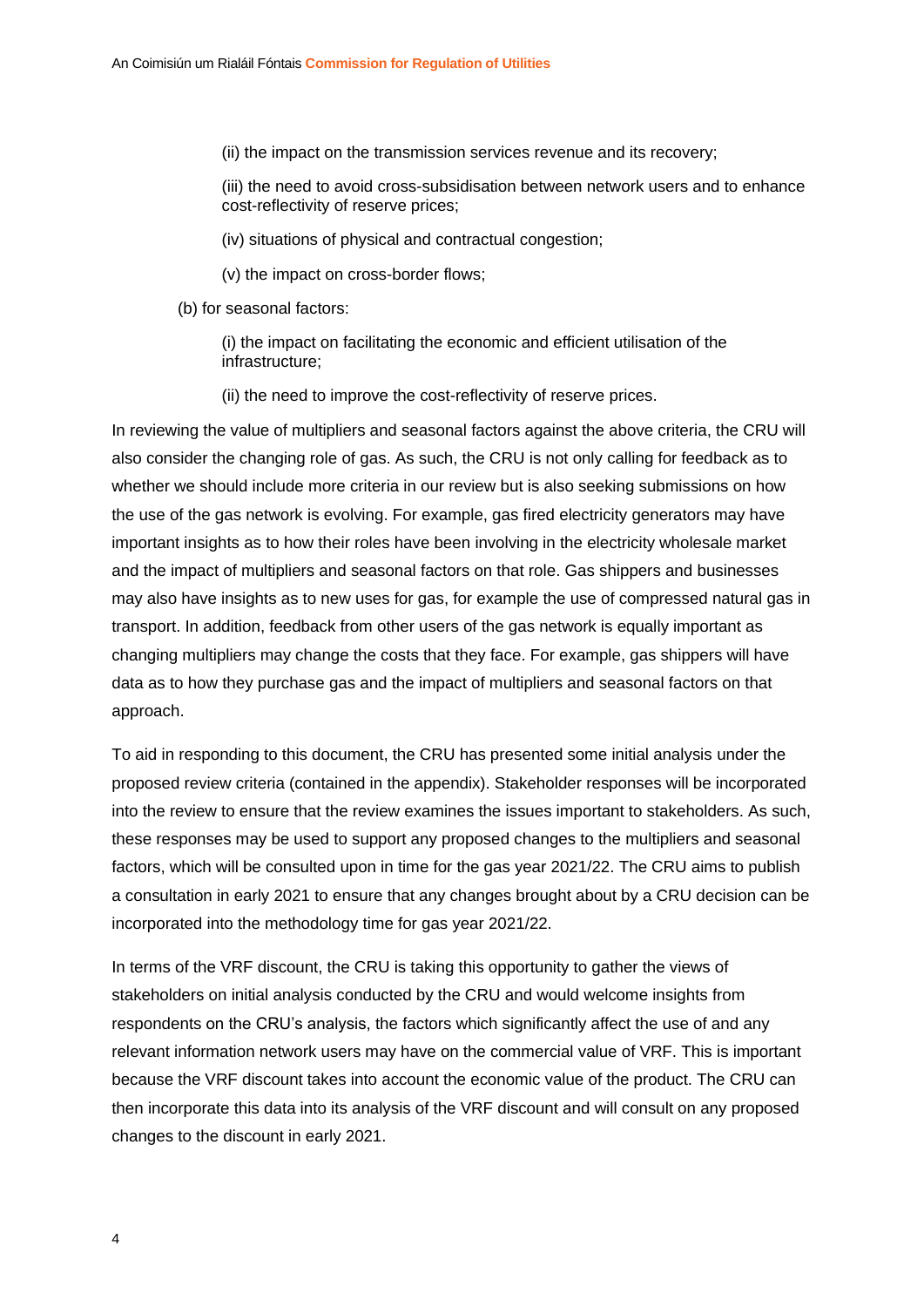## **Public/ Customer Impact Statement**

Gas Networks Ireland (GNI) owns and operates the gas network that supplies natural gas to customers in Ireland. The CRU is legally responsible for regulating the transmission and distribution network tariffs that GNI charges to users of the network. The CRU does so in the public interest. These tariffs allow GNI, as the network operator, to recover the annual revenue set by the CRU to operate the network in a safe and efficient manner.

Last year the CRU completed a review of how transmission tariffs are set. As part of that review, the CRU altered the value of multipliers, seasonal factors and levels of discounts. These items impact the price paid by companies using the gas network and the way in which these network users are incentivised to use the network. These costs may be passed on to the final customer. As such, it is important to keep the value of multipliers, seasonal factors and levels of discounts under review to ensure that they are set appropriately.

As these alterations have not yet been in place for a full gas year (01 October 2019 to 30 September 2020), the CRU does not yet have the full suite of evidence to assess the extent of its decision. It is important to collect a full year's worth of data before making any further changes, in order to avoid unintended consequences. The CRU and GNI have also identified the need to undertake a thorough review of multipliers and seasonal factors in the context of wider market changes (e.g. the role of the gas network in the energy system and decarbonisation of the gas network). This thorough review could not be completed in advance of the 2020/21 gas tariff setting process.

In addition, the increased uncertainty that the Covid-19 pandemic brings about must be considered. The CRU considers that stability for consumers and industry at this time is likely to be beneficial. The CRU has taken a number of measures to provide appropriate protection and reassurance for electricity and gas customers during the current period of uncertainty, and will continue to monitor developments and is committed to continuing to work with industry stakeholders and consumers during the Covid-19 pandemic.

As a result, the CRU has decided to not change the multipliers, seasonal factors and levels of discounts for the next gas year, which runs from 01 October 2020 to 30 September 2021. As there will be no changes to these items, this decision should not impact on the average annual residential customer's bill. This paper seeks comments on the approach to the review and the CRU's initial analysis/ considerations. It also seeks submissions on the evolving use of the gas network; for example, from gas fired generators or those proposing to use the gas network to provide natural gas as a transportation fuel. These comments will provide evidence to support any proposed changes for the 2021/22 gas tariff year. Any changes will be consulted upon.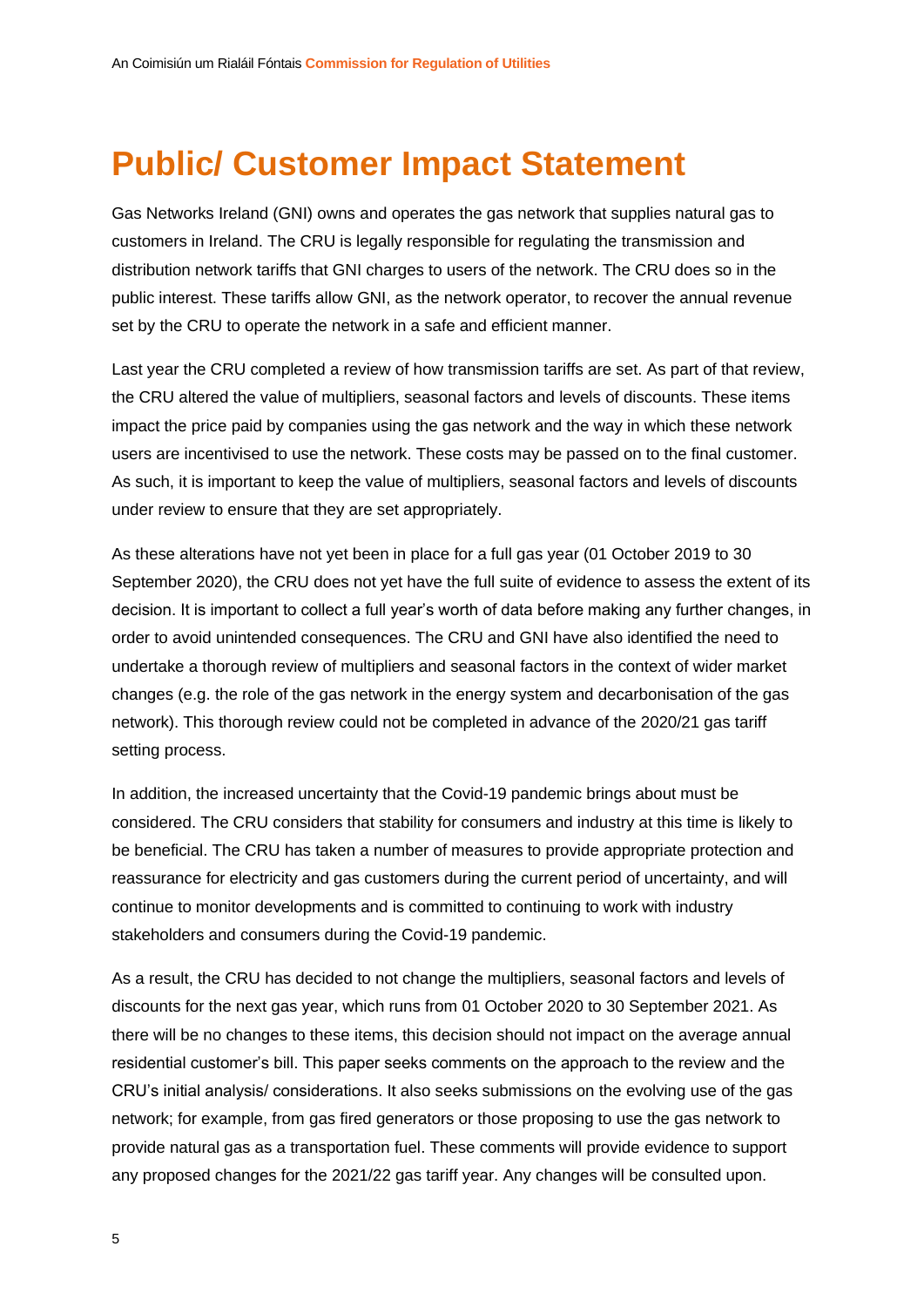## <span id="page-6-0"></span>**Table of Contents**

| 2.2 Decision & call for evidence on multiplier & seasonal factor review  17 |  |
|-----------------------------------------------------------------------------|--|
|                                                                             |  |
|                                                                             |  |
|                                                                             |  |
|                                                                             |  |
|                                                                             |  |
|                                                                             |  |
|                                                                             |  |
|                                                                             |  |
|                                                                             |  |
|                                                                             |  |
|                                                                             |  |
|                                                                             |  |
|                                                                             |  |
|                                                                             |  |
| A Appendix - Multipliers & Seasonal factors initial considerations 39       |  |
|                                                                             |  |
|                                                                             |  |
|                                                                             |  |
|                                                                             |  |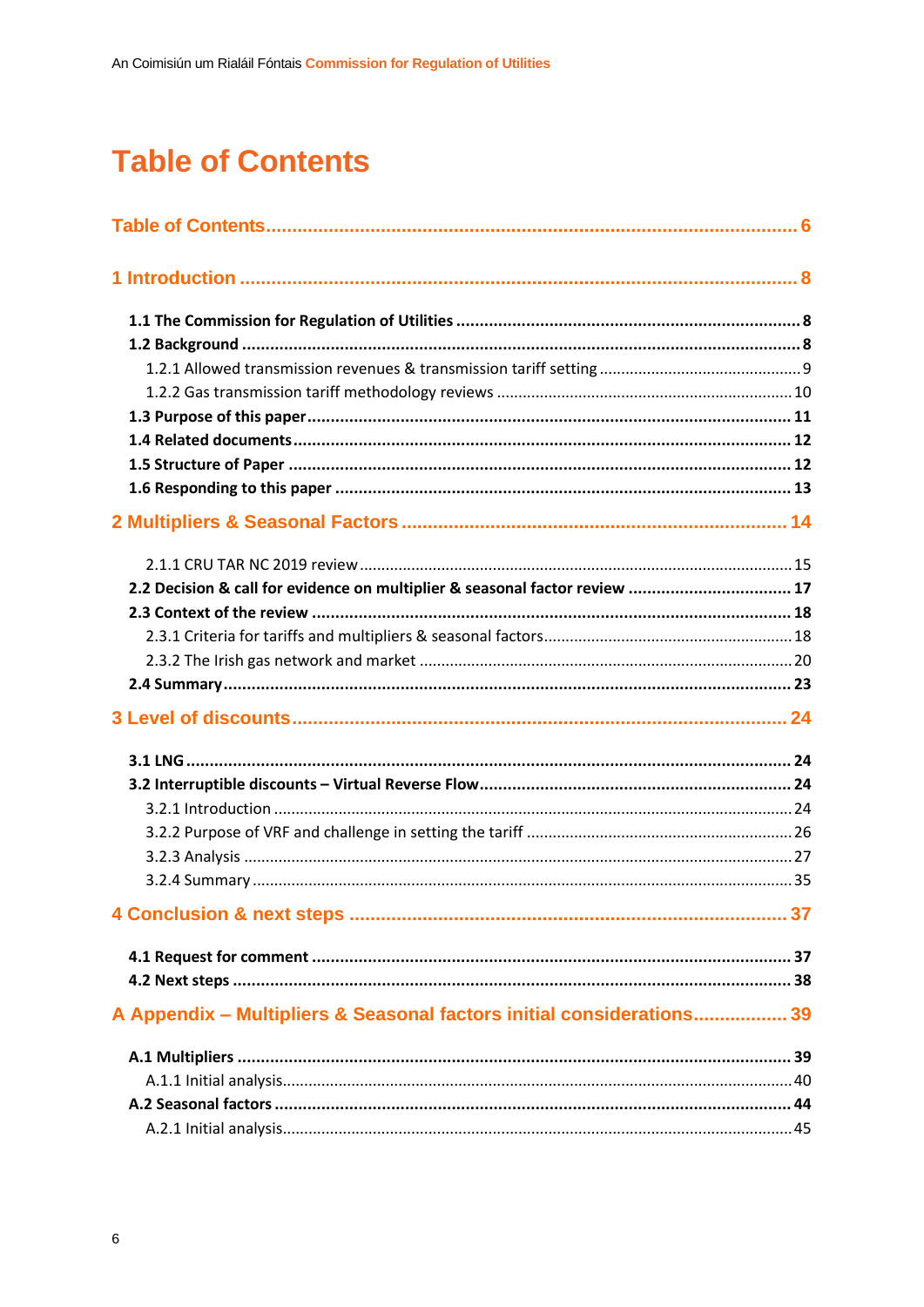## **Glossary of Terms and Abbreviations**

| <b>Abbreviation</b> | <b>Definition or Meaning</b>                                                                                                             |
|---------------------|------------------------------------------------------------------------------------------------------------------------------------------|
| <b>ACER</b>         | Agency for the Cooperation of Energy Regulators                                                                                          |
| Art.                | Article                                                                                                                                  |
| EU                  | European Union                                                                                                                           |
| <b>GB</b>           | <b>Great Britain</b>                                                                                                                     |
| <b>GNI</b>          | <b>Gas Networks Ireland</b>                                                                                                              |
| I/C                 | Industrial/Commercial                                                                                                                    |
| <b>IBP</b>          | <b>Irish Balancing Point</b>                                                                                                             |
| IP                  | <b>Interconnection Point</b>                                                                                                             |
| <b>SEM</b>          | <b>Single Electricity Market</b>                                                                                                         |
| <b>LNG</b>          | <b>Liquefied Natural Gas</b>                                                                                                             |
| <b>NBP</b>          | <b>National Balancing Point</b>                                                                                                          |
| PC4                 | Price Control 4                                                                                                                          |
| <b>RPM</b>          | Reference Price Methodology                                                                                                              |
| <b>SAP</b>          | System average price                                                                                                                     |
| <b>TAR NC</b>       | Commission Regulation (EU) 2017/460 of 16 March 2017 establishing<br>a network code on harmonised transmission tariff structures for gas |
| <b>TSO</b>          | <b>Transmission System Operator</b>                                                                                                      |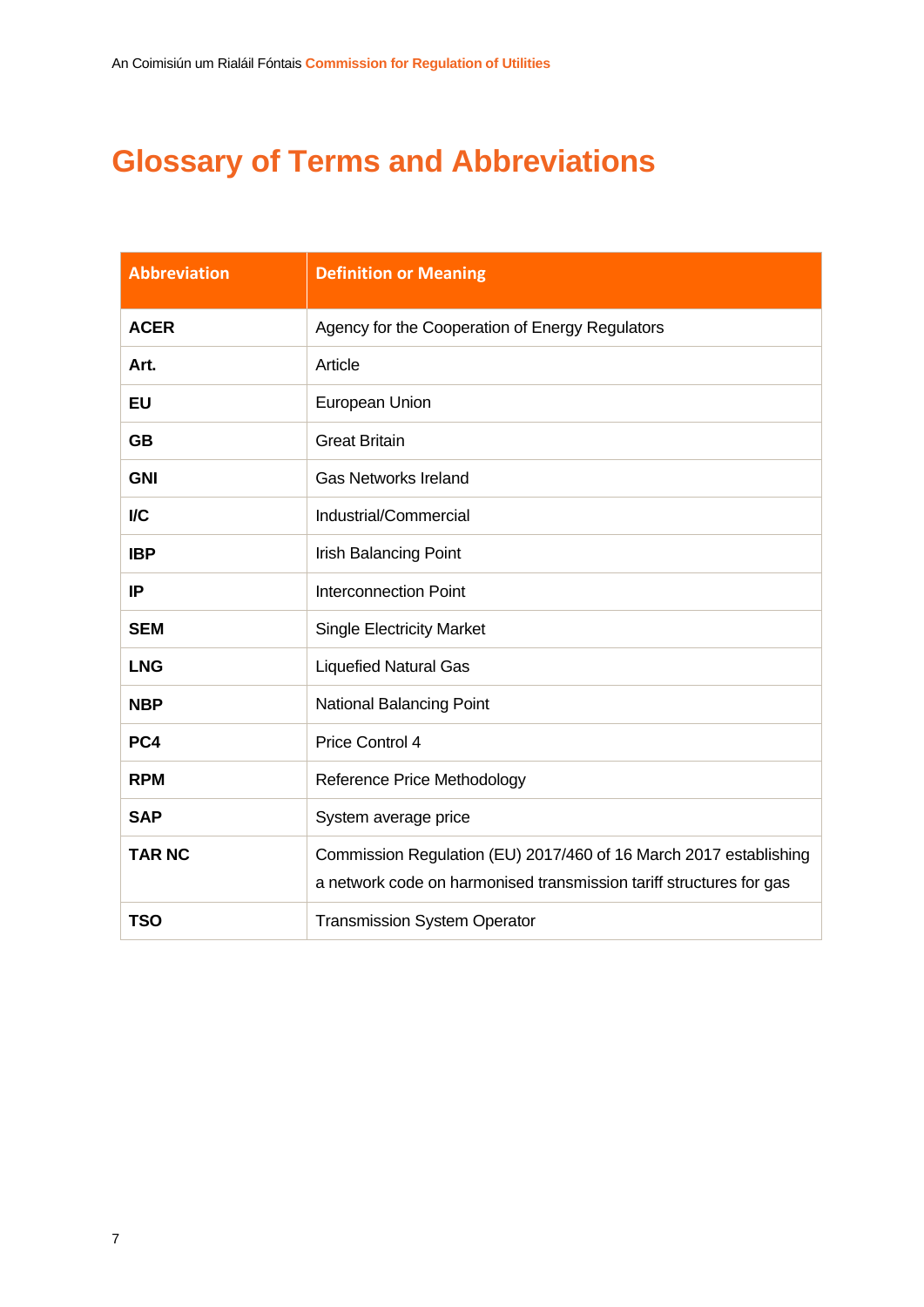## <span id="page-8-0"></span>**1 Introduction**

## <span id="page-8-1"></span>1.1 The Commission for Regulation of Utilities

The Commission for Regulation of Utilities (CRU) is Ireland's independent energy and water regulator. The CRU was established in 1999 and now has a wide range of economic, customer protection and safety responsibilities in energy. The CRU is also the regulator of Ireland's public water and wastewater system.

Under the Gas (Interim) (Regulation) Act, 2002, the CRU is responsible for regulating charges in the natural gas market. Under Section 14 of that Act, the CRU may set the basis for charges for transporting gas through the transmission system. The CRU does so in the best interests of gas customers. Our goal is to ensure that gas is safely and securely supplied and that the charges are fair and reasonable. This paper relates to factors impacting on transmission tariffs.

### <span id="page-8-2"></span>1.2 Background

The CRU's role is to protect gas customers by ensuring that GNI spends customers' money appropriately and efficiently to deliver necessary services. The CRU does this through what is called a 'price control'. A price control sets out the revenues that GNI can collect over a five-year period. The CRU approves these revenue requirements to ensure only necessary costs are included for the operation, maintenance and development of the gas network in an efficient and safe manner on behalf of gas customers. The current five-year Price Control period started on 01 October 2017 (PC4). Allowed revenues for the transmission and distribution systems are set out separately.

Given that the price control is over five years, there is a process for updating the revenues each year to ensure that the most up to date information is being used. As part of the annual tariff setting process, the CRU analyses any additional revenue requests from GNI, over/under recoveries of revenue in the previous years and updated demand projections in order to calculate tariffs for the forthcoming gas year. As part of that process, the CRU consults annually on certain elements feeding into the tariff setting process. This annual consultation is a new requirement and stems from European requirements set out in the Tariff Network Code. The aspects that are consulted upon relate to transmission tariffs only and are:

- Levels of multipliers;
- Levels of seasonal factors:
- Levels of discounts for storage and LNG; and,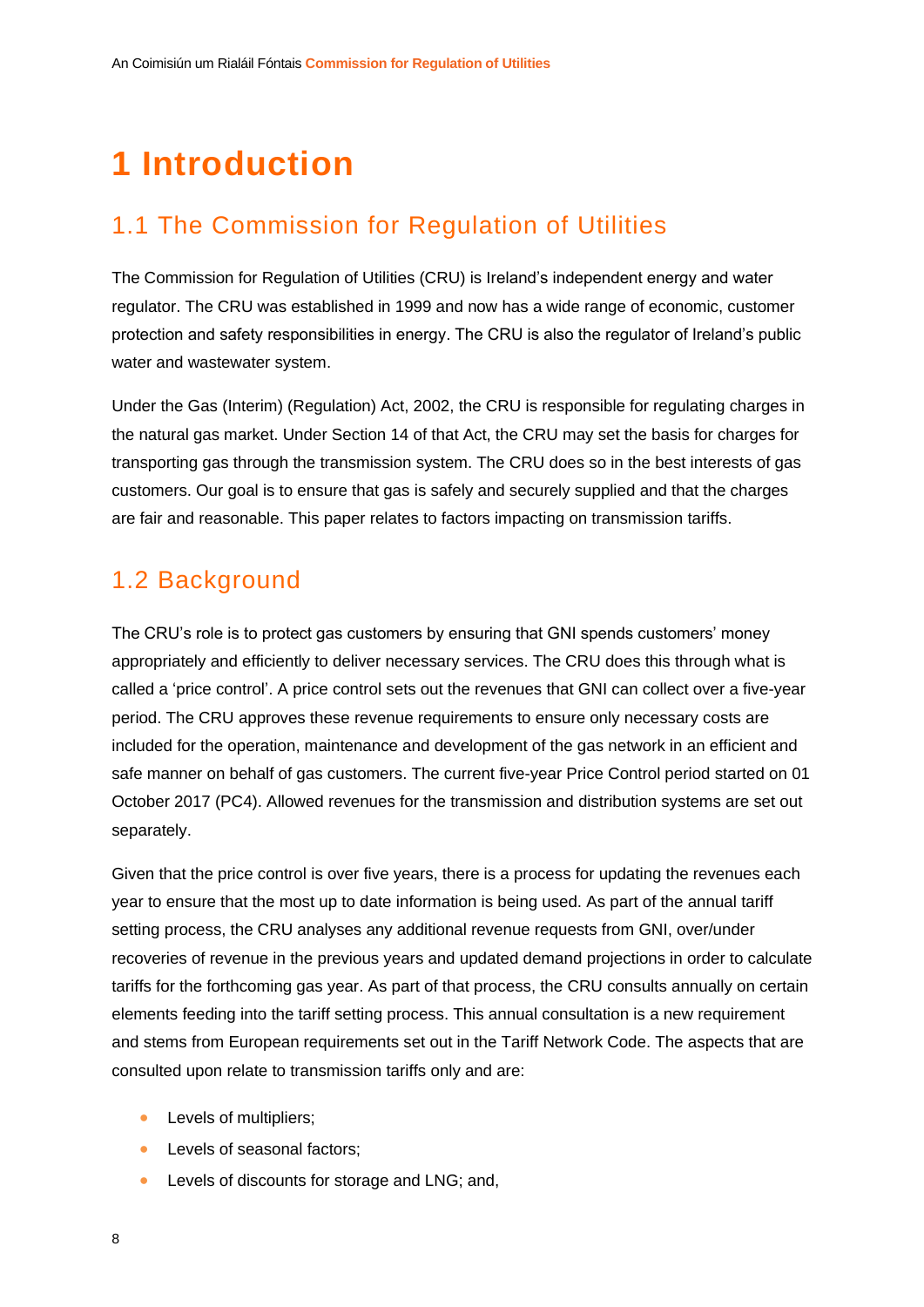• Levels of discounts for interruptible capacity products (i.e. Virtual Reverse Flow).

This paper is seeking comment on those factors excluding LNG and storage facilities, the rationale being, there are currently no LNG or storage operators using the system and therefore no discount is applicable. An LNG operator can apply to the CRU for such a discount and the CRU will consult on its application.

More detail as to the overall tariff setting process, what these factors are, and the European requirements are provided in the following sections.

#### <span id="page-9-0"></span>**1.2.1 Allowed transmission revenues & transmission tariff setting**

The following is a description of the tariff setting process.

The allowed revenue for the transmission system is split into transmission services revenue and non-transmission services revenue.<sup>8</sup> The transmission services revenue is then inputted into GNI's transmission tariff model (i.e. Matrix reference price methodology (RPM), see following section for further information) to calculate the capacity and commodity charges for each entry and exit point (points where the gas is brought onto and taken from the transmission system).

Entry capacity charges are paid to reserve the right to flow gas into the system up to an agreed flow rate, while exit capacity charges are paid to reserve the right to offtake gas from the system up to an agreed flow rate. Once capacity has been booked, network users can then transport (via GNI) gas on the network for delivery to end users. Commodity charges are paid by network users for use of the system and are based on the actual amount of gas entering and exiting the system. These capacity and commodity charges allow GNI, as the network operator, to recover its transmission services revenue, i.e. to recover the costs of maintaining and operating the gas transmission network.

The capacity charges calculated by the Matrix RPM are known as references prices and are calculated on the basis of shippers booking a fixed capacity across the entire year (i.e. annual capacity). However, it is possible to book capacity over shorter periods (e.g. book for a month or

<sup>8</sup> Transmission services are the regulated services offered by GNI, e.g. gas transportation services. These services are paid for by network users through capacity-based transmission tariffs, i.e. those set by the reference price methodology (RPM). Non-transmission services are defined as "the regulated services other than transmission services and other than services regulated by Regulation (EU) No 312/2014 that are provided by transmission system operator." GNI earns a small portion  $\left($  <0.01% of allowed revenue) from non-transmission services, this revenue is associated with the operation of the Corrib Linkline.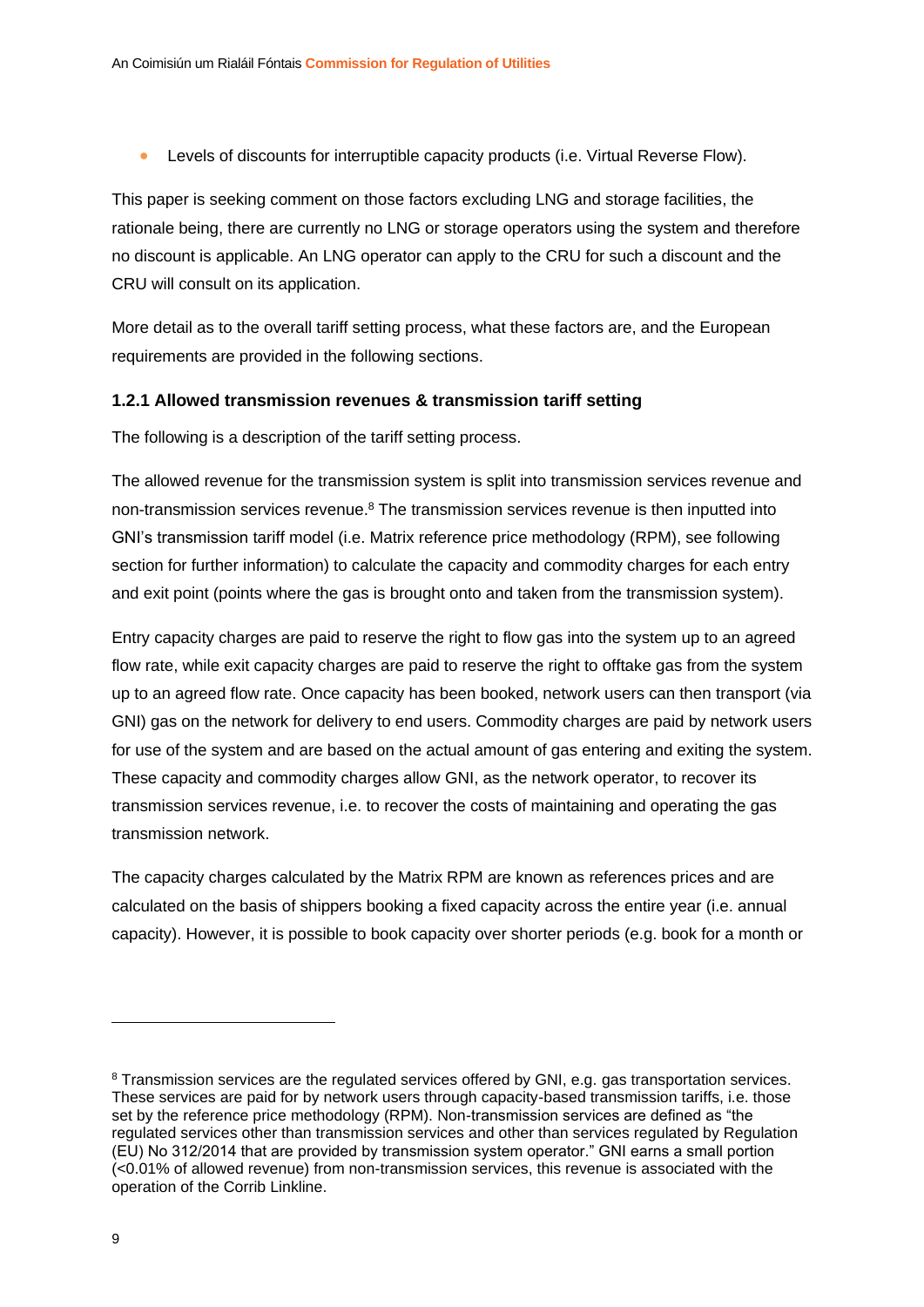a day). To set the prices of these non-annual products, so called multipliers and seasonal factors are applied.

- Multipliers determine the multiple of the annual capacity product tariff, which is applied to a non-annual capacity product to calculate its tariff. For example, the monthly multiplier is 1.5, which means that buying monthly capacity for each month in the year will cost 1.5 times more than buying the annual capacity product. It is more expensive to book these non-annual products, as these products provide more flexibility and can potentially increase system costs for the reasons highlighted in section [2.](#page-14-0)
- Seasonal factors are used to create a profile for the non-annual capacity products across the year. This leads to different prices for a non-annual capacity product at different times of the year. For example, the monthly product is more expensive in the Winter but is cheaper in the Summer. The cost is more expensive in Winter as there is more demand on the system and this high demand can lead to increased system costs (e.g. building additional capacity), while the cost is less in the Summer to incentivise increased utilisation of the network, which increases system efficiency.

The tariffs for the non-annual capacity products are calculated by multiplying the reference prices / annual capacity tariffs by the above multipliers and seasonal factors. They lead to capacity prices that vary depending on the length of the product chosen and the time of the year in which it is booked. In contrast to capacity charges, commodity charges / tariffs are the same regardless of the time of year or duration of gas flow.

A requirement (Art. 28 of TAR NC) has been introduced to consult on multipliers and seasonal factors annually. This is discussed more in the next section. There is also a requirement to consult on any discounts that may be applied to the reference prices. This is discussed more in section [3.](#page-24-0)

#### <span id="page-10-0"></span>**1.2.2 Gas transmission tariff methodology reviews**

In June 2019 the CRU, following a public consultation, published a decision (CRU/19/060), setting out the current gas transmission tariff methodology. The CRU undertook that review to fulfil EU tariff network code requirements (more specifically, European Commission Regulation (EU) 2017/460 of 16 March 2017 establishing a network code on harmonised transmission tariff structures for gas<sup>9</sup>). The EU Tariff Network Code, referred to as TAR NC, was developed with

<sup>9</sup> [Commission Regulation \(EU\) 2017/460 of 16 March 2017 establishing a network code on](https://eur-lex.europa.eu/legal-content/EN/TXT/PDF/?uri=CELEX:32017R0460&from=EN)  [harmonised transmission tariff structures for gas](https://eur-lex.europa.eu/legal-content/EN/TXT/PDF/?uri=CELEX:32017R0460&from=EN)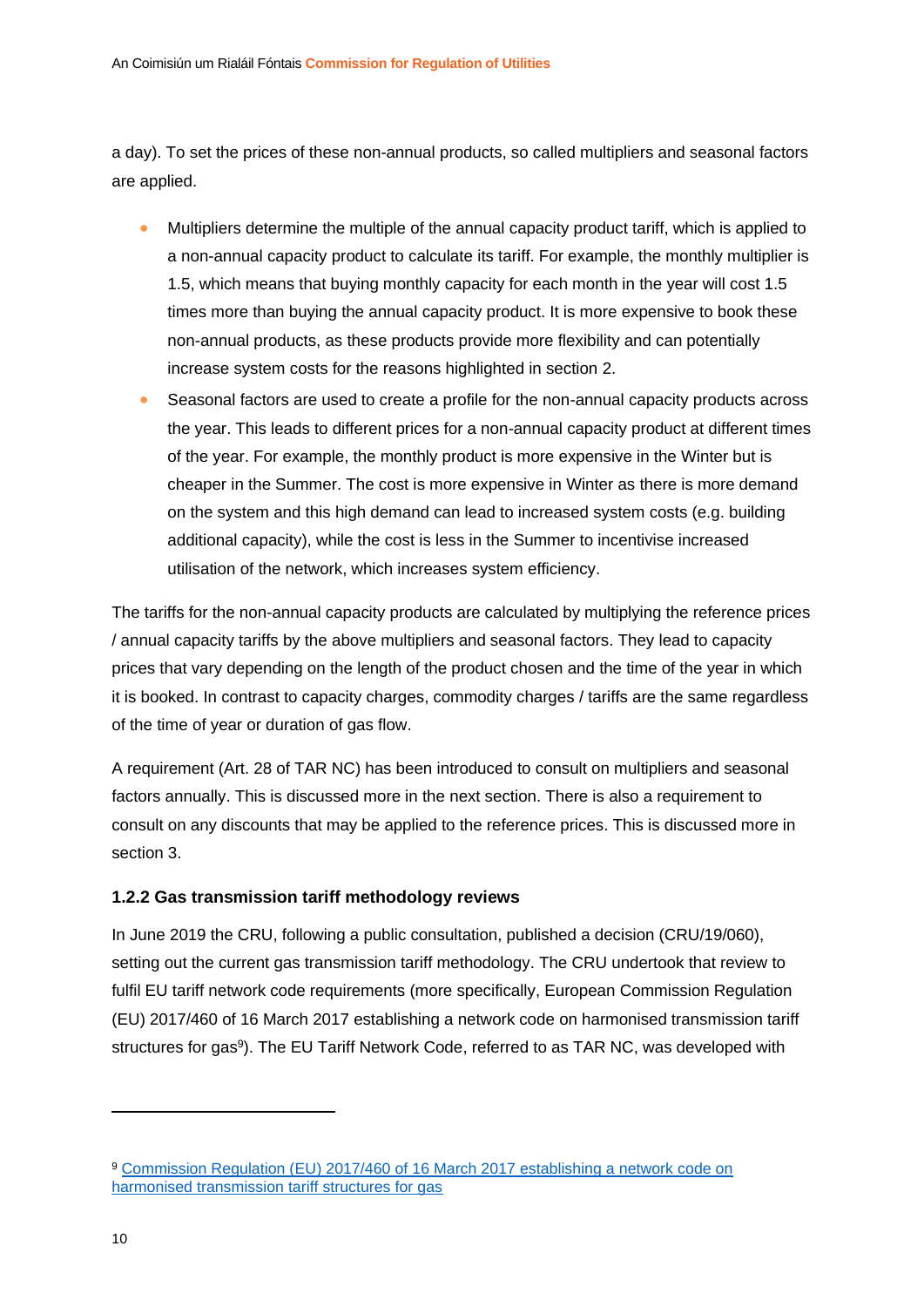the objective of contributing to market integration, enhancing security of supply and promoting the interconnection between gas networks.<sup>10</sup>

The June 2019 decision was the first time the CRU completed a TAR NC Article 26 and Article 28 review. Article (Art.) 26 of TAR NC requires the CRU to review and to consult on the RPM being applied in Ireland at least every five years. Art. 28 requires the CRU to review and to consult annually on aspects of the tariff setting methodology such as those relating to discounts, multipliers and seasonal factors.

The review last year resulted in some minor adjustments to the tariff setting methodology, which is referred to as the Matrix Reference Price Methodology or Matrix RPM.

The minor adjustments were conducted not only to achieve compliance with TAR NC but also to improve the methodology to the benefit of the gas industry in Ireland. ACER individually assessed each NRA's consultation and provided recommendations for consideration in each NRA decision.<sup>11</sup>

<span id="page-11-1"></span>On 06 April 2020 ACER published a report<sup>12</sup>, which summarised its overall findings and included individual country sheets which detailed, amongst other things, how the CRU and other NRAs implemented ACER's recommendations. Table 1 in the Ireland country sheet included in ACER's report highlighted that the CRU's decision achieved full compliance with the network code.

With this paper the CRU is now carrying out its second annual Art. 28 review.

### <span id="page-11-0"></span>1.3 Purpose of this paper

This call for evidence paper contains an examination of a number of aspects of the tariff methodology as required by Art. 28 of TAR NC, these are summarised below:

- Levels of multipliers;
- Levels of seasonal factors; and,
- Levels of discounts for interruptible capacity products (i.e. Virtual Reverse Flow).

<sup>&</sup>lt;sup>10</sup> A varying approach to tariff setting for gas transmission services among EU Member States can make using EU gas transmission networks more complex for network users. It can lead to inefficient use and development of the transmission networks, and, potentially, to inefficient gas trades. TAR NC is aimed at overcoming such issues. Specifically, TAR NC aims at increasing the transparency of transmission tariffs and the methodologies used to set these tariffs.

<sup>11</sup>ACER's analysis of the CRU consultation is available at this clickable [link.](https://acer.europa.eu/en/Gas/Framework%20guidelines_and_network%20codes/Pages/Harmonised-transmission-tariff-structures.aspx)

<sup>&</sup>lt;sup>12</sup>ACER's implementation monitoring report is available at this clickable [link.](https://acer.europa.eu/Official_documents/Acts_of_the_Agency/Publication/The%20internal%20gas%20market%20in%20Europe_The%20role%20of%20transmission%20tariffs.pdf)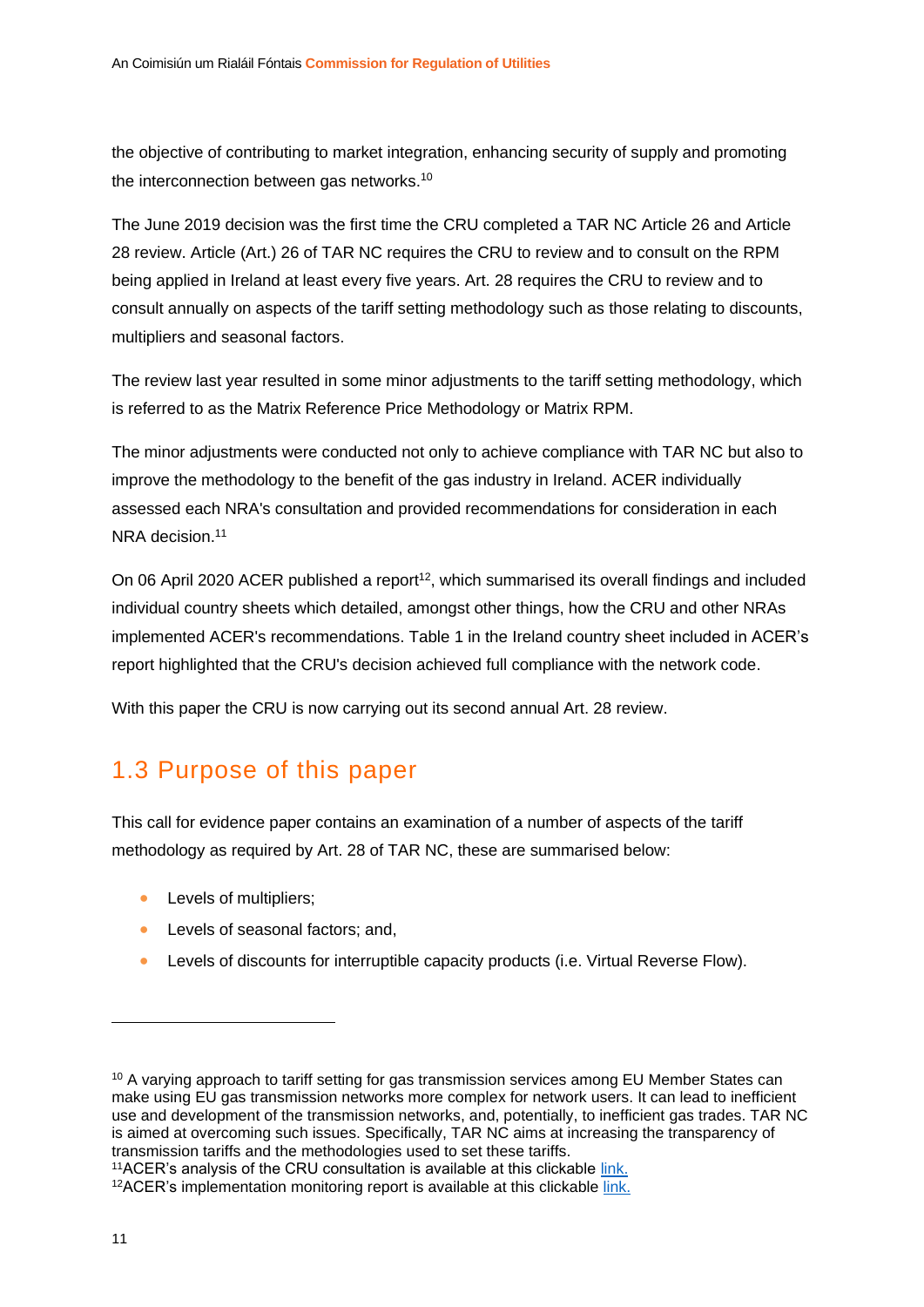## <span id="page-12-0"></span>1.4 Related documents

Some documents related to this publication are provided below:

- CRU Decision Paper on Harmonised Transmission Tariff Methodology for Gas [\(CRU/19/060\)](https://www.cru.ie/document_group/harmonised-transmission-tariff-methodology-for-gas/);
- CRU Consultation Paper on Harmonised Transmission Tariff Methodology for Gas [\(CRU/18/247\)](https://www.cru.ie/document_group/harmonised-transmission-tariff-methodology-for-gas/);
- ACER's analysis of the CRU consultation is available at this clickable [link;](https://acer.europa.eu/en/Gas/Framework%20guidelines_and_network%20codes/Pages/Harmonised-transmission-tariff-structures.aspx)
- ACER's implementation monitoring report is available at this clickable [link](https://acer.europa.eu/en/Gas/Framework%20guidelines_and_network%20codes/Pages/Harmonised-transmission-tariff-structures.aspx)
- Requlation (EC) No 715/2009 of the European Parliament and of the Council of 13 July [2009 on conditions for access to the natural gas transmission networks and repealing](https://eur-lex.europa.eu/LexUriServ/LexUriServ.do?uri=OJ:L:2009:211:0036:0054:en:PDF)  [Regulation \(EC\) No](https://eur-lex.europa.eu/LexUriServ/LexUriServ.do?uri=OJ:L:2009:211:0036:0054:en:PDF) 1775/2005;
- [Commission Regulation \(EU\) 2017/460 of 16 March 2017 establishing a network](https://eur-lex.europa.eu/legal-content/EN/TXT/PDF/?uri=CELEX:32017R0460&from=EN) code [on harmonised transmission tariff structures for gas;](https://eur-lex.europa.eu/legal-content/EN/TXT/PDF/?uri=CELEX:32017R0460&from=EN) and,
- The current reference prices and GNI's Matrix model and simplified model are available at the following clickable [link.](https://www.gasnetworks.ie/corporate/gas-regulation/tariffs/transmission-tariffs/)

Information on the CRU's role and relevant legislation can be found on the CRU's website at **www.cru.ie.**

### <span id="page-12-1"></span>1.5 Structure of Paper

This call for evidence paper is structured in the following manner:

- Section 1 provides an introduction and background, the purpose of this paper, related documents and how to respond to this call for evidence.
- Section 2 examines the levels of multipliers and seasonal factors used to derive tariffs for non-yearly capacity products.
- Section 3 examines the levels of discounts.
- Section 4 provides a summary and next steps.
- Appendix A provides the CRU's initials considerations on the levels of multipliers and seasonal factors.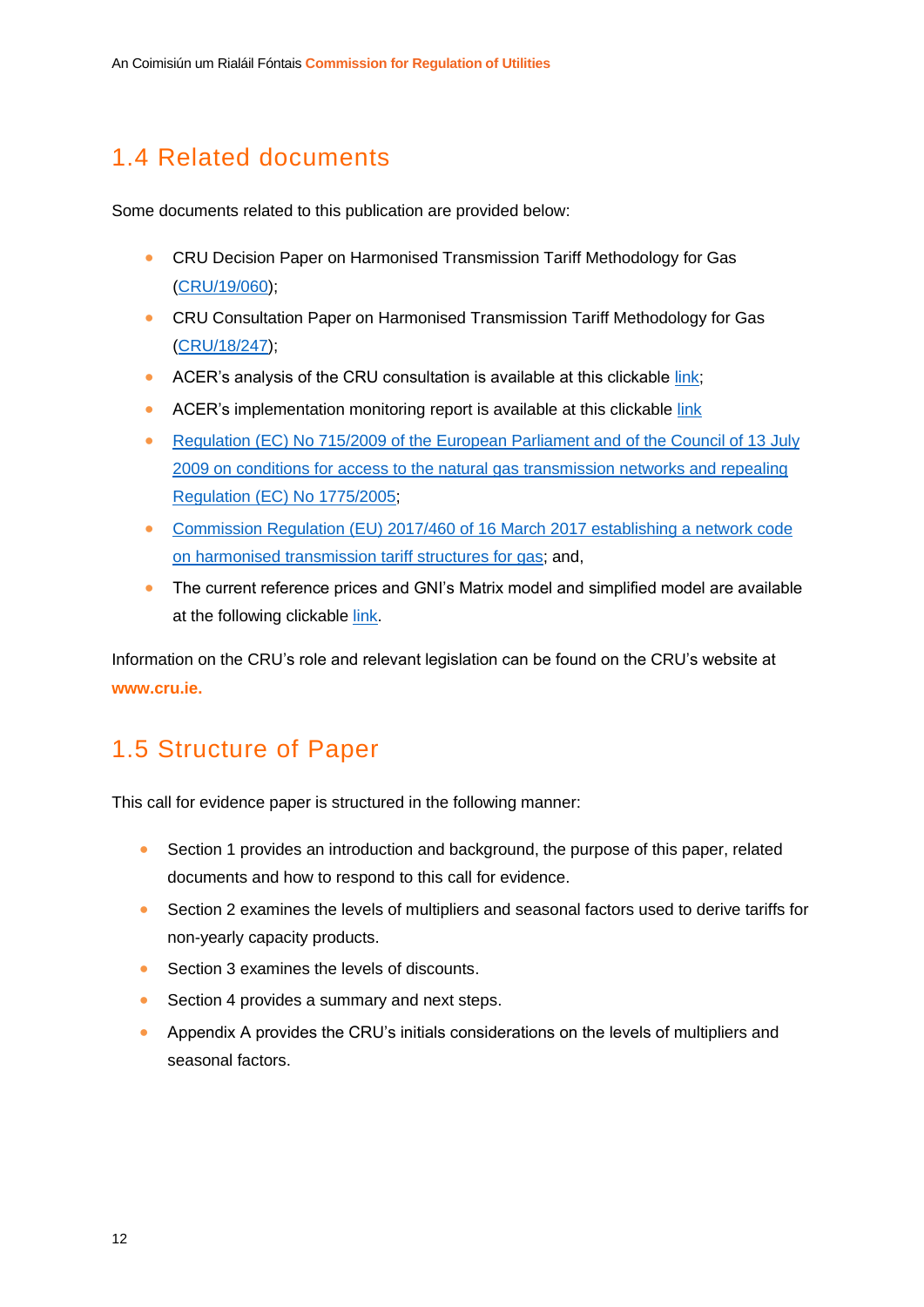## <span id="page-13-0"></span>1.6 Responding to this paper

The CRU invites responses to the questions set out in this paper by 14 July 2020, preferably by email to [gasnetworks@cru.ie.](mailto:gasnetworks@cru.ie) Alternatively, responses can be sent to:

Gas Networks Team, Commission for Regulation of Utilities, The Exchange, Belgard Square North, Tallaght, Dublin 24.

The responses will be assessed and may be used to support proposed changes to the multipliers and seasonal factors which will be consulted upon in time for the tariff year 2021/2022. Submissions on any of the points listed in this paper should be clear and specific, with analysis or rationale provided to support the views provided. Unless marked confidential, all responses may be published on the CRU's website. Respondents may request that their response is kept confidential.

The CRU shall respect this request, subject to any obligations to disclose information. Respondents who wish to have their responses remain confidential should clearly mark the document to that effect and include the reasons for confidentiality.

Responses from identifiable individuals will be anonymised prior to publication on the CRU website unless the respondent explicitly requests their personal details to be published.

Our privacy notice sets out how the CRU protect the privacy rights of individuals and can be found [here.](https://www.cru.ie/privacy-statement/)<sup>13</sup>

<sup>13</sup> https://www.cru.ie/privacy-statement/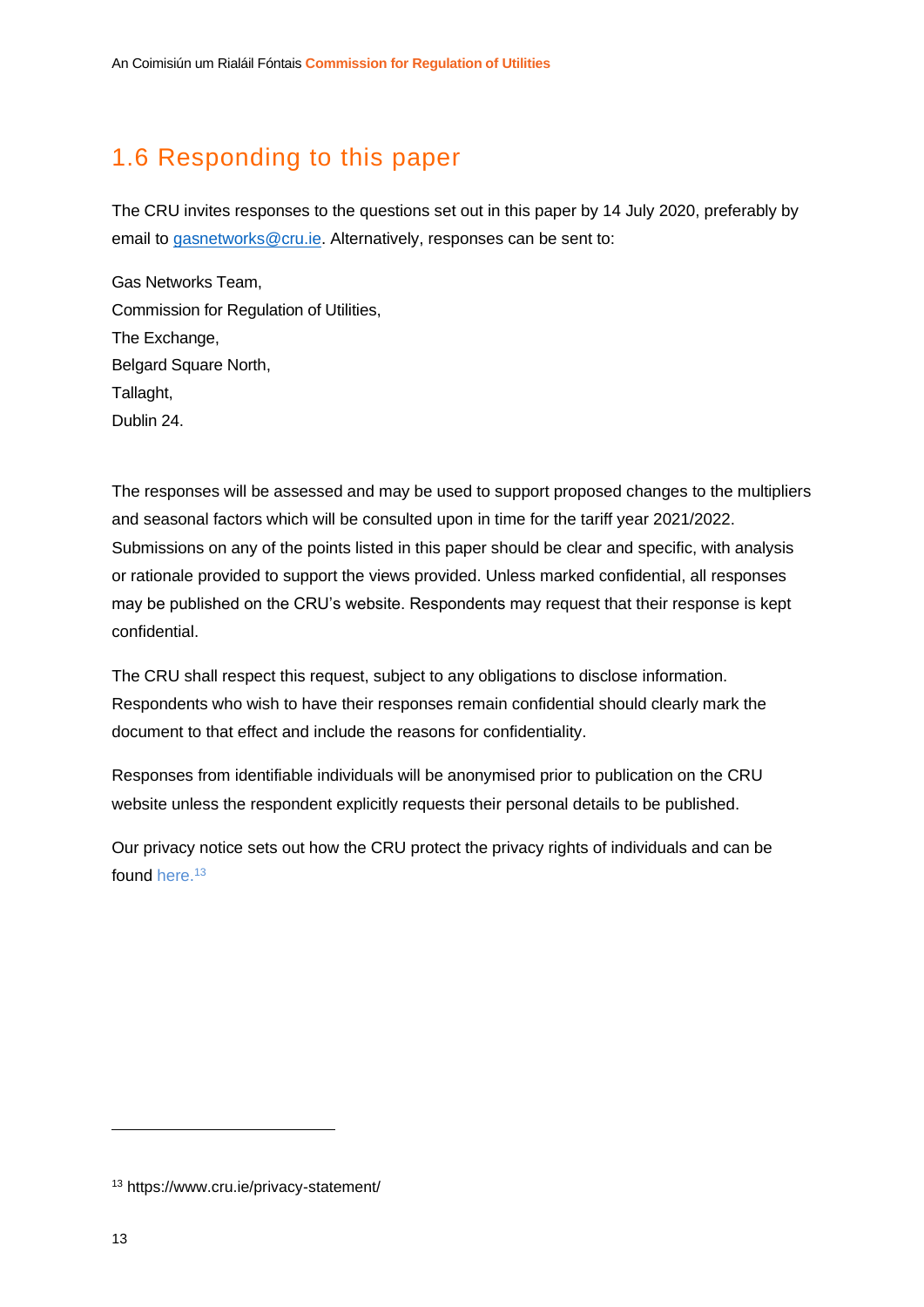## <span id="page-14-0"></span>**2 Multipliers & Seasonal Factors**

Multipliers determine the multiple of the annual capacity product tariff, which is applied to a nonannual<sup>14</sup> capacity product to calculate its tariff. It is more expensive to book these non-annual products, as they provide more flexibility. This flexibility can potentially increase system costs as longer-term capacity bookings make it easier for GNI to identify periods of peak demand and plan for additional system investment where required. Also, shorter-term bookings can lead to increased revenue recovery volatility.

Seasonal factors are used to create a profile for the non-annual capacity products across the year. The profile sets different prices for a non-annual capacity product at different times of year. For example, the monthly product is set to be more expensive in the Winter and cheaper in the Summer. The cost is more expensive in Winter as there is more demand on the system and this high demand can lead to increased system costs (e.g. building additional capacity), while the cost is less in the Summer to incentivise increased utilisation of the network, which increases system efficiency.

In the interests of simplicity, the CRU has in previous decisions presented the multipliers and seasonal factors on a combined basis. See [Table 1,](#page-14-1) which sets out the current combined multiplier & seasonal factor profile. This table presents the profile as a percentage of the reference price.

To understand how this works, consider the following example: The reference price for Moffat entry is €301/MWh. If you wanted to book monthly capacity for December, you could calculate the cost by referring to Table 1 and applying the relevant combined multiplier & seasonal factor; in this case 17.08%. That would result in the following  $-$  €301/MWh  $*$  17.08% = €51.4/MWh.

| <b>Month</b> | Quarterly % | <b>Monthly %</b> | Daily % |
|--------------|-------------|------------------|---------|
| October      |             | 12.81%           | 0.64%   |
| November     | 38.43%      | 12.81%           | 0.64%   |
| December     |             | 17.08%           | 1.14%   |
| January      |             | 29.89%           | 1.99%   |
| February     | 80.69%      | 34.16%           | 2.28%   |
| March        |             | 25.62%           | 1.71%   |
| April        |             | 12.81%           | 0.64%   |
| May          | 13.27%      | 0.97%            | 0.05%   |
| June         |             | 0.97%            | 0.05%   |

<span id="page-14-1"></span>Table 1: Combined multiplier & seasonal factor profile as a % of annual product

<sup>&</sup>lt;sup>14</sup> In Ireland the non-annual products are quarterly, monthly, daily and within-day. As the within-day capacity product is set at the price of the daily capacity product it is not necessary to detail its cost in this section.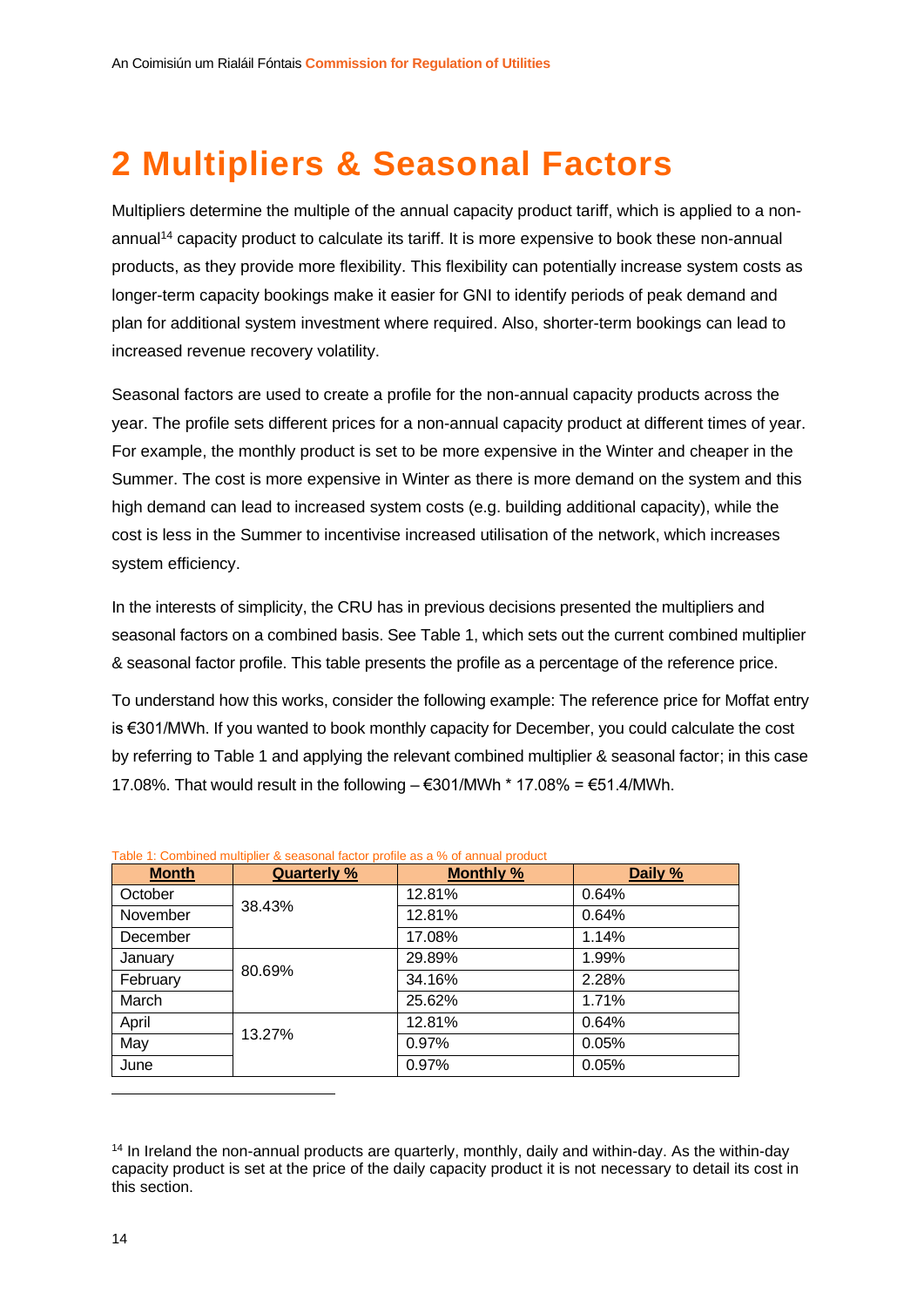| <b>Month</b> | <b>Quarterly %</b> | <b>Monthly %</b> | Daily % |
|--------------|--------------------|------------------|---------|
| July         |                    | 0.97%            | 0.05%   |
| August       | 2.61%              | 0.97%            | 0.05%   |
| September    |                    | 0.97%            | 0.05%   |
| Total        | 135.0%             | 150.0%           | 279.44% |

The existing multiplier & seasonal factor methodology has been developed over a number of years by GNI and the CRU. They are based on, amongst other things, the principle of costreflectivity – i.e. that requirements for capacity during periods of high utilisation (peak demand days) are more likely to lead to additional network costs and, potentially to requirements for additional infrastructure investment through reinforcing the network and building additional capacity.

The methodology adopted considers the allocation of historic peak demand days across the months of the year and uses these as a proxy for the probability of incremental demand in that month triggering investment. This implies a monthly tariff profile across the year as a percentage of the annual product tariff. In order to encourage long term bookings, a scaling factor is then applied to increase the relative attractiveness of the annual product in comparison to the shortterm products. In addition, while the probability of peak demand days over the Summer months was considered to effectively be zero, a minimum tariff was set for those periods.

In accordance with Art. 28 of TAR NC the CRU is carrying out its annual review on multipliers & seasonal factors. More specifically, the CRU has decided not to change the multipliers & seasonal factors for reasons set out in section [2.2,](#page-17-0) rather the CRU is seeking input on a major review of multipliers & seasonal factors, which will be completed in time for the tariff year 2021/2022. However, before discussing the CRU's review of multipliers & seasonal factors further, it is important to highlight the recent work that was completed in the 2019 review, as this provides the basis for the forthcoming work.

#### <span id="page-15-0"></span>**2.1.1 CRU TAR NC 2019 review**

As part of the 2019 review, the CRU examined two possible approaches to updating the multiplier & seasonal factor profile.

The first approach was based on the existing peak demand day methodology employed by the CRU, it retained the seasonal profile range but reduced the monthly multiplier slightly so that the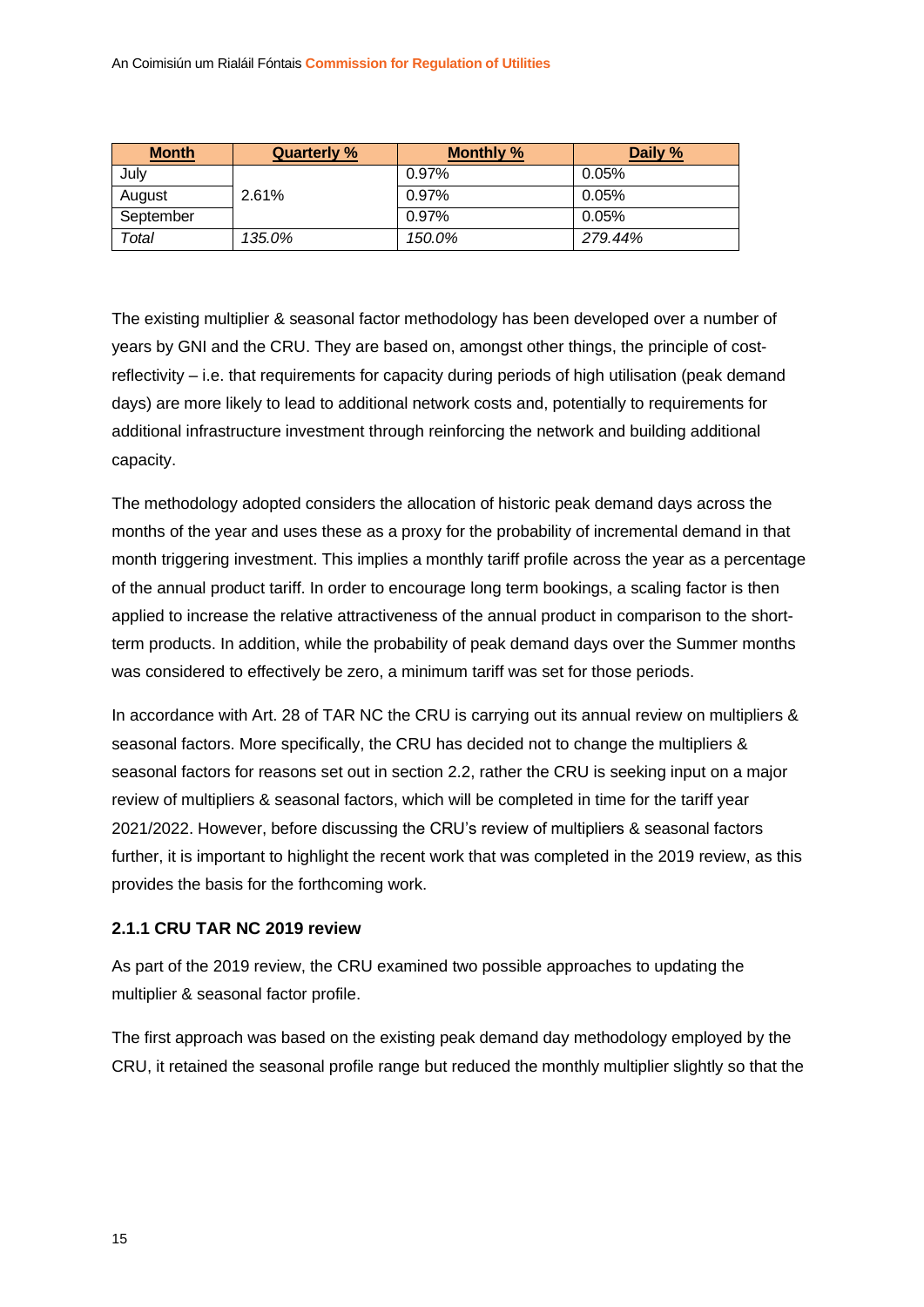sum of the individual monthly products was 1.5 times the cost of the annual product, which is at the upper bound of the 1.5 limit as set out in TAR NC.<sup>15</sup>

The second approach involved deriving the multiplier & seasonal factor profile by applying a prescriptive methodology set out in Art. 15 of TAR NC. The TAR NC approach is based on monthly flow data. That approach would have been a change from the methodology applied in Ireland, which is based on the historic occurrence of peak demand on the network. The TAR NC approach uses average flow volumes, resulting in a much more muted seasonal profile (averages reduce the effect of extremes). As the occurrence of peak flows has historically only ever occurred in non-summer months and does not occur throughout the year, the CRU methodology results in greater seasonal variation. The clear difference in the methodologies can be seen in [Figure 1.](#page-16-0)



<span id="page-16-0"></span>

The CRU considered the two approaches in terms of compliance with TAR NC. Although TAR NC sets out a prescriptive methodology in Art. 15, it also states in Art. 28 that the NRA needs to take into account consultation responses and that multipliers and seasonal factors should seek to, amongst other things, facilitate economic and efficient utilisation of the gas infrastructure and improve the cost-reflectivity of reserve prices.

<sup>&</sup>lt;sup>15</sup> TAR NC requires that multipliers for quarterly and monthly products are less than 1.5 times the annual product and that the daily products are less than 3 times the annual product.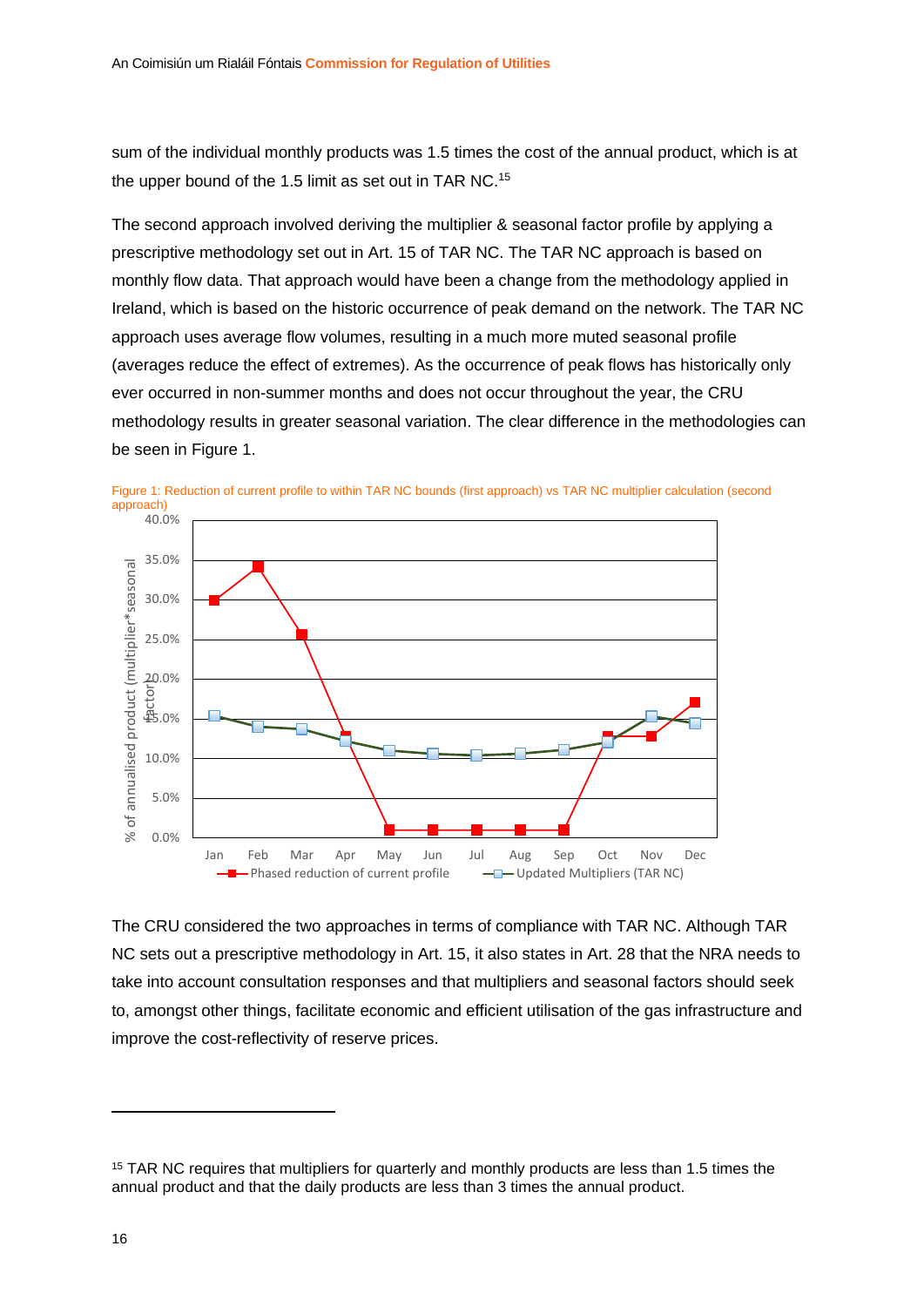In CRU/19/060, the CRU decided to implement the first approach as it had strong support from respondents and appeared to be more consistent with the principles of Art. 28. For example, the consistent flow profile throughout the year in Ireland may indicate that the methodology is incentivising efficient utilisation of the infrastructure (i.e. relatively similar levels of use in Summer and Winter).

However, the CRU stated that it continued to be of the view that multipliers & seasonal factors can be refined to better suit the Irish gas market and that the CRU will consult on further changes as part of the annual TAR NC Art. 28 consultation process.

## <span id="page-17-0"></span>2.2 Decision & call for evidence on multiplier & seasonal factor review

In accordance with last year's decision, CRU/19/060, the CRU has engaged with GNI to further review the multipliers & seasonal factors. During these discussions both parties identified the need to build on the work done as part of last year's review. In proposing such a review, the CRU is cognisant of the potential for changes to multiplier & seasonal factors to have several wideranging redistributive effects. For example, reducing the seasonal profile range will result in seasonal network users being affected differently from those who use the network yearly.<sup>16</sup> In addition, a change to short-term multipliers would affect the residential customer category differently from the power generation category.<sup>17</sup>

A change to the multiplier & seasonal factor profile could also have effects on GNI and how it operates the network. For example, there could be changes to capacity booking profiles, revenue recovery and network demand patterns.<sup>18</sup> As part of any review it would also be prudent to consider the longer-term view, for example, how use of the gas network may change as Ireland moves to decarbonise the economy. This work could not be completed in time for the 2020/21 gas tariff setting process.

In addition, the increased uncertainty that the Covid-19 pandemic has brought must be factored into any decisions, and stability for consumers and industry may be beneficial at this time. The

<sup>&</sup>lt;sup>16</sup> As those who use the system all year round will have a greater proportion of annual capacity bookings, which aren't directly affected by multipliers and seasonal factors.

<sup>&</sup>lt;sup>17</sup> The non-daily metered sector, of which residential customers are the majority, are required to book annual capacity, while power generators are the biggest users of daily capacity. Reducing the cost of the daily capacity multiplier could therefore reduce the revenue recovered from daily products and lead to increases in the annual capacity tariff, affecting residential customers. <sup>18</sup> See Appendix A for further discussion.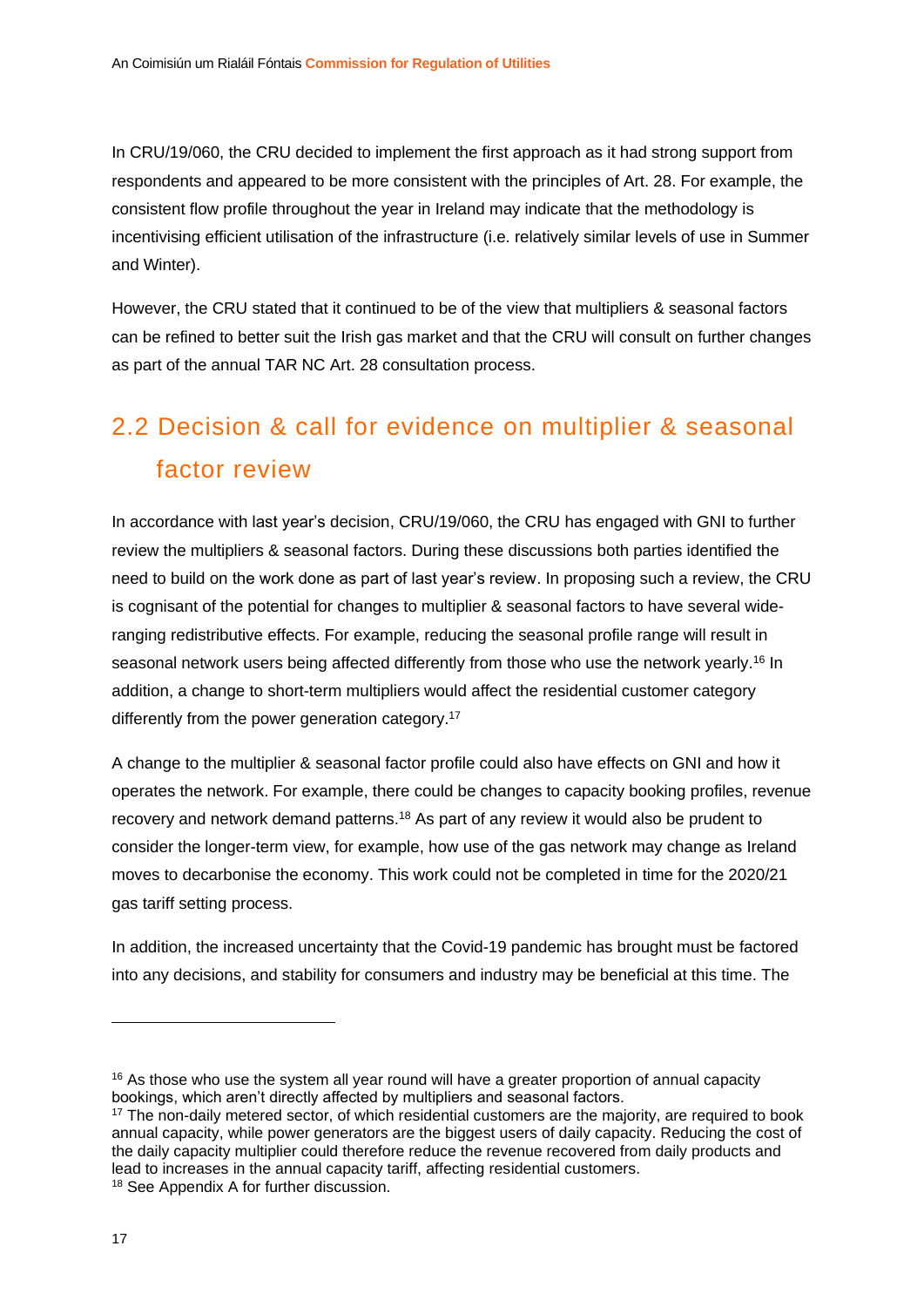CRU has taken a number of measures to provide appropriate protection and reassurance for electricity and gas customers during the current period of uncertainty<sup>19,20</sup>, and will continue to monitor developments and is committed to continuing to work with industry stakeholders and consumers during the Covid-19 pandemic.

As a result of the above, the CRU has decided that there will be no change to multipliers and seasonal factors for gas year 2020/21.

It is clear that changes to multiplier & seasonal factors have the potential to have wide reaching impacts. The CRU considers that, further work is required to assess these impacts and to ensure that the best approach is adopted. Not changing the multipliers and seasonal factors allows for additional analysis and provides stability and predictability of tariffs for the coming gas year. The CRU is proposing that a thorough assessment be completed in time for next year's Art. 28 consultation. The CRU aims to publish a consultation in early 2021 to ensure that any changes brought about by a CRU decision can be incorporated into the methodology time for gas year 2021/22. The CRU is taking this Art. 28 review opportunity to gather the views of stakeholders at this early stage, so that they can be incorporated into the review. To aid stakeholders, the CRU has provided some initial thoughts on the context of the review, the issues and presented analysis from GNI on current use of network.

### <span id="page-18-0"></span>2.3 Context of the review

With this review of multipliers and seasonal factors, the CRU is not only aiming to ensure compliance with EU regulations and network codes, the CRU is also aiming to ensure that the Irish transmission tariff methodology continues to appropriately reflect the unique characteristics of the Irish gas network and market, to the benefit of gas consumers. In this section the CRU sets out its view of what should be considered in the review of multipliers and seasonal factors to ensure the best outcome for gas customers.

#### <span id="page-18-1"></span>**2.3.1 Criteria for tariffs and multipliers & seasonal factors**

Regulation (EC) No 715/2009 sets out the European Union (EU) wide rules, which have the objectives of contributing to market integration, enhancing security of supply and promoting the interconnection between gas networks. In summary, Art. 13 of Regulation (EC) No 715/2009 requires that tariffs, or the methodologies used to calculate them shall:

<sup>19</sup> https://www.cru.ie/cru-announces-covid-19-customer-protection-measures-to-assist-consumers/ <sup>20</sup> https://www.cru.ie/cru-extends-covid-19-customer-protection-measures-to-assist-consumers/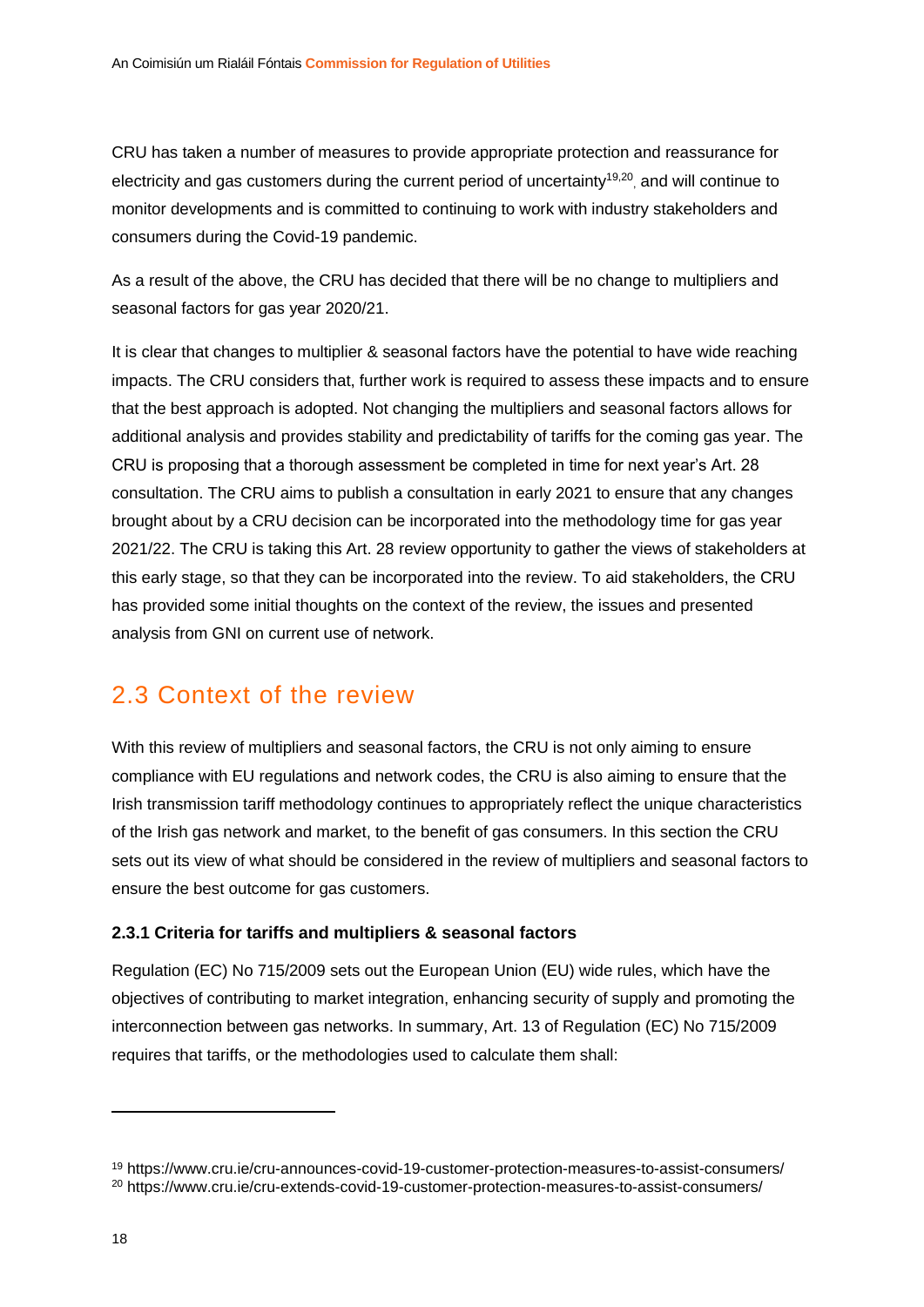- be transparent
- take account the need for system integrity and its improvement
- reflect efficient costs
- include appropriate return on investment
- be applied in a non-discriminatory manner
- facilitate efficient gas trade and competition
- avoid cross-subsidies between network users
- provide incentives for investment and maintaining or creating interoperability for transmission networks

A crucial step in reaching these objectives is the European Commission Regulation (EU) 2017/460 of 16 March 2017 establishing a network code on harmonised transmission tariff structures for gas (TAR NC). Art. 7 of TAR NC sets out the criteria that the tariff methodology should meet. ACER's recent implementation monitoring report<sup>[12](#page-11-1)</sup> states that the CRU's RPM has achieved compliance with the network code and as such meets the Art. 7 criteria. In the more specific context of multipliers and seasonal factors, which are applied after the RPM, Art. 28 of TAR NC states that the NRA shall take into account the views of respondents and the following aspects:

#### (a) for multipliers:

(i) the balance between facilitating short-term gas trade and providing long-term signals for efficient investment in the transmission system;

(ii) the impact on the transmission services revenue and its recovery;

(iii) the need to avoid cross-subsidisation between network users and to enhance cost-reflectivity of reserve prices;

- (iv) situations of physical and contractual congestion;
- (v) the impact on cross-border flows;
- (b) for seasonal factors:

(i) the impact on facilitating the economic and efficient utilisation of the infrastructure;

(ii) the need to improve the cost-reflectivity of reserve prices.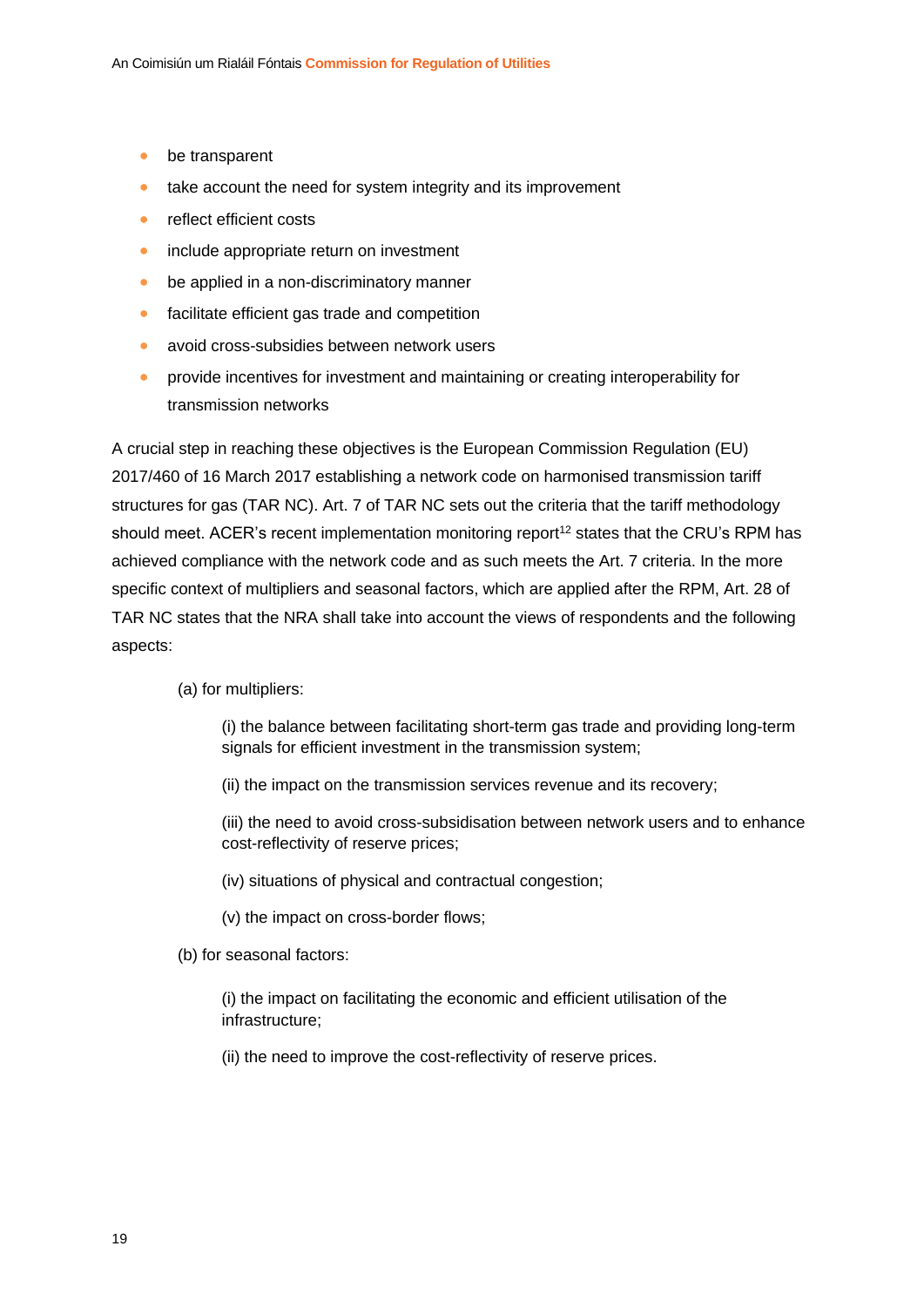It is the CRU's view that the review of multipliers and seasonal factors should be based on a consideration of the criteria highlighted in Art. 28, with any proposed amendments cross-checked against the overall requirements of Art. 13 of Regulation (EC) No 715/2009.

The CRU requests feedback from network users and end customers on what other criteria you consider essential as part of this review. When reviewing the multiplier & seasonal factor profile against these criteria, it is important to consider the context of the Irish gas sector and the role that it plays in the energy system as a whole. This is discussed further in the following section.

The CRU has also provided in Appendix A some initial considerations under the proposed criteria and presented these considerations in the context of the Irish gas sector where possible. The Appendix is aimed at providing stakeholders further insight as to how the CRU proposes to the review multipliers and seasonal factors under the proposed criteria, building on the work done as part of last year's review. Appendix A also contains additional data on use of the gas network and highlights some potential issues with the current multipliers and seasonal factors. The aim of this additional information is to stimulate discussion and provoke detailed responses to this call for evidence paper – it should not be taken as an indication of the outcome of the proposed review. The responses will assist the CRU in ensuring that it is aware of the important issues effecting network users and that these issues are fully considered and incorporated into the review where possible.

#### **CRU Questions**

1. Are there any other criteria that you consider essential as part of this review? Please provide a rationale for your answer.

#### <span id="page-20-0"></span>**2.3.2 The Irish gas network and market**

Other than the minor adjustment to the multiplier & seasonal factor profile made as part of the 2019 review, there have been minimal changes to the profile in nearly 10 years. During that time there have been significant changes in the use and operation of the gas network. Such change will also continue into the future. As the profile attempts to incentivise efficient behaviour among network users, it is therefore important that the review considers how use of the network has changed and will change in the future so that the right signals can be sent / incentives applied. The following sub-sections highlight some key areas that the CRU believes should be considered in relation to changes in network use. The CRU requests feedback from network users and end customers on the issues you see as particularly important for consideration as part of this review.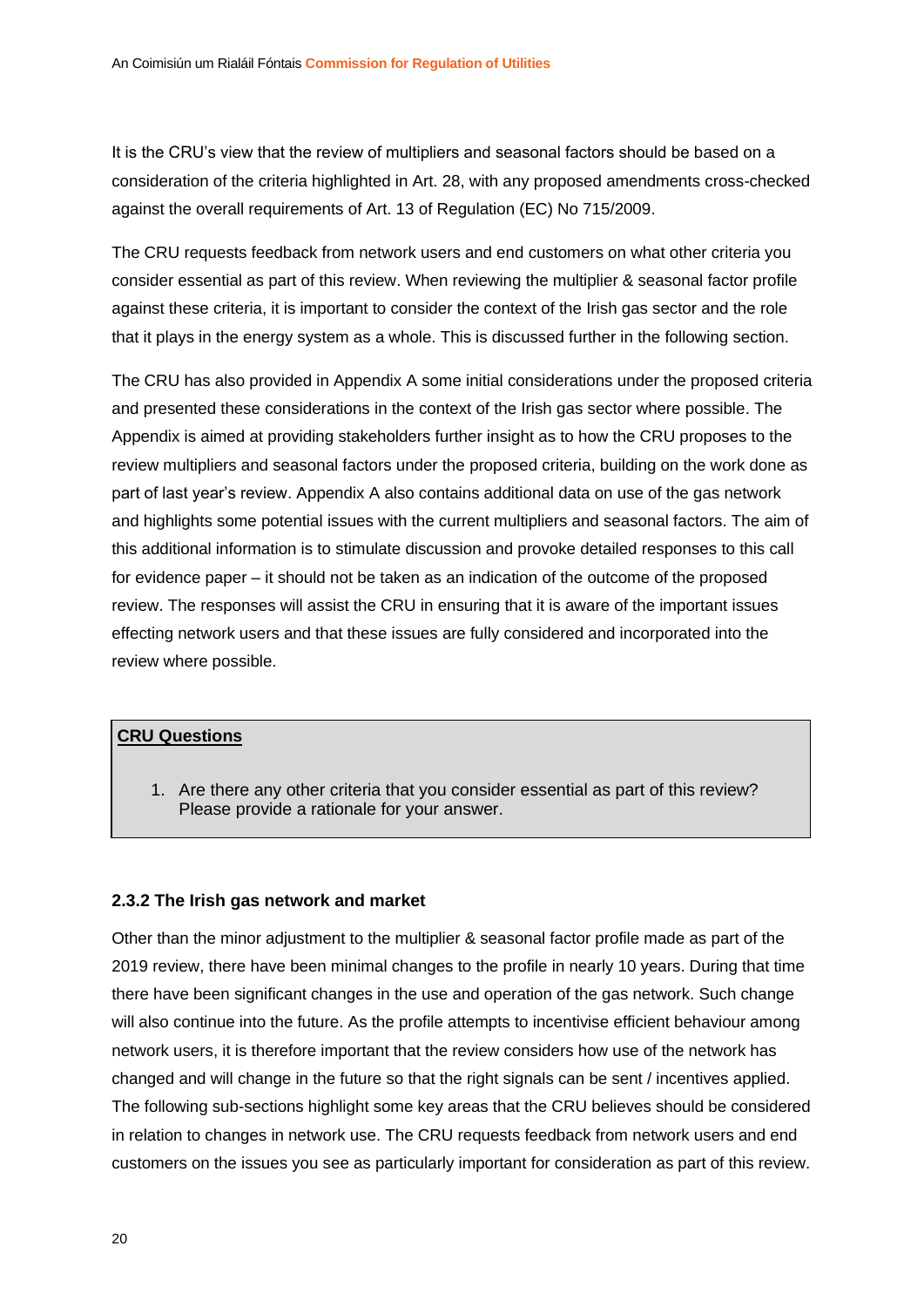#### *2.3.2.1 Supporting renewables & changing patterns of network use*

Electricity power generation accounts for a large percentage of overall gas demand (approx. 60% in 2018). Historically, gas fired power plants were typically baseload generation, resulting in relatively forecastable demand over the course of the year. However, gas plant are being viewed more and more as a flexible source of electricity generation. This is discussed further in Section [A.2.1.](#page-45-0) This flexibility is one reason why gas is seen as a fuel that could support the transition to greater and greater levels of renewable generation – for example when the wind does not blow gas fired generation could provide the required backup. The current multipliers result in daily capacity being significantly more expensive to book than annual capacity. A review of multipliers should consider whether this differential is too large to further support the changing running order of gas fired generators. For example, it may be appropriate to consider whether the strength of the incentive to book longer-term products should be reduced. However, this needs to be considered against a range of other aspects and effects on things like tariff stability and revenue recovery, as highlighted is Section [2.3.1.](#page-18-1)

In terms of the interaction between the gas and electricity sectors, it also important to consider effects on the single electricity market (SEM). Firstly, there needs to be a consideration of the possible effects on the price of electricity, as gas often sets the price in the different market timeframes in the SEM. Secondly, there needs to be consideration that the SEM is an all-island market. As highlighted by the utility regulator (UR) in Northern Ireland in its Art. 26 consultation paper $^{21}$ , it is beneficial to continue the alignment of multipliers and seasonal factors to ensure that there is no perverse pricing signal which affects the decisions of all-island electricity generators. As a result, the CRU will continue to engage and consult with UR on this issue, as it has done to date.

In terms of the changing role of natural gas, consideration must also be taken into account as to the potential to decarbonise natural gas. For example, GNI has published a vision paper for 2050 on how this might be achieved. In addition, the 2019 Climate Action plan published by the Department of Communications, Climate Action and Energy Efficiency, also seeks to establish the potential for decarbonising the gas network and setting its place in the energy transition. For example, there is an action to set a target for the level of energy to be supplied by biomethane injection in 2030, while a more limited role for domestic heating is envisaged. These actions also seek to consider an increase in gas to fuel transport – an area generally accepted to be harder to

<sup>21</sup> [https://www.uregni.gov.uk/sites/uregni/files/consultations/2020-02-21%20-](https://www.uregni.gov.uk/sites/uregni/files/consultations/2020-02-21%20-%20Consultation%20on%20seasonal%20multiplier%20factors%202020.pdf) [%20Consultation%20on%20seasonal%20multiplier%20factors%202020.pdf](https://www.uregni.gov.uk/sites/uregni/files/consultations/2020-02-21%20-%20Consultation%20on%20seasonal%20multiplier%20factors%202020.pdf)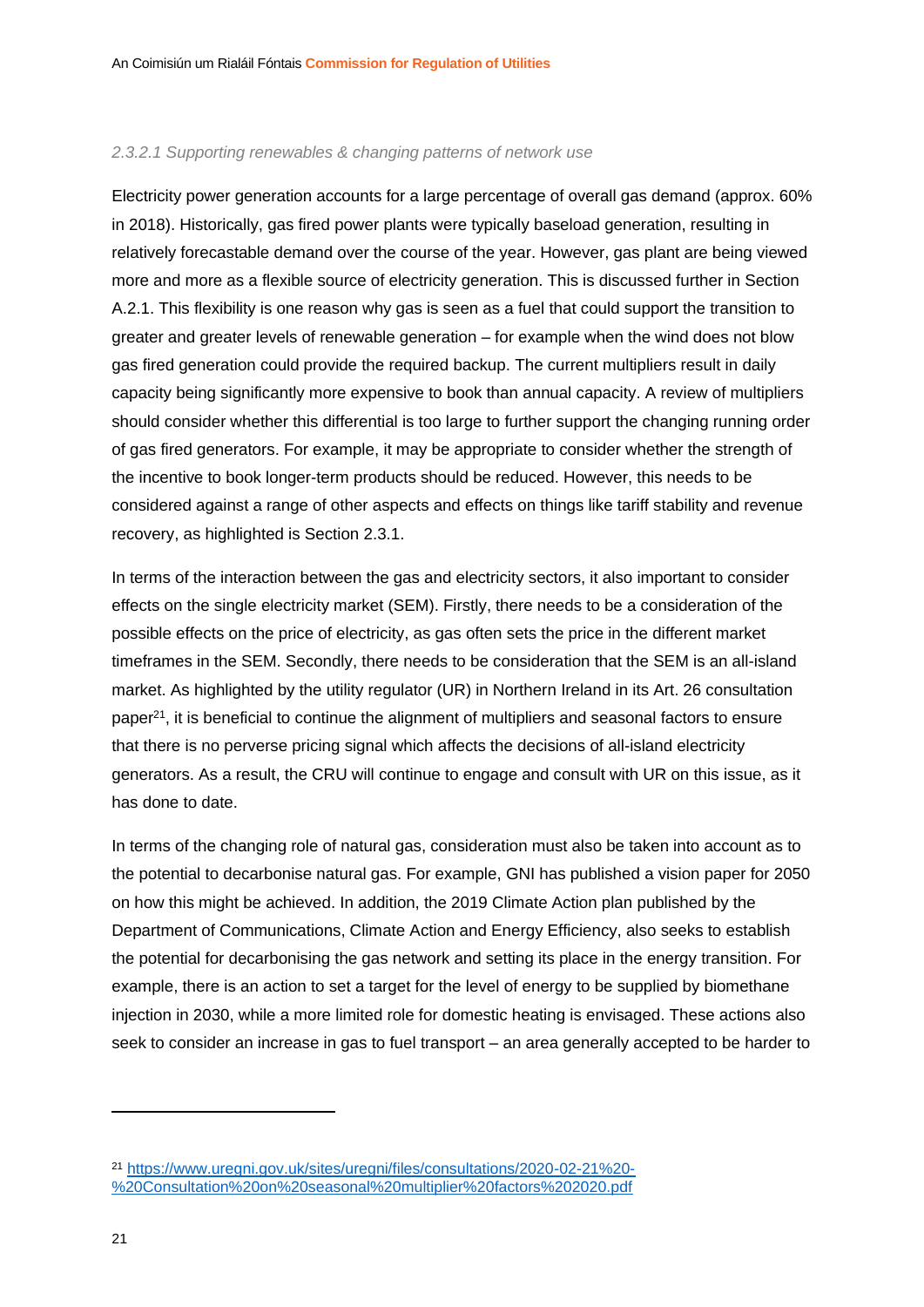decarbonise than others. The first steps have been taken in this regard with the first public Compressed natural gas fuelling station opened in Dublin Port.

In any review of multipliers and seasonal factors it is important to consider these changing uses for gas and ensure that they are not hampered and that the delivery of the climate action plan is supported. The review should therefore consider scenarios of changing demand and patterns in network user type, which will help to inform the types of incentives that should be sent via the multiplier & seasonal factor profile. It is important to note that the timelines for some of the technologies envisaged in the transition to a low carbon economy may take longer to deploy than others. The review should focus on nearer term technologies where there is greater certainty. As technologies develop, they can be considered in future changes. Less certain technologies can be kept under review and when they are more certain can be fed into analysis in future years. In addition, the CRU will continue to consider the effects of any forthcoming EU Directives, regulations and network codes on the Irish gas market, which includes multipliers and seasonal factors.

It is important to note that TAR NC also includes a possible future requirement for multipliers for daily and within-day products to be limited to 1.5 (currently, 3) of the annual product by 1 April 2023 in the case that ACER makes such a recommendation by 1 April 2021. This change would obviously have significant impacts. As such, if ACER were to implement such a change, the CRU would consult further with stakeholders and aim to adopt any such change in an approach that is as appropriate and effective as possible. It is important that the review of multipliers considers the potential for this change in the future. The CRU will continue to engage at a European level to ensure that maximum foresight of such a change is received.

It is proposed that the review would be led by GNI through the Code Modification Forum and that any recommendations from the review would be consulted upon publicly.

#### **CRU Questions**

- 2. Do you agree with the CRU's view of what the context of the review is? Please provide a rationale for your answer.
- 3. Are there any other aspects of the gas network or changes to the gas network that need to be considered as part of the review? Please provide a rationale for your answer.
- 4. Do you agree that the review should be led by GNI through the Code Modification Forum? Please provide a rationale for your answer.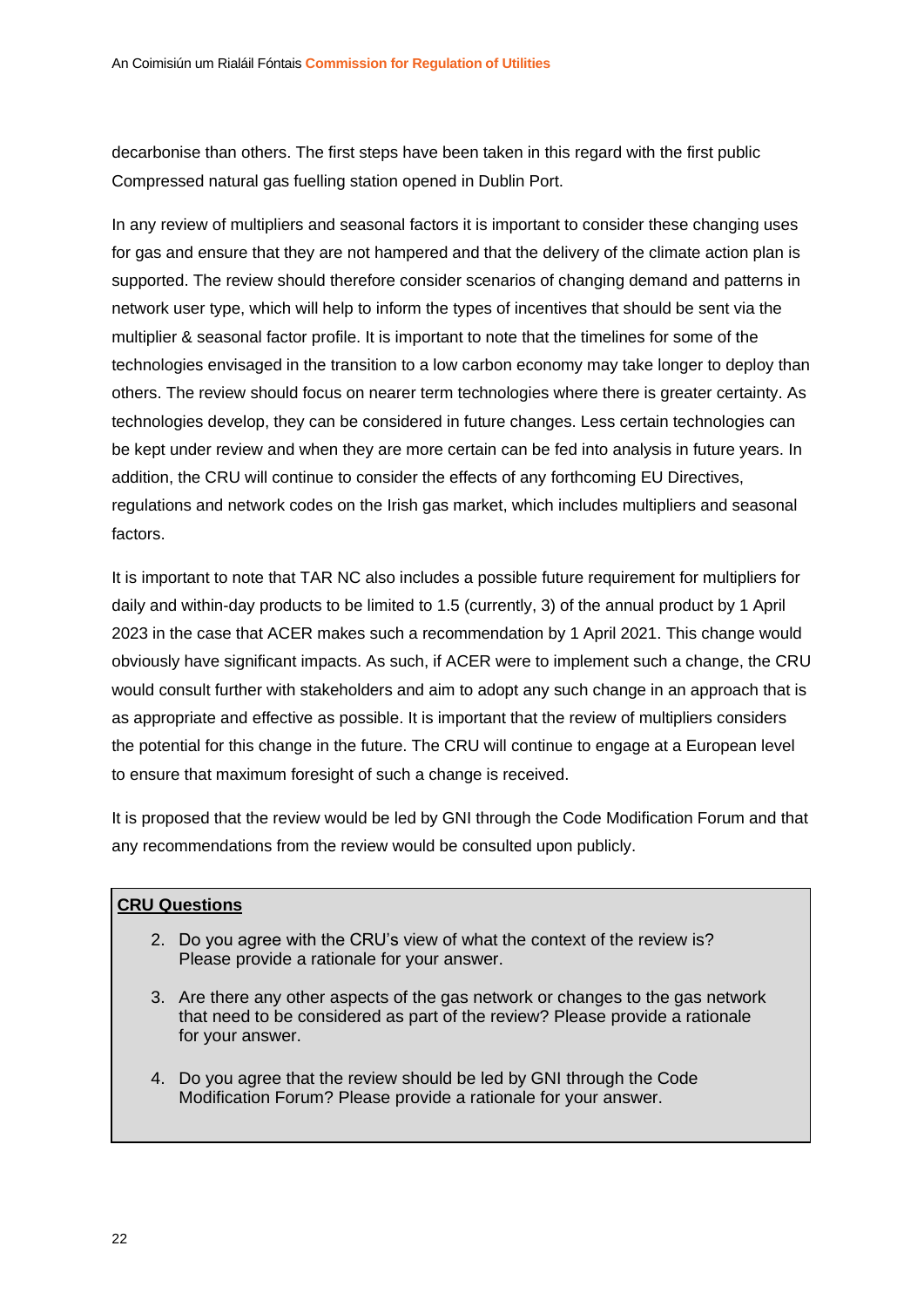### <span id="page-23-0"></span>2.4 Summary

Following last year's decision, CRU/19/060, the CRU has engaged with GNI to further review the multipliers and seasonal factors. The CRU has identified the benefit in further changes to the multiplier & seasonal factor profile so to account for changes in use of the gas network. These changes have the potential to have wide reaching impacts. The CRU considers that, further work is required to assess these impacts and to ensure that the best approach is adopted. This thorough review could not be completed in time for the 2020/21 gas tariff setting process. In addition, the increased uncertainty that the Covid-19 pandemic has brought must be factored into any decisions, and stability for consumers and industry may be beneficial. On balance and to avoid any unintended consequences of changing multipliers and seasonal factors at this time, the CRU has decided not to change the multipliers and seasonal factors now.

The CRU has decided that a thorough assessment be completed ahead of gas year 2021/22 and has identified proposed criteria and context for such a review. As highlighted in section [2.3.1,](#page-18-1) there are a number of criteria that need be considered when reviewing the multiplier & seasonal factor profile. The CRU has elaborated on these criteria and presented initial considerations in Appendix A, providing analysis of data from Ireland where possible. The CRU is taking this opportunity to gather the views of stakeholders at this early stage, so that they can be incorporated into the review, and has posed a number of questions in this regard.

The CRU would note that the CRU is not only requesting feedback on whether more assessment criteria should be adopted in its review. The CRU is also seeking submissions on how the use of the gas network is evolving. This would cover new uses for natural gas being transported by the gas network, such as its adoption for transportation fuel and the evolving role of gas fired generators. Supporting evidence as to how these uses are impacted by the current multipliers and seasonal factors would be beneficial in our analysis. In addition, feedback from other users of the gas network is equally important as changing multipliers may change the costs that they face. For example, gas shippers will have data as to how they purchase gas and the impact of multipliers and seasonal factors on that approach.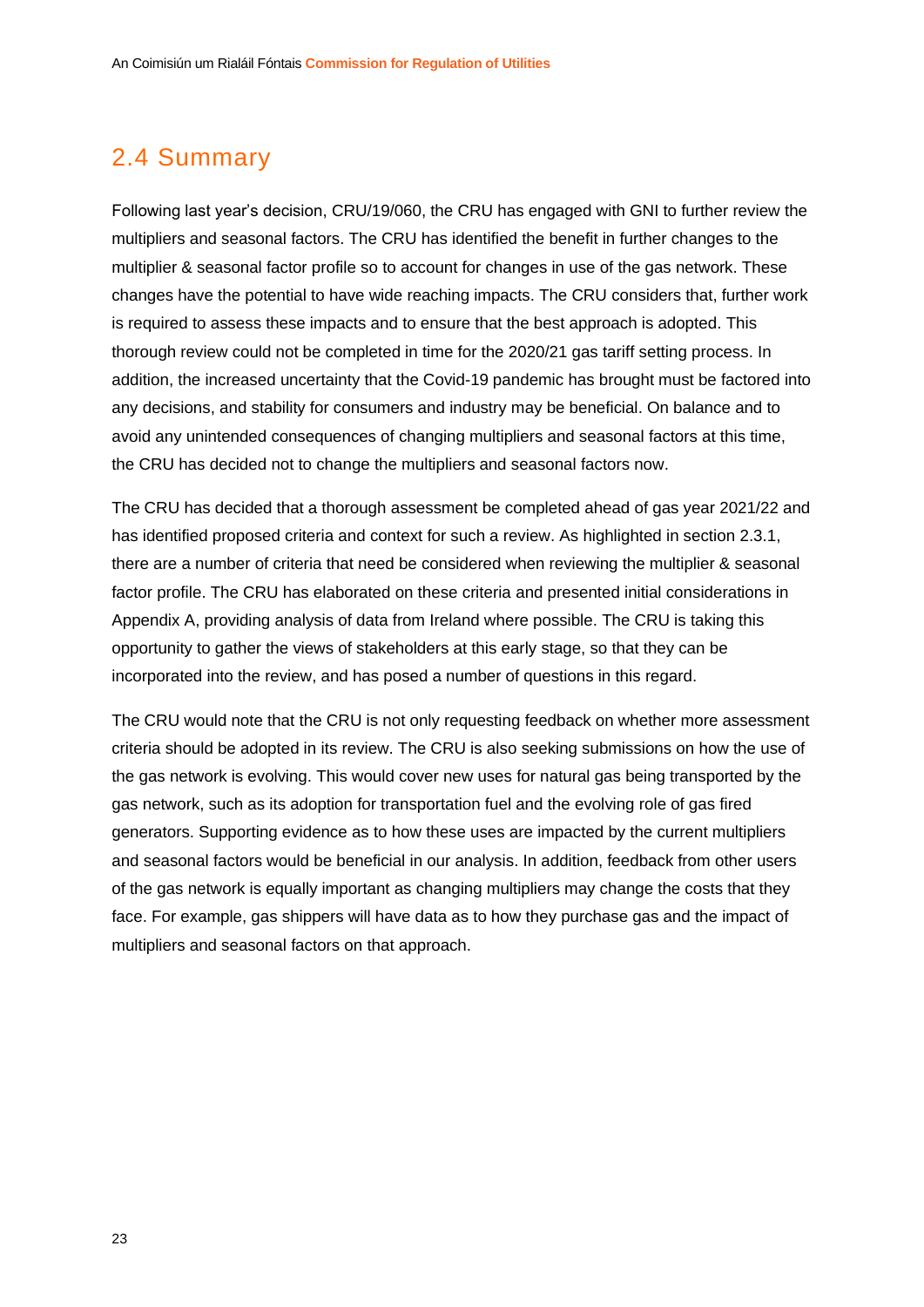## <span id="page-24-0"></span>**3 Level of discounts**

## <span id="page-24-1"></span>3.1 LNG

TAR NC<sup>22</sup> allows for the adjustment (i.e. discount) of tariffs at entry points from LNG facilities. Unlike storage<sup>23</sup>, TAR NC allows for, but does not require, the application of discounts to LNG for the purposes of increasing security of supply. There are currently no LNG facilities in Ireland. However, there are LNG projects that could potentially be developed in the future.

In CRU/19/060 the CRU stated that it was of the view that it is in the public interest to continue to consider the case for LNG discounts as new information becomes available. To this end the CRU decided that proposed LNG projects can apply for a potential discount. The CRU set out nonbinding criteria<sup>24</sup>, against which applications for discounts would be assessed and timelines for submissions (the CRU must be notified of an application 18 months before the start of the gas year in which discounts are sought, with a formal application 12 months before tariffs are set for that year).

The CRU continues to be of the view that this approach is appropriate. As the CRU has not yet set a discount, it cannot consult on the level of any LNG discount. The CRU will consult prior to setting an LNG discount in the future and will consult annually on the level of that discount as required by Art 28.

### <span id="page-24-2"></span>3.2 Interruptible discounts – Virtual Reverse Flow

#### <span id="page-24-3"></span>**3.2.1 Introduction**

Virtual Reverse Flow (VRF) is a 'reverse flow' service offered on a virtual interruptible basis, at the Interconnection Points, to enable Shippers to virtually flow gas from Ireland via Moffat and

 $22$  Art. 9 – Adjustments of tariffs at entry points from and exit points to storage facilities and at entry points from LNG facilitates and infrastructure ending isolation.

<sup>&</sup>lt;sup>23</sup> There are currently no storage facilities in operation in Ireland since the Kinsale gas fields began the blowdown of cushion gas. However, as stated in CRU/19/060, in the event that a storage facility began operation the CRU would apply at least a 50% discount in accordance with Art. 9. 1. <sup>24</sup> See Section 3.8.3. of CRU/19/060 for further information.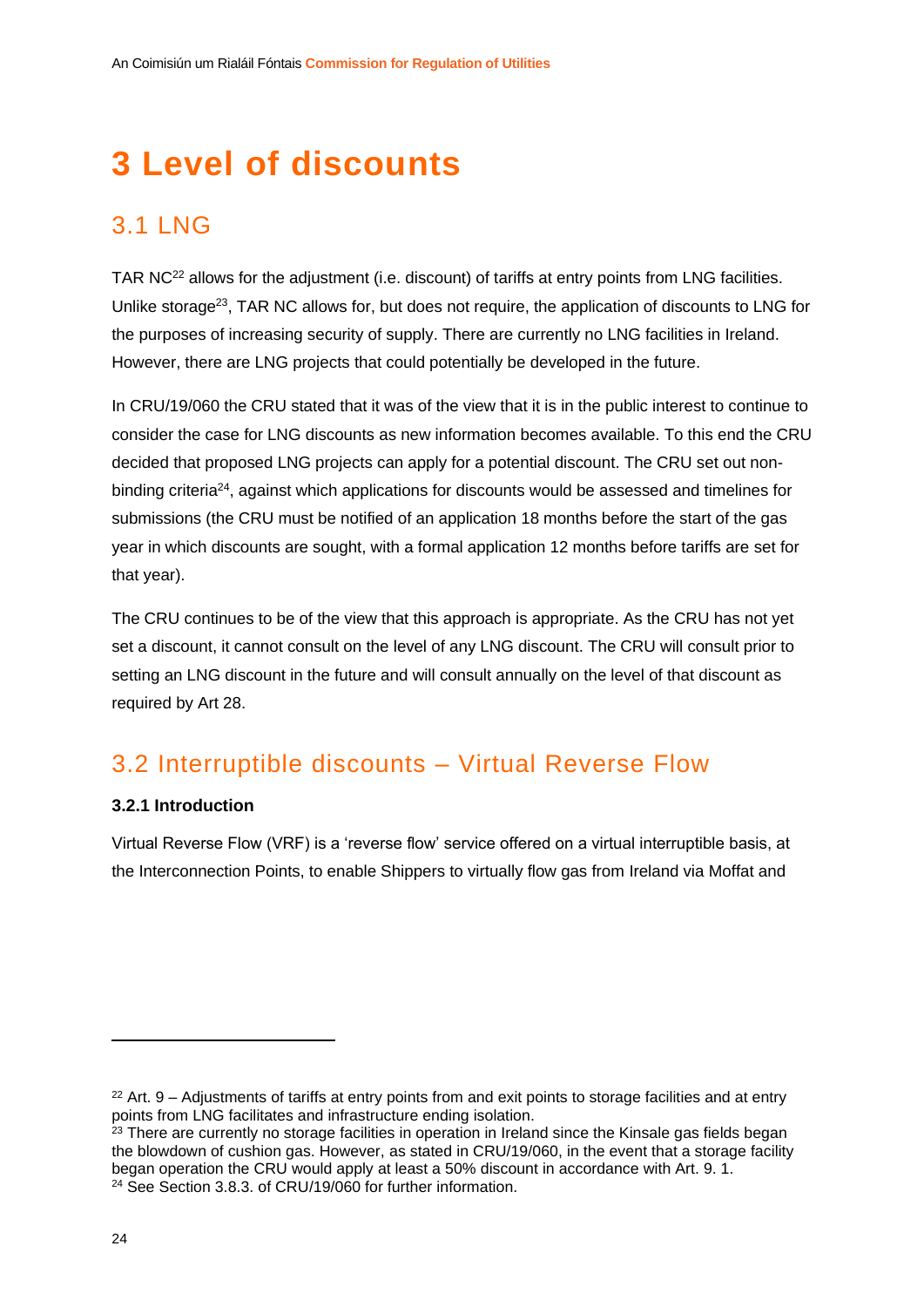<span id="page-25-0"></span>into Ireland via Gormanston.<sup>25</sup> VRF is a day-ahead interruptible<sup>26</sup> product and the only interruptible product.

In accordance with the CRU's TAR NC decision paper, for gas year 2019/20 a new tariff was introduced for VRF, which replaced the previous registration fee approach. The calculation of the VRF tariffs at Moffat and Gormanston are now based on the TAR NC principles and requirements for standard interruptible capacity products.

Art. 16 of TAR NC specifies the calculation of reserve prices for standard interruptible capacity products by applying an adjustment to the reserve prices for the corresponding standard firm capacity products.

The formula for calculating the adjustment which should be applied is set out in TAR NC and is as follows:

$$
Di_{ex-ante} = Pro \times A \times 100\%
$$

**Where:**

Diex-ante is the level of the ex-ante (forecast) adjustment;

Pro Factor is the probability of interruption;

A Factor is the adjustment factor which should reflect the estimated economic value of the interruptible capacity product. The TAR NC restricts the A Factor to being equal to, or greater than one (i.e. it can only increase the level of reduction).

Full details on how the CRU sets the VRF tariffs for Moffat and Gormanston and the reasoning for its approach, can be found in section 3.11 of the CRU's TAR NC decision paper (CRU/19/060), in summary:

- The VRF tariffs are based on the Moffat exit point and Gormanston entry point reference prices, as calculated by the Matrix RPM.
- A Pro Factor of 8% is applied to the Moffat and Gormanston VRF products.
- A risk premium of 10% is applied to both the Moffat and Gormanston VRF products.

<sup>&</sup>lt;sup>25</sup> For example, if there is a total nomination of 100 units of gas for delivery from GB to Ireland and a gas shipper in Ireland wishes to virtually transport 10 units of gas from Ireland to GB, these 10 units are netted off the 100 units, resulting in the delivery of 90 units into the Irish gas network. <sup>26</sup> 'Interruptible' capacity means gas transmission capacity that may be interrupted by the network operator. As this capacity is not guaranteed to be available it is often discounted. VRF is interruptible as flows from GB to Ireland are required to enable VRF as highlighted by the example in footnote [25.](#page-25-0)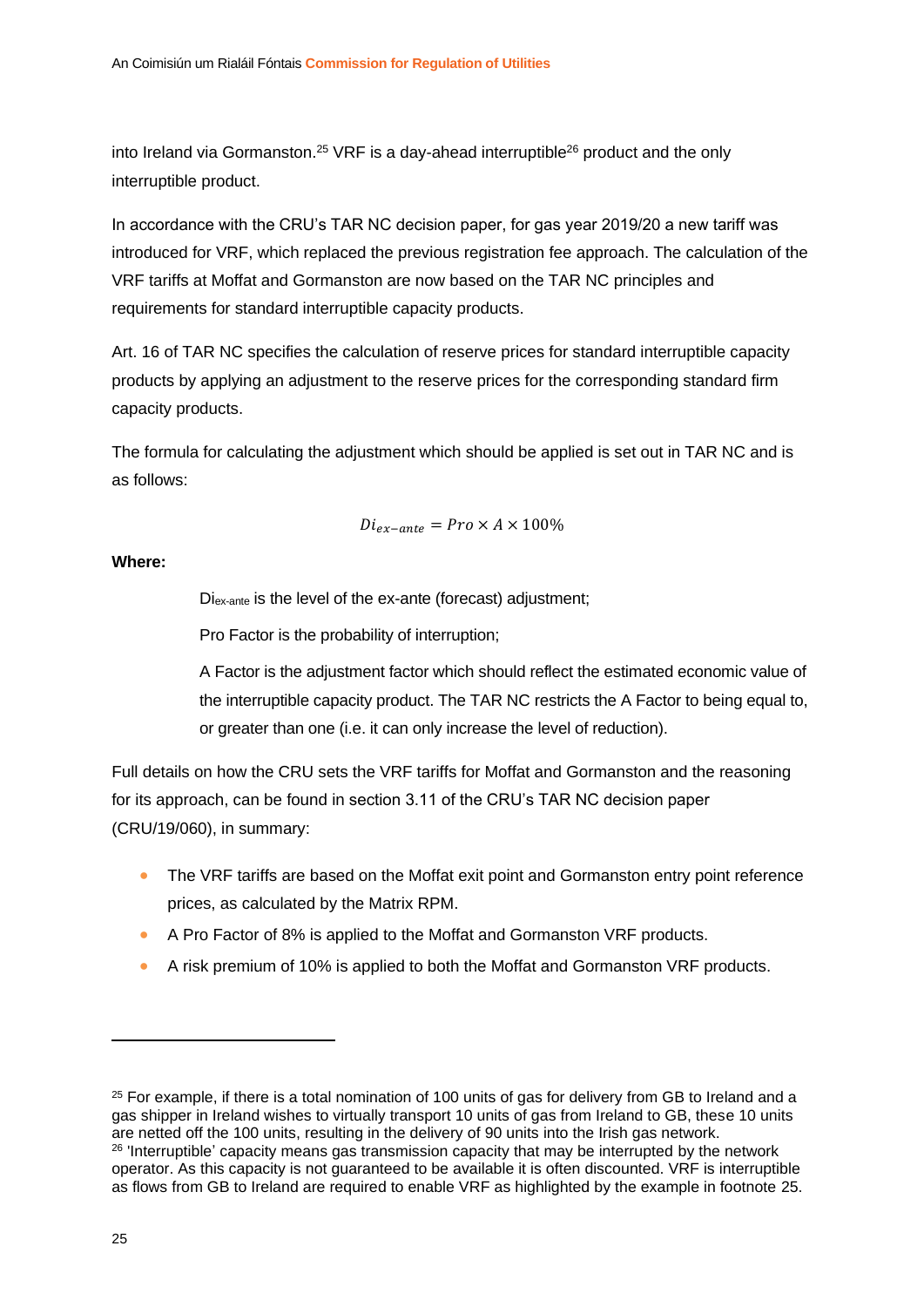• A market interaction factor of 30% applies to the Moffat VRF product only to bring the price below that of the equivalent forward flow tariff for reasons of cross-border trade.

These inputs result in an A-factor of 6 for Moffat VRF and an A-factor of 2.25 for the Gormanston VRF.

For the gas year 2019/20 this resulted in a Gormanston VRF reference price of €65/MWh and a Moffat VRF reference price of €250/MWh. By comparison the Gormanston exit reference price is €345/MWh and the Moffat Entry reference price is €301/MWh. Daily multipliers are not applied to the VRF product as it can only be booked on a daily basis (there is no annual VRF product). However, seasonal factors are applied to the VRF product. So, for example, the cost to book daily VRF capacity at Moffat in February is  $€57/MWh<sup>27</sup>$ , while the cost in June is  $€1/MWh$ .

In accordance with Art.4 of TAR NC, commodity charges apply to use of the VRF product.

It should be noted that in moving from the previous registration fee to the above tariff saw a large increase in the cost of using VRF. The CRU was cognisant of this and took measures to ensure that the tariff reflected the nature of the VRF product while also ensuring that the VRF tariffs were lower than their forward flow equivalents to help avoid cross-border flow distortions. Setting the tariff in this way was a pragmatic approach based on the balance of information available and is aimed at ensuring utilisation of the VRF service. More about the challenges of setting an appropriate VRF tariff are now discussed.

#### <span id="page-26-0"></span>**3.2.2 Purpose of VRF and challenge in setting the tariff**

Generally, Irish wholesale gas prices are set by the GB price of gas plus the cost of transporting gas from GB to Ireland via the interconnectors, as GB gas is the marginal source of gas supply to Ireland. The National Balancing Point, commonly referred to as the NBP, is the notional location for trading GB natural gas. Therefore, the cost of gas at the NBP plus the cost of transportation to Ireland strongly influences the price at the Irish Balancing Point (IBP), i.e. the cost of wholesale gas in Ireland.

As there are currently no flows through the Gormanston IP, VRF is not bookable at this IP, and has not been used. However, it is bookable and has been used at the Moffat IP, i.e. to export gas from the IBP to the NBP. The data shows that it has typically been used by shippers who are active at the Bellanaboy entry point (i.e. those shipping gas from the Corrib gas field).

<sup>27</sup> (€250\*2.28%)/2.79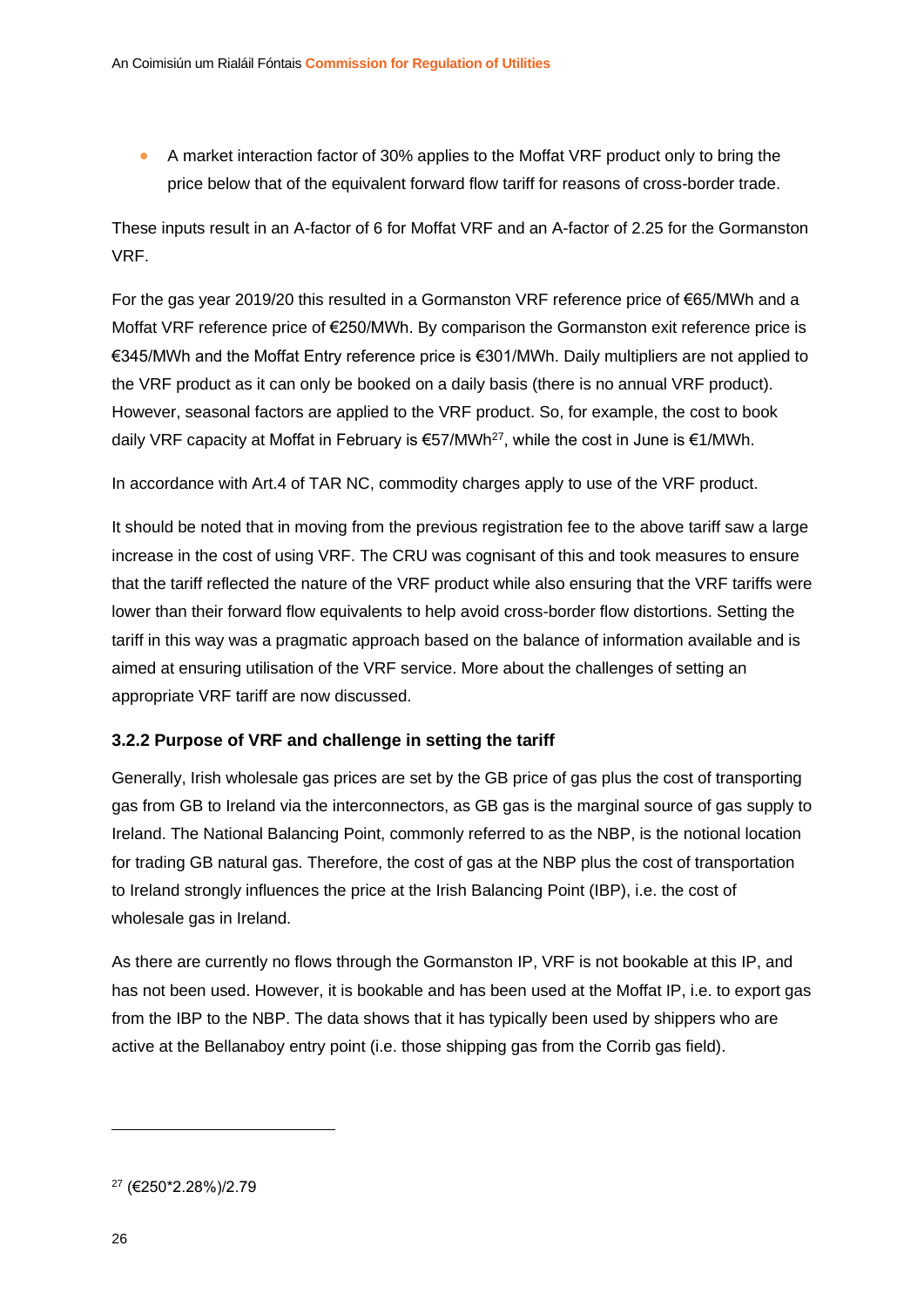As the IBP price should in theory be above the NBP price, one expects that the majority of gas from the Corrib gas field will be sold to Irish customers, with VRF enabling any surplus to demand at the IBP to be sold at the NBP.<sup>28</sup>

These trades at the IBP and the use of VRF must be assessed in the round with market dynamics that can at times be complex. Gas markets can often be simultaneously importing and exporting, as is currently the case in GB (exporting gas via interconnectors and importing gas via LNG tankers). There are also numerous confidential contracts between gas undertakings (e.g. producers, shippers, and suppliers), which the CRU does not have sight of. The numerous push and pull factors at play at any one time, make it difficult to have full sight of what is driving the price of gas and the use of VRF. This makes it challenging to set a "correct" economic value or A factor for the VRF product. This makes it very important to identify the correct data to focus on.

In setting the VRF tariffs, the CRU acknowledged these challenges and stated that it is difficult to predict all impacts of the new tariff. Given this, the CRU considered it important to assess, to the extent possible, the impacts of the new VRF tariff. The CRU stated that it would work with the Code Modification Forum to establish the factors that could be practically considered in this assessment; including the impact on the IBP.

At the recent Code Modification Forums, the CRU highlighted to industry that it was due to receive data related to VRF and that it would share this with industry as part of this year's review. The CRU has now received this data from GNI and presents the analysis below. The goal of this analysis is to assess whether the new VRF tariff is appropriate, by examining the trends over time, comparing VRF use before and after the new tariff was introduced and the factors that might affect the use of VRF.

#### <span id="page-27-0"></span>**3.2.3 Analysis**

#### *3.2.3.1 Use of VRF*

The dataset consists of daily information on the system average price (SAP) at the IBP and NBP, VRF use, and IBP to NBP transportation costs. As there are currently no flows through the Gormanston IP, VRF is not available, and therefore only data from the Moffat IP is analysed here. The main period of analysis ranges from 01 April 2019<sup>29</sup> to 20 February 2020<sup>30</sup>. The CRU has split the data into two periods and compared them. The first period, from 01 April to 30

<sup>&</sup>lt;sup>28</sup> Please note that not all gas is sold at the IBP and shippers can trade gas bilaterally to or from other balancing points; sourcing gas for example across the interconnector from GB. So, this surplus only reflects that Corrib was trying to sell more gas at the IBP then purchasers were willing to buy. <sup>29</sup> Date from which IBP activity set cashout prices.

<sup>30</sup> Most recent data cut-off point.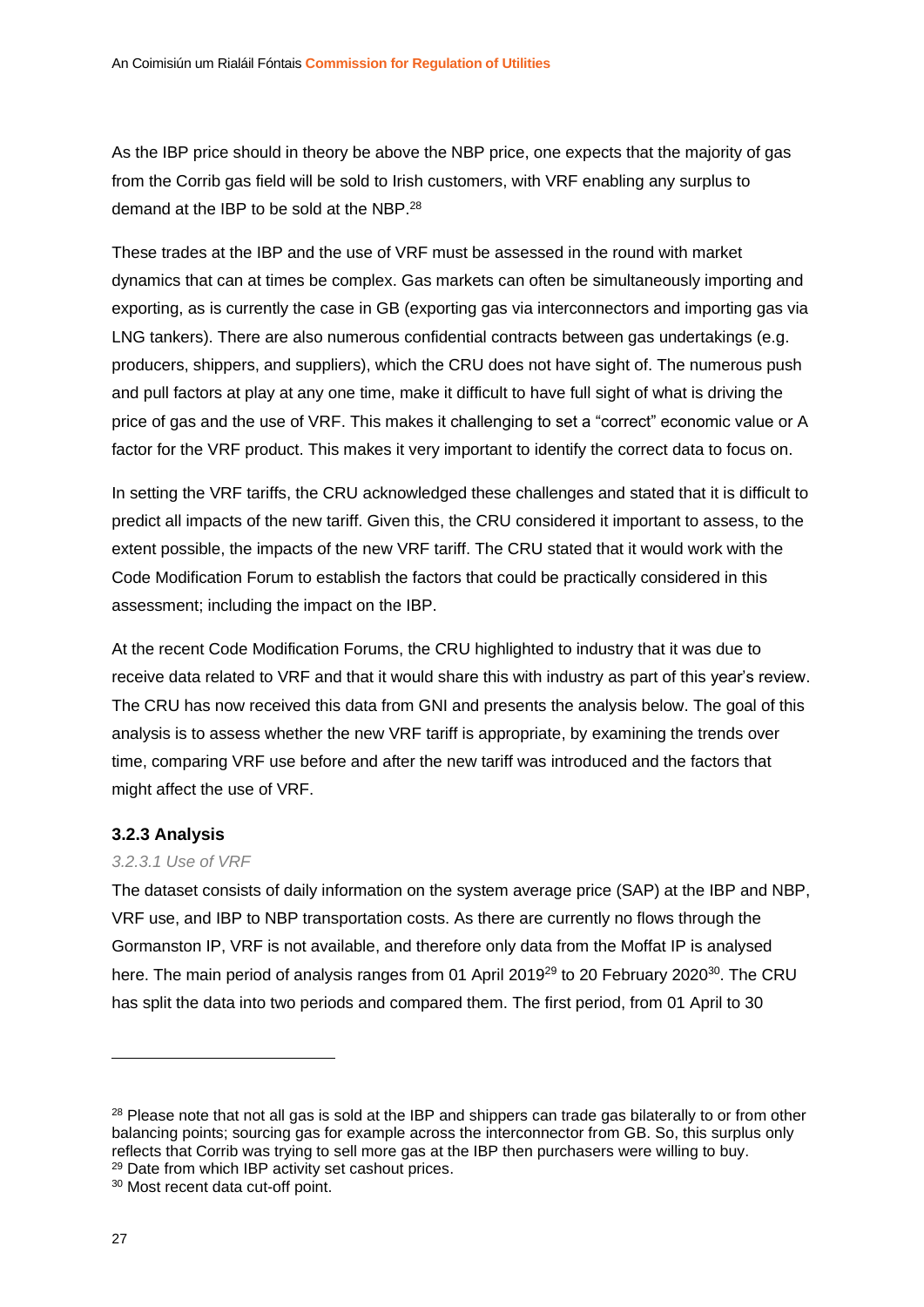<span id="page-28-0"></span>Table 2: Use of VRF

September 2019, is when the registration charge applied (i.e. the capacity and commodity tariffs were zero) and the second period, from 01 October to present, is when the new tariff has applied.

The first step was to look at the use of VRF over the two periods. This is presented in [Table 2.](#page-28-0)

| Table 2: Use of VRF    |                   |                   |  |  |
|------------------------|-------------------|-------------------|--|--|
| metric                 | April - September | October - Present |  |  |
| No. of days in period  | 183               | 140               |  |  |
| VRF used (no. of days) | 121               | 5                 |  |  |
| VRF used (% of days)   | 66.12%            | 3.57%             |  |  |

It is clear from the above table that the use of VRF has significantly decreased since the new tariff was introduced. This may indicate that the price of the new VRF tariff is at a level that makes the VRF product an unattractive option to shippers, i.e. it is not commercially viable to export gas from the IBP to the NBP. Recall that the A Factor aims to reflect the estimated economic value of the interruptible capacity product and that commercial considerations are part of the VRF tariff setting process.

However, the solution to this issue may not be a simple reduction in the VRF tariff as there are likely a number of factors that shippers consider, when deciding to use or not use VRF. An example of such factors are as follows: the cost of transporting gas from Ireland to GB, the price of gas at the IBP and NBP, and the level of Corrib production versus domestic demand. There are also other factors at play, but these are the most obvious and likely to be the most significant. The CRU has further explored data related to these factors below.

#### <span id="page-28-1"></span>*3.2.3.2 Corrib production and Irish gas demand*

Commercial gas flows at the Corrib entry point began in 2016 with maximum flows reached shortly thereafter, the field is now in decline. Therefore, the volume of gas shipped by individual shippers at the Bellanaboy entry point is in decline. In theory, as Corrib production reduces, the remaining portion (gas in excess of that needed by Irish customers supplied via Bellanaboy shippers) to be sold onto the NBP reduces and therefore the utilisation of VRF reduces.

However, from the [Figure 2](#page-29-0) it is clear that it is not that straightforward. The green line represents the total VRF allocations and corresponds with the left vertical axis, while the blue line represents the Corrib supply as a percentage of Irish gas demand and is plotted against the right vertical axis. The expectation is that VRF use should be higher during periods where Corrib entry flows make up a higher proportion of total gas demand in Ireland (high Corrib production and low demand in Ireland could tend to signal that there is a greater likelihood of gas needing to be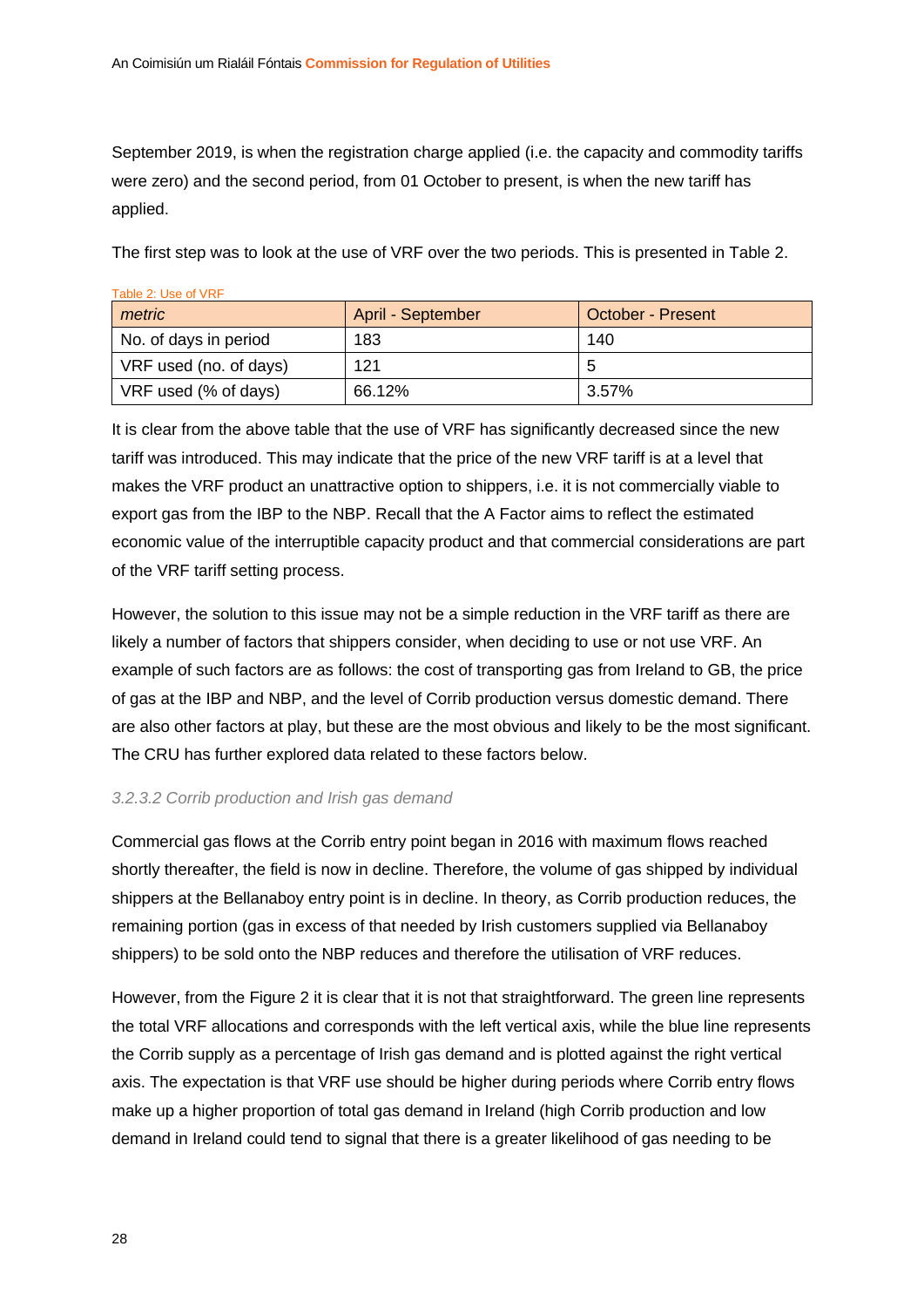exported). Although it is clear from the following graph that in general the use of VRF has been highest during periods of higher Corrib production, it is not a consistent trend.



<span id="page-29-0"></span>Figure 2: Relationship between VRF allocations and Corrib supply since production commenced

However, consider [Figure 3](#page-29-1) below where the first two periods (April 16 – Sept 16, Oct 16 – Mar 17) are removed, the expected trend is much clearer. These two periods were prior to Corrib reaching maximum production. It's possible that the initially high level of VRF use reflect reduced liquidity at the IBP and that it took time to develop the necessary commercial arrangements to supply Irish customers.



 $-VRF$   $\longrightarrow$  Corrib Supply

<span id="page-29-1"></span>Figure 3: Relationship between VRF allocations and Corrib supply since peak production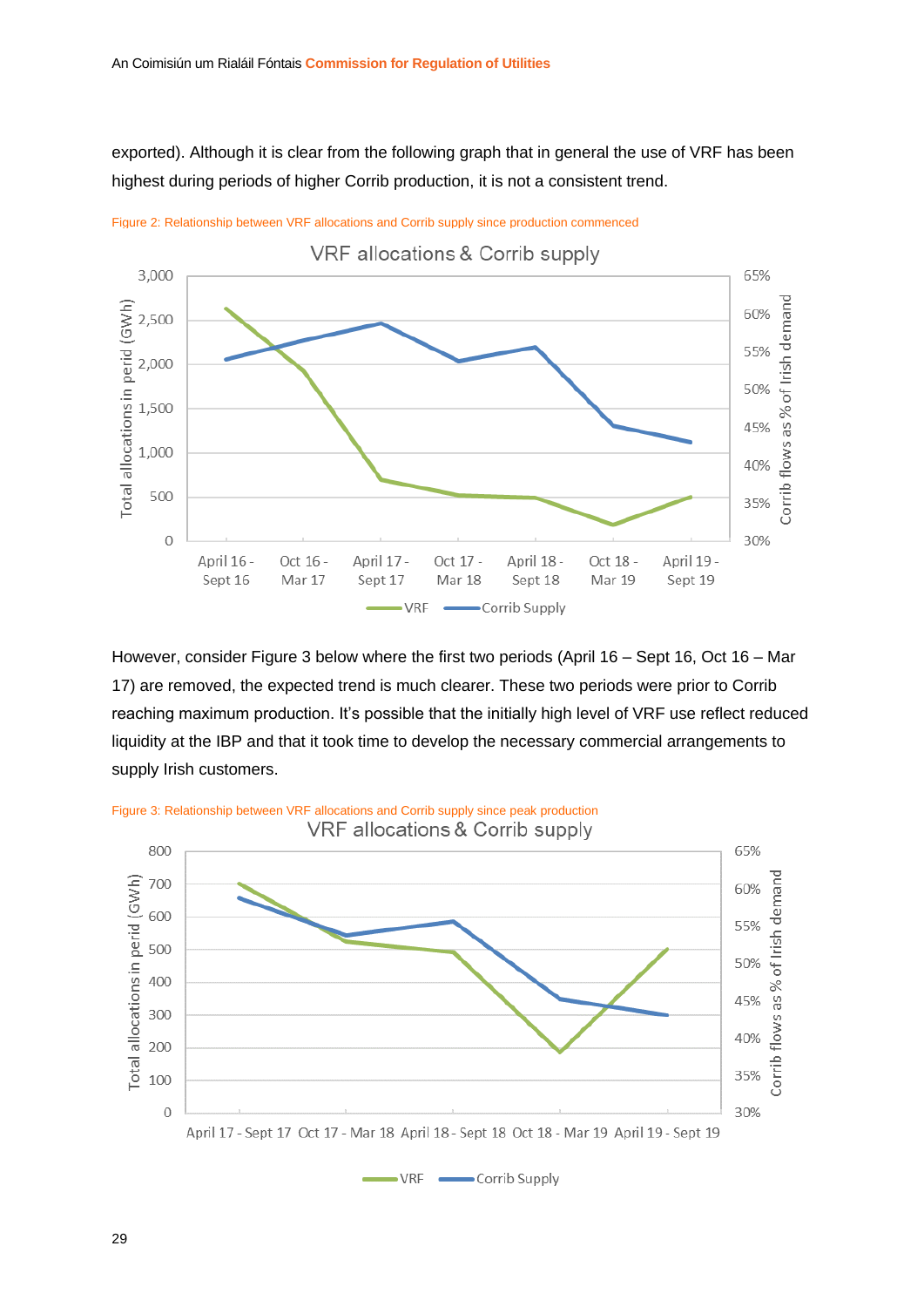However, in the most recent Summer period VRF use appears higher than expected. This could possibly be explained by the relationship between production and seasonal gas demand in Ireland. Irish demand is higher during the Oct – March periods, which when combined with a decrease in Corrib production, may have potentially resulted in less gas being available for export to GB and a significant reduction in the use of VRF in Oct 18 – Mar 19. The reduced Summer demand in the period April 19 – Sept 19, then led to a rebound in the use of VRF and a return to the levels seen in April 18 – Sept 18.

It could therefore be considered that the reduction of VRF use in the current 'October – present' period (as highlighted in [Table 2\)](#page-28-0) is not unexpected; however, it likely does not explain the very limited use of the product. To explore this further, the CRU has, in the following section, examined some indicators of the commercial viability of VRF.

#### *3.2.3.3 IBP vs NBP spreads*

As stated earlier, the IBP price is typically NBP plus transportation. However, it is difficult to know exactly what the actual average price at the IBP is on any given day as there are numerous trades between parties, which the CRU does not receive data on. The best estimate of the average price can be derived from the average price of visible trades, which are made on the IBP trading platform<sup>31</sup>. This electronic gas trading spot-market has been in place in Ireland since 2017. The average price is published every day and is known as the system average price (SAP). However, as mentioned earlier, the volume of gas traded on this platform is a small portion of the total gas demand in Ireland on a given day, and therefore there can be significant differences between the actual average wholesale gas price in Ireland and the IBP trading platform SAP.

Using the IBP trading platform SAP as a best estimate the CRU has examined whether there is a clear relationship between the use of VRF and the difference between the IBP and NBP SAPs. As stated, gas shippers will naturally try to sell their gas at the highest price and therefore, on days where the NBP SAP is at a premium to (greater than) the IBP SAP, it could be expected that there would be a higher use of the VRF product, as it allows access to the GB market.

In theory for it to make commercial sense to transport gas from Ireland to GB, the NBP premium has to be greater than the cost of transportation to GB, otherwise it would be more lucrative to sell the gas in Ireland. The relevant gas transportation charges in this case are the Moffat VRF

<sup>31</sup> <https://www.marexspectron.com/>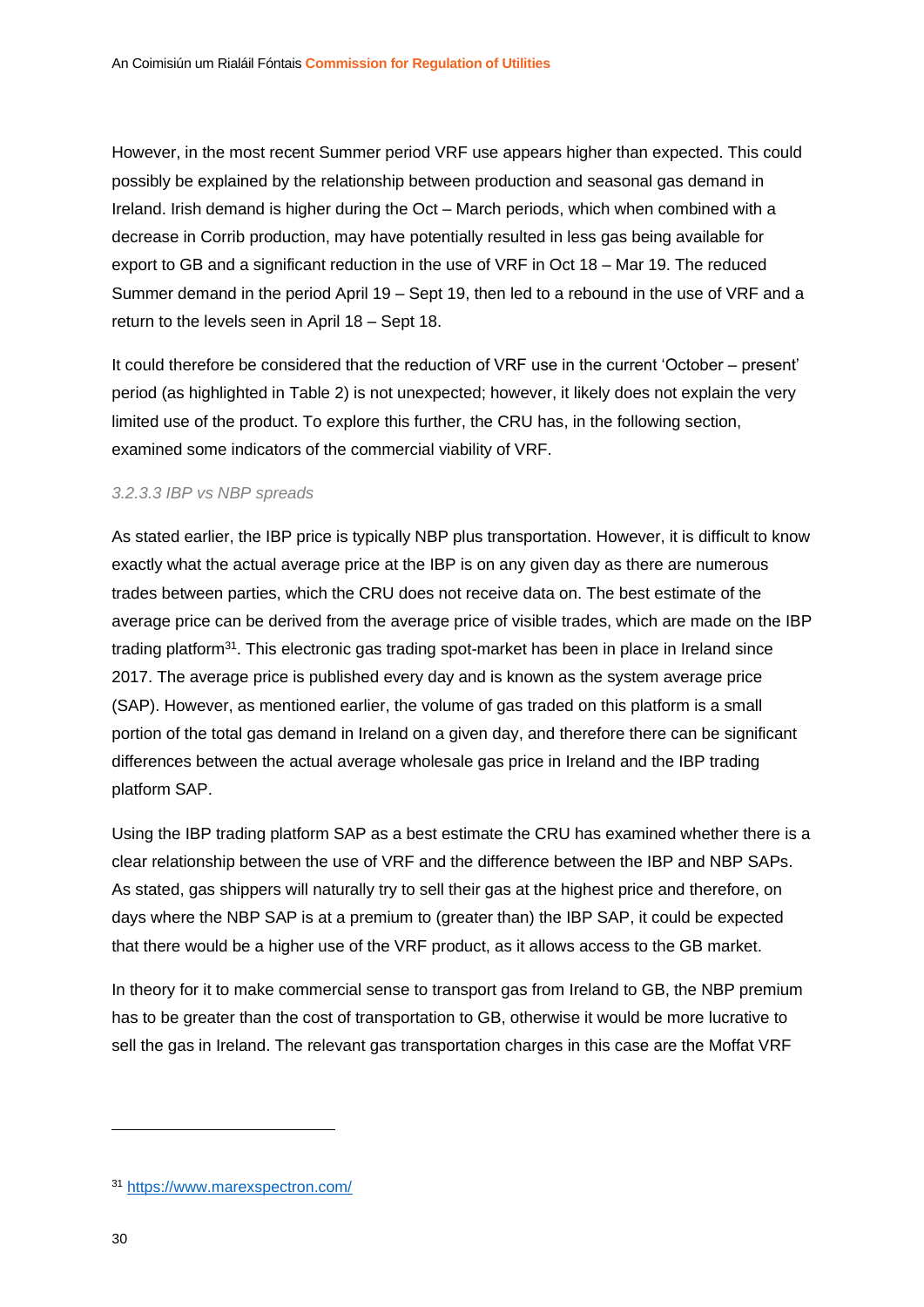capacity and commodity tariff and the GB entry commodity tariff (the GB entry capacity tariff at Moffat is negligible).

[Table 3](#page-31-0) presents the days where it was theoretically profitable to export gas from the IBP to the NBP in a situation where the VRF tariffs were zero.<sup>32</sup> According to this analysis VRF was only profitable on 24 days over the period (183 days), i.e. 13% of the days. Recall that in the period April 19 – September 19 there was no tariff and therefore this assumption represents the reality at the time. Compare the number of days, i.e. 24, where it made theoretical sense to use VRF to Table 1 where the data shows that VRF was actually used on 121 (66%) of the days. By taking the likely assumption that shippers will generally only use VRF if it is profitable it can be deduced that this example does not accurately represent the actual commercial viability of VRF. This may indicate that shippers using VRF have been purchasing gas at a discount to the IBP SAP and/or selling it a premium to the NBP SAP . However, there are other factors that may have impacted on its use. These are discussed later.

In terms of potential discounts / premiums, visibility of these is limited. To give some indication of their potential scale, the CRU has applied a 5% discount to the IBP SAP and rerun the analysis. This 5% discount increases the number of profitable days in April to September period from 24 to 118. This is a much better fit for the 121 days in which VRF was used.

| metric                                   | April 19 - September 19 |
|------------------------------------------|-------------------------|
| Profitable w/ no tariff (no. of<br>days) | 24                      |
| Profitable w/ no tariff (%)              | 13.11%                  |

<span id="page-31-0"></span>Table 3: Profitability of VRF with no tariff

In order to try to identify a trigger point in IBP & NBP spreads for the use of VRF the CRU further examined the 24 days identified above. In other words, to identify if VRF was always used if the NBP was at a certain premium above the IBP. The data indicates that there was actual VRF use 18 of those 24 days, i.e. 75% of the days, see [Table 4.](#page-32-0) This is a slight increase on the 66% actual use of VRF over the entire period April 19 – September 19. Consider that these 24 days are the days when NBP SAP was at the largest premium to the IBP SAP, and therefore it would be expected that VRF would have been availed of on each or nearly all of these days. The fact that it wasn't utilised to a much higher degree on these days indicates that IBP and NBP spreads

<sup>&</sup>lt;sup>32</sup> For example, on 20/09/19 the IBP SAP was 22.7p/therm and the NBP SAP was 25.3p/therm. The cost of transporting gas from the IBP to the NBP on that day is 1.7p/therm. Therefore, IBP + transportation was 24.4p/therm (rounded), which is 0.9p/therm less than the NBP SAP. In theory a shipper in Ireland could buy gas at the IBP SAP and sell it at the NBP for a profit.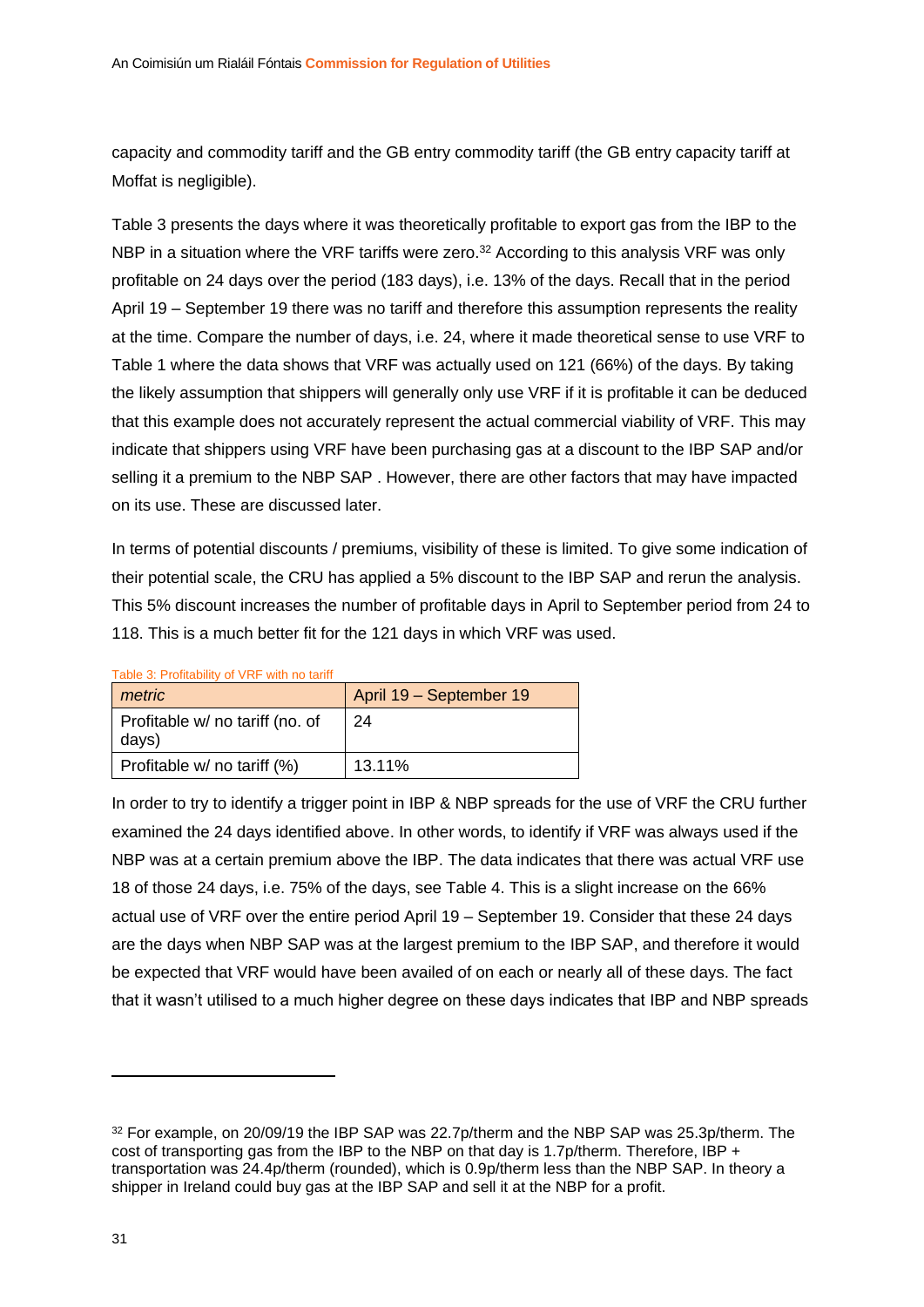are not the only driving factor behind the choice to use VRF.<sup>33</sup> In the next section the CRU considers another one of the factors potentially effecting the use of VRF in more detail – the cost of exporting gas from Ireland to GB

<span id="page-32-0"></span>

| Table 4: Profitability of VRF compared with actual use of VRF.<br>metric | April - September |
|--------------------------------------------------------------------------|-------------------|
| Profitable w/ no tariff & used<br>$ $ (no. of days)                      | 18                |
| Profitable w/ no tariff & used<br>(%)                                    | 75.00%            |

#### Table 4: Profitability of VRF compared with actual use of VRF.

#### *3.2.3.4 Cost of exporting gas from the IBP to the NBP*

Table 1 highlighted that the use of VRF has effectively ceased since the new tariff was implemented. In order to understand the effect pre- and post- tariff consider the below example. Two dates are used in this example, the 1<sup>st</sup> of January 2019 and the 1<sup>st</sup> of July 2019. As stated earlier, seasonal factors now apply to the use of VRF, resulting in different costs across the year. Starting with an IBP SAP of 30p/therm, two export cost scenarios are examined. The first scenario is represented by the columns with 'No tariff' in the header. This scenario is essentially the previous registration fee regime, where the cost of getting gas to the NBP was just the UK entry commodity charge. The second scenario is represented by the columns with 'New tariff' in the header. This scenario illustrates the cost of exporting gas to the NBP under the new tariff methodology that has applied since the beginning of gas year 19/20.

|                                  | 01-Jan    |            | $01 -$ Jul |                   |
|----------------------------------|-----------|------------|------------|-------------------|
| p/therm                          | No tariff | New tariff | No tariff  | <b>New tariff</b> |
| <b>IBP SAP</b>                   | 30        | 30         | 30         | 30                |
| $\div$                           |           |            |            |                   |
| <b>Rol VRF exit</b><br>capacity  | 0         | 1.66       | 0          | 0.04              |
| $\div$                           |           |            |            |                   |
| <b>Rol VRF exit</b><br>commodity | ∩         | 0.56       | ∩          | 0.56              |
| $\div$                           |           |            |            |                   |
| UK entry<br>commodity            | 1.67      | 1.67       | 1.67       | 1.67              |
|                                  |           |            |            |                   |
| <b>Total</b>                     | 31.67     | 33.89      | 31.67      | 32.27             |

#### Table 5: Cost of export

<sup>&</sup>lt;sup>33</sup> This is based on the assumption that the IBP SAP is an accurate representation of the actual IBP wholesale gas price on a given day.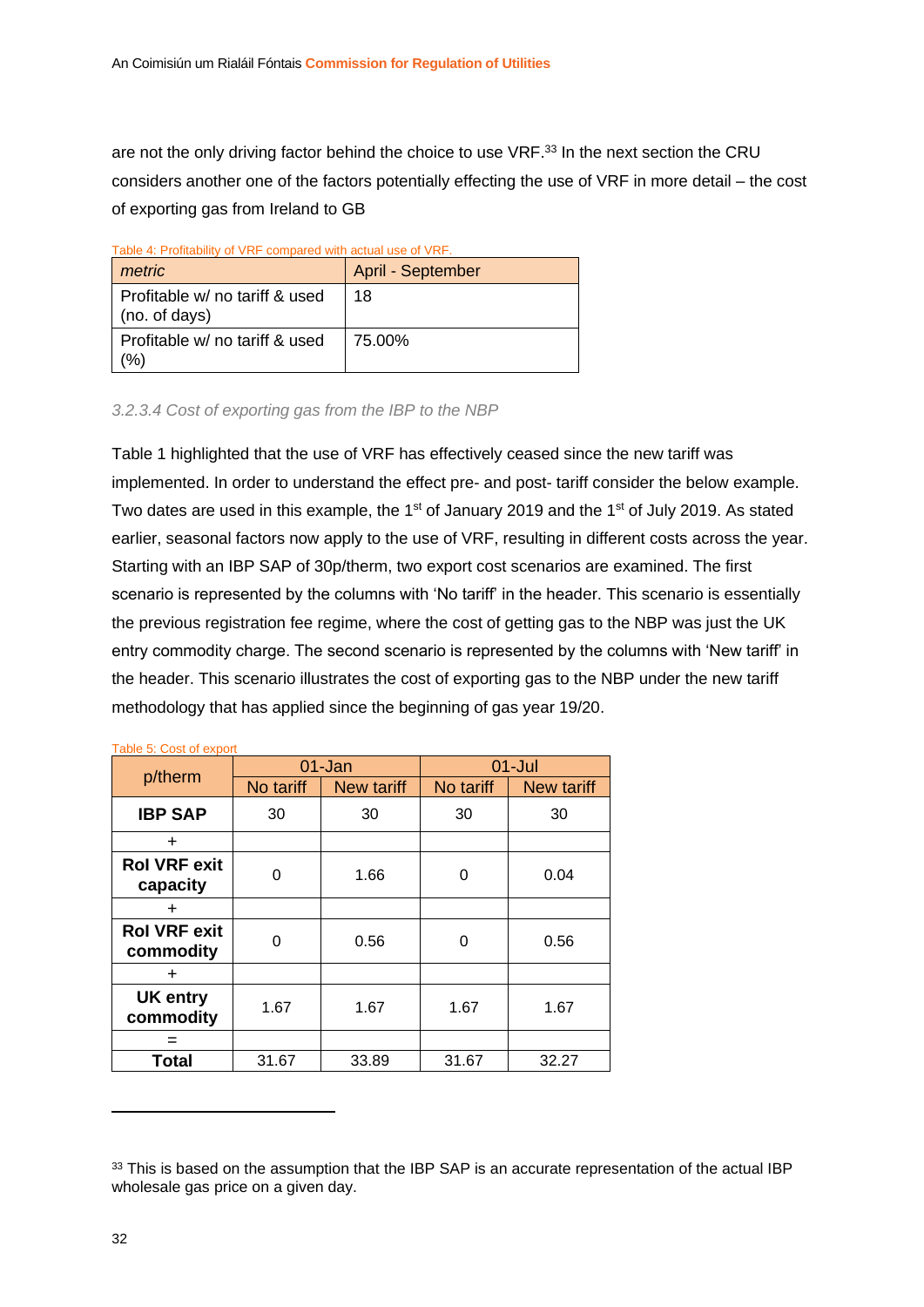From the table, assuming an IBP SAP of 30p/therm, the cost of exporting gas to GB has increased by approximately 7% in the January example and 2% in the July example. This highlights the significant effect that the seasonal multipliers have on the cost of exportation. The effect of significant increases in tariffs during the colder months, combined with the increased seasonal demand and reduced Corrib production could likely go some way to explaining the lack of use of VRF since October 2019.

#### *3.2.3.5 Effects on trading platform*

The CRU has also examined the available data to see if the new tariff has had an impact on liquidity at the IBP. In order to estimate liquidity at the IBP the CRU has examined the monthly volume of gas traded on the trading platform. This data is presented in [Figure 4.](#page-33-0) The data is once again split into two periods to reflect the introduction of the new VRF tariff in October 2019. As highlighted by the figure there is no obvious impacts on liquidity due to the new tariff. It is important to highlight that the trading platform is a small portion of the total gas demand in Ireland on a given day and that measures of liquidity on the trading platform are the best available estimate of overall IBP liquidity. Regardless, identifying the effect of VRF use on IBP liquidity would be a very complex exercise as there are a lot of variables which can influence the number and volume of gas trades on the IBP trading platform, such as; the level of Corrib production against demand at that time, commercial strategies, wind and temperature.



#### <span id="page-33-0"></span>Figure 4: Total monthly volume of gas traded on IBP trading platform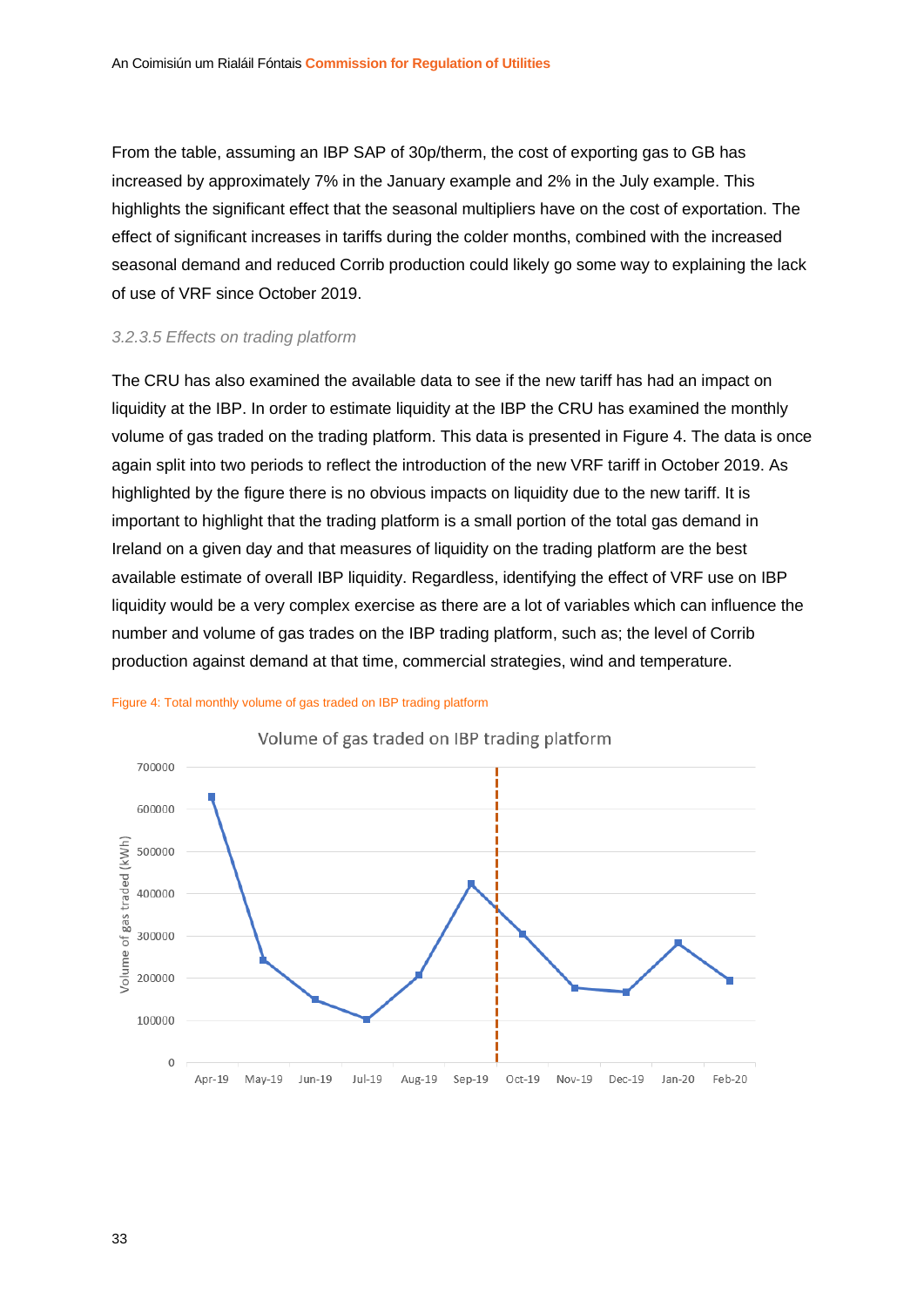#### *3.2.3.6 Considering an alteration to the methodology*

As highlighted in previous sections, there are a number of factors which appear to affect the use of VRF. It appears from the data, that the cost of VRF under the new methodology, may have reduced the commercial viability of the product. As such, the CRU has considered whether it may be appropriate to adjust the A factor at this time, in order to make the product more viable for shippers.

However, the CRU is cognisant of the fact that the new tariffing arrangement has been in place for less than a year. As such, the CRU does not have a full suite of data to draw from when forming a view or decision on what may be an appropriate change. This is particularly important as we have yet to see the impact of the new VRF tariffs during the summer months. It is important to capture that impact as the seasonal factors applied to VRF see a significant reduction in its cost during the summer months; at a time when there is greater likelihood of export as discussed in section [3.2.3.2.](#page-28-1) This can be seen in [Figure 5,](#page-35-1) which examines the cost of VRF over the course of the year (GNI VRF Moffat daily exit capacity tariff + GNI exit commodity tariff + National Grid entry commodity charge).

It is also important to consider the scope for the CRU to make future changes to the VRF tariff. If the CRU was to reduce the VRF capacity charge through an increase in the A factor, commodity charges would still apply. This is in accordance with Art. 4 of TAR NC which clearly states that the commodity charge shall be "the same at all entry points and the same at all exit points". By way of understanding the effect of the commodity charge, the green line in [Figure 5,](#page-35-1) represents the new export cost<sup>34</sup> (red line) minus the GNI exit commodity tariff. While the blue line represents the previous VRF arrangement's export cost (i.e. National Grid entry commodity charge only). Note that in the months May – September the green line (new export cost minus commodity charge) is nearly equal to the blue line (previous arrangement). This highlights that the difference between the new export cost and the previous arrangement (blue line) in the months May – September is made up almost entirely of the commodity charge. As Art. 4 of TAR NC is quite clear that commodity charges must apply at all points, the CRU's scope to reduce the cost any further in the months May – September is constrained.

The data that will be collected over the summer months will be particularly valuable as the CRU will then have been able to monitor the use of VRF under a wide range of different cost levels. In addition, a continued lack of us of VRF in these coming months may indicate that issues

<sup>34</sup> GNI VRF Moffat daily exit capacity tariff + GNI exit commodity tariff + National Grid entry commodity charge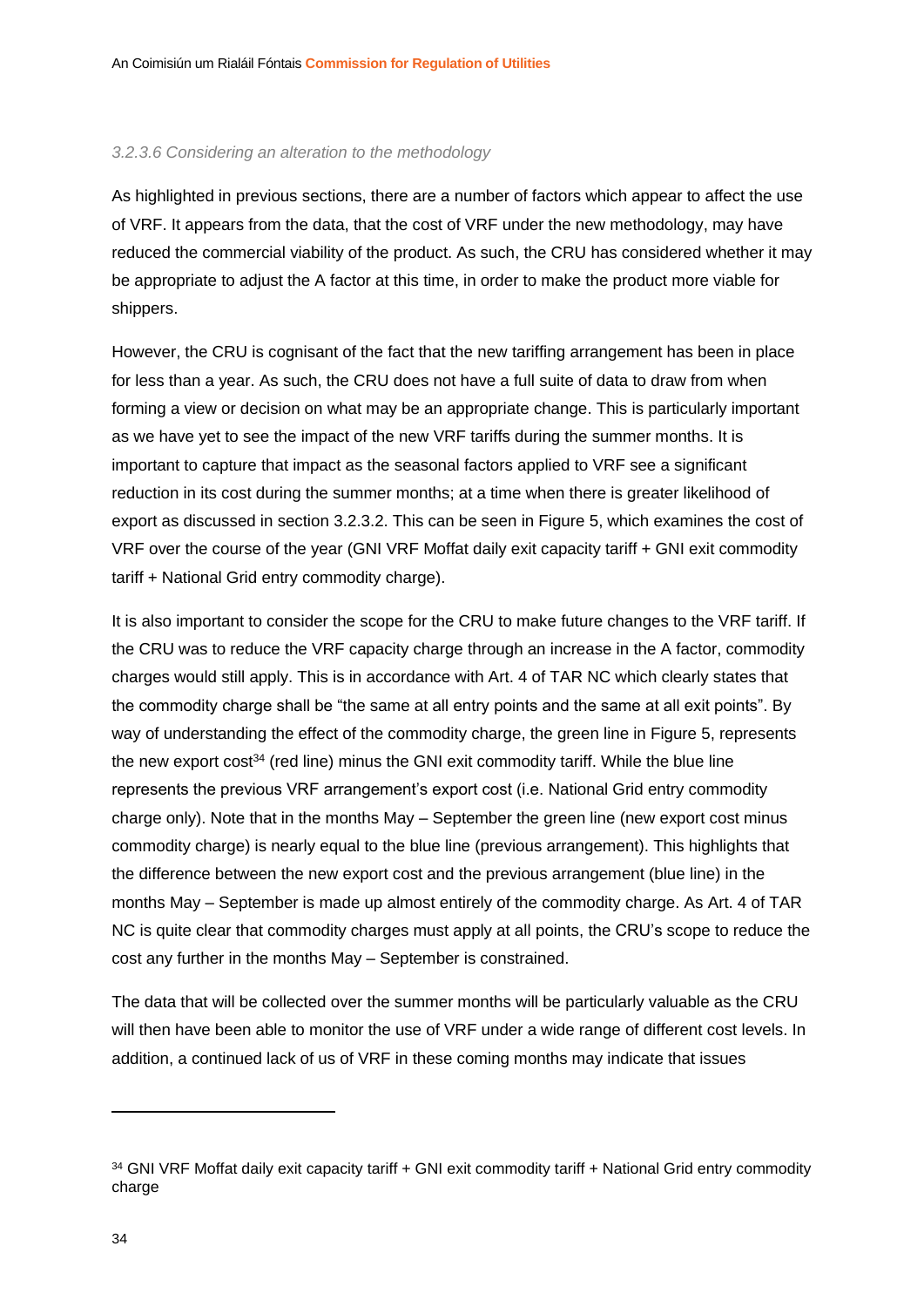regarding its use cannot be solved by changes to the VRF tariff given that the tariff may be as low as can possibly be achieved.



<span id="page-35-1"></span>Figure 5: Cost of exporting gas from Ireland to GB via VRF

#### <span id="page-35-0"></span>**3.2.4 Summary**

There has been very limited use of the VRF product since the new tariff came into effect in October 2019. In order to gain a greater understanding of the factors that might be affecting the use of VRF the CRU has examined IBP – NBP spreads, the cost of exporting gas to GB and the relationship between Corrib production and domestic demand. However, this data does not point to any definitive factor or trigger point, which determines the use of VRF. Its use is likely determined by a combination of the above factors and other commercial push and pull factors that the CRU does not have sight of and can be very complex in nature.

However, it appears likely that the limited use of VRF is in some part driven by the new tariffs. Due to the seasonal profile of the VRF capacity tariff the CRU will be able to monitor the use of VRF under a range of scenarios, ranging from its most expensive in February 2020 to its cheapest in May – September 2020. The CRU considers it important to gather this entire data set. By gathering this information, the CRU will be able to have visibility of the use of VRF under a range of different export costs, which may reveal some useful information on the economic value of the product, which is a key component in the VRF tariff formula.

By gathering a full set of data on the use of VRF over the course of the gas year 20/21 the CRU has the opportunity to gain a more comprehensive view of the drivers for VRF use. This data will be very valuable. It is on this basis that CRU is of the view that it would be too soon to make a decision to alter the new VRF tariffing arrangement, which has only been in place for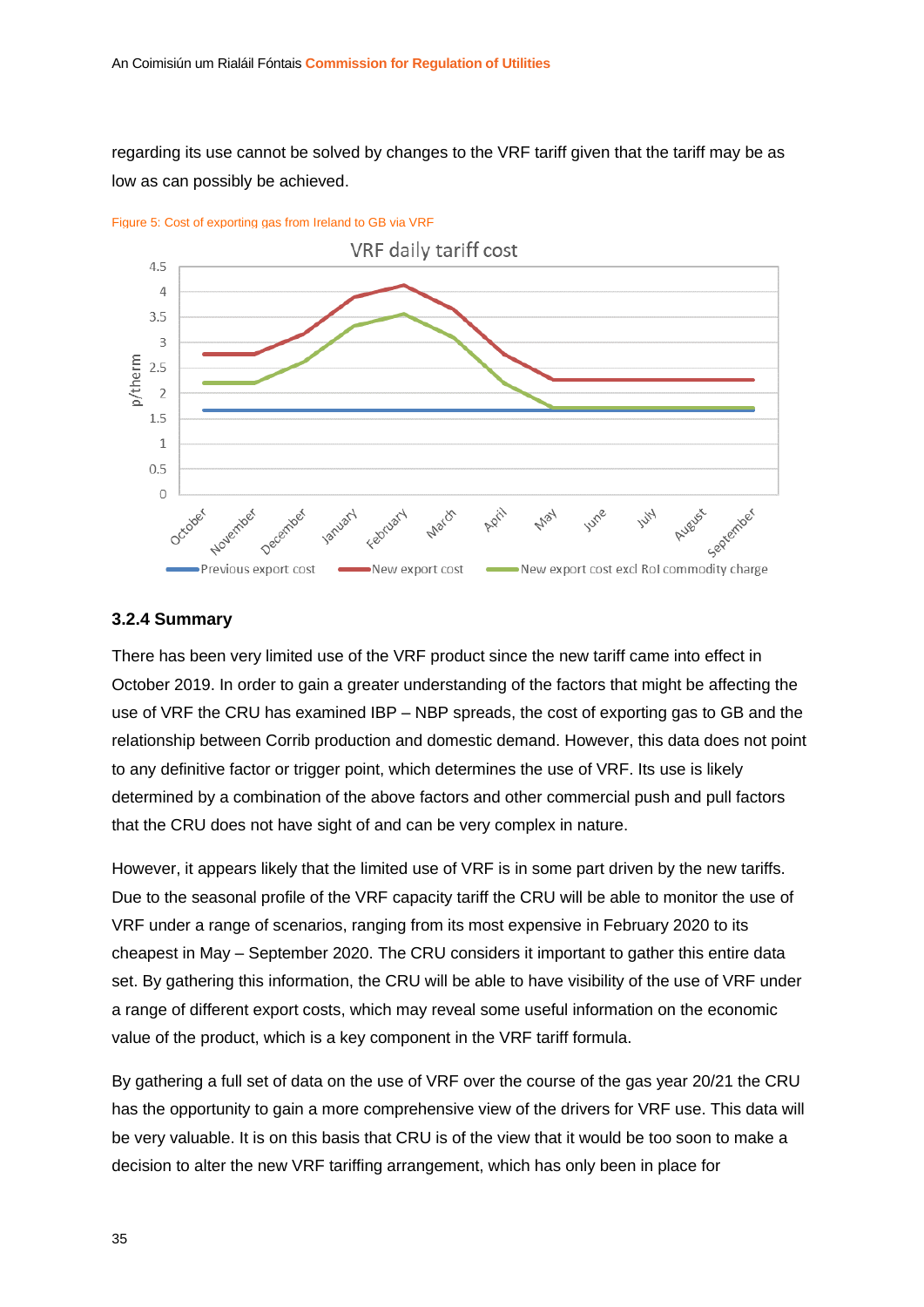approximately six months. In addition, the increased uncertainty that the Covid-19 pandemic has brought must be factored into any decisions, and stability for consumers and industry may be beneficial. On balance and to avoid any unintended, the CRU has decided not to change the VRF tariff at this time.

The CRU is keen to gather the views of industry on its analysis and would welcome insights (supported by data and analysis) into other factors, which significantly affect the use of VRF. In addition, network users might have useful data (e.g. bi-lateral contracts) on the commercial viability of VRF. As such, the CRU has posed a number of questions below. Responses to these questions will be assessed and incorporated into future analysis of the VRF tariff ahead of gas year 2021/22. The CRU aims to publish a consultation on any proposed changes to VRF tariffing in early 2021. This is to ensure that any changes can be incorporated into the methodology time for gas year 2021/22.

#### **CRU Questions**

- 5. Do you have any views on the CRU's analysis of VRF use? Please provide a rationale for your answer.
- 6. Do you have any information on the commercial viability of the VRF product, which may assist in setting the economic value of the tariff? Please provide quantitative data where possible.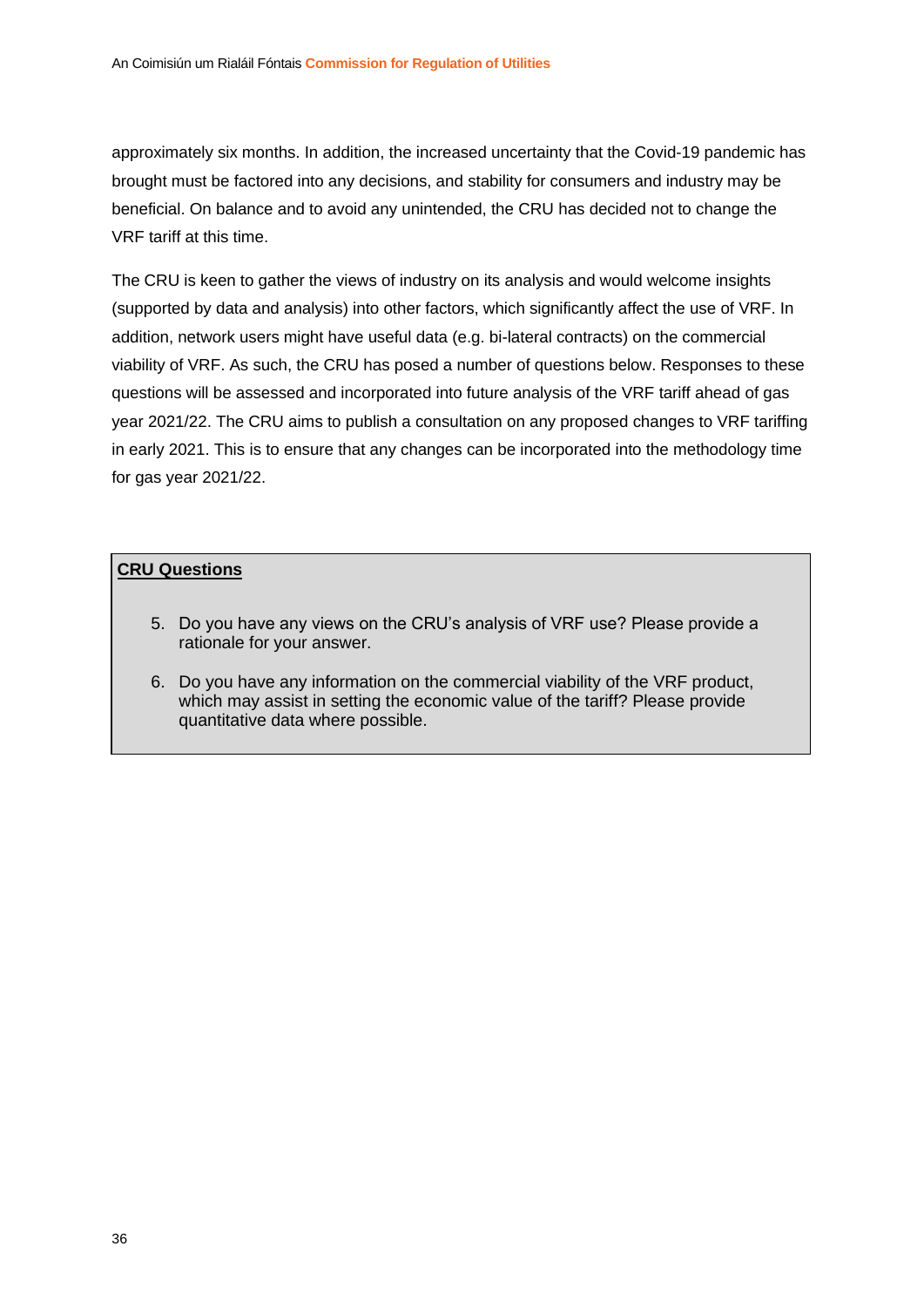## <span id="page-37-0"></span>**4 Conclusion & next steps**

The CRU has with this paper carried out its annual tariff network code Art. 28 review, in advance of gas year 2020/21.

Within Section 2 of this paper the CRU has provided its reasoning for not changing the multipliers and seasonal factors now. The CRU has proposed that a thorough assessment be completed ahead of gas year 2021/22 and identified the proposed criteria and context of this review. The CRU has also presented some initial considerations in Appendix A, which respondents should consider in their submissions.

Within section 3 of this paper the CRU provided an initial assessment of the impacts of the new VRF tariff. It examines the trends in use over time (comparing VRF use before and after the new tariff was introduced) and the factors that might affect the use of VRF. The CRU is seeking feedback, including supporting evidence, on this analysis to aid in the completing a review before tariff year 2021/22. The CRU aims to publish this consultation in early 2021 to ensure that any changes can be incorporated into the methodology time for gas year 2021/22.

To aid respondents, [Table 6](#page-37-2) provides a list of all questions posed throughout the paper.

### <span id="page-37-1"></span>4.1 Request for comment

| <b>Topic</b>                           | Query                                                                                                                                                                                               | <b>Section</b> |
|----------------------------------------|-----------------------------------------------------------------------------------------------------------------------------------------------------------------------------------------------------|----------------|
| Multiplier & seasonal<br>factor review | 1. Are there any other criteria that you consider essential as part<br>of this review? Please provide a rationale for your answer.                                                                  | 2.3.1          |
| Multiplier & seasonal<br>factor review | 2. Do you agree with the CRU's view of what the context of the<br>review is? Please provide a rationale for your answer.                                                                            | 2.3.2          |
| Multiplier & seasonal<br>factor review | 3. Are there any other aspects of the gas network or changes to<br>the gas network that need to be considered as part of the review?<br>Please provide a rationale for your answer.                 | 2.3.2          |
| Multiplier & seasonal<br>factor review | 4. Do you agree that the review should be led by GNI through the<br>Code Modification Forum? Please provide a rationale for your<br>answer.                                                         | 2.3.2          |
| Virtual reverse flow                   | 5. Do you have any views on the CRU's analysis of VRF use?<br>Please provide a rationale for your answer.                                                                                           | 3.2            |
| Virtual reverse flow                   | 6. Do you have any information on the commercial viability of the<br>VRF product, which may assist in setting the economic value of<br>the tariff? Please provide quantitative data where possible. | 3.2            |

#### <span id="page-37-2"></span>Table 6: Request for comment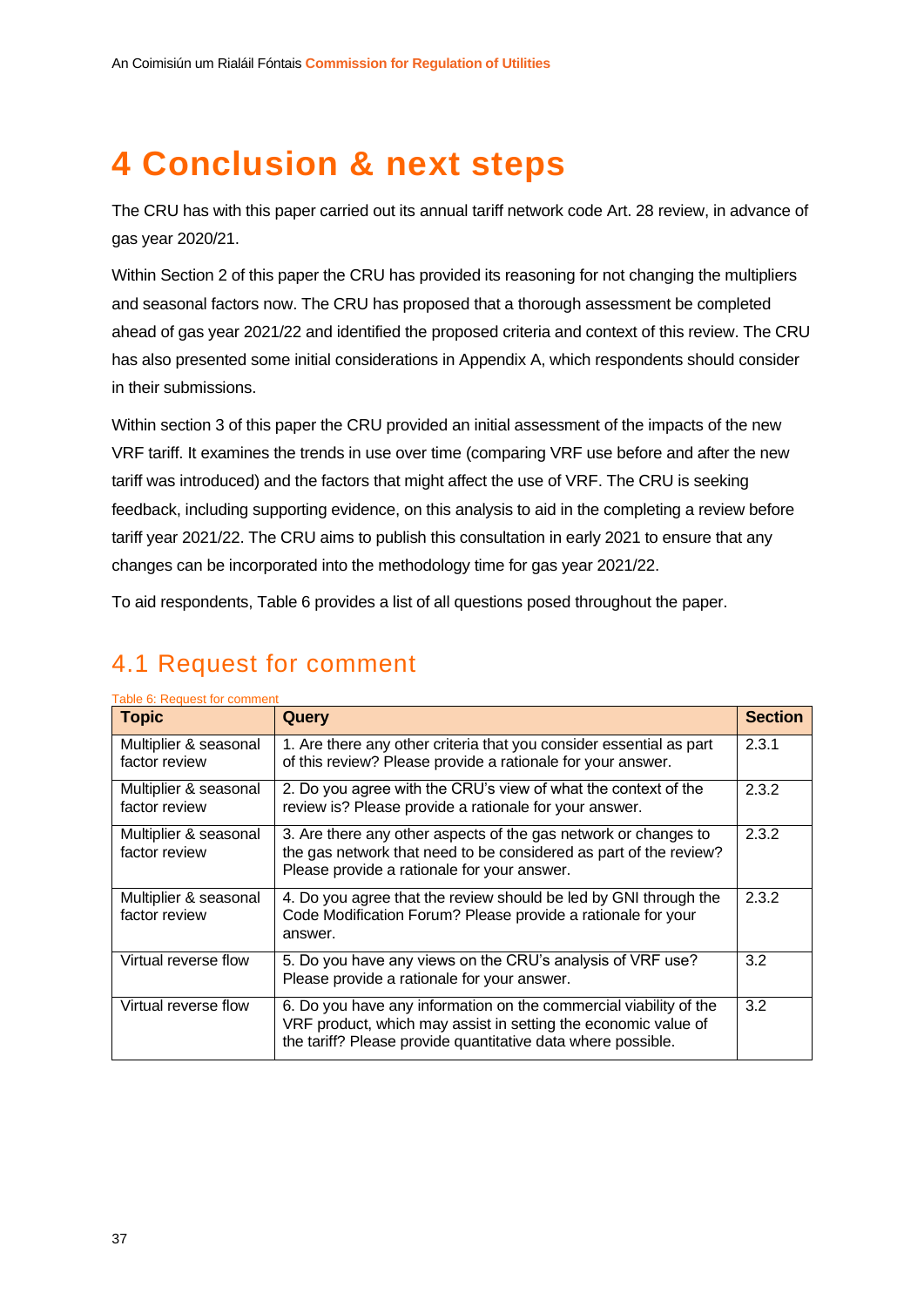### <span id="page-38-0"></span>4.2 Next steps

The CRU will consider responses from stakeholders on the above questions. These responses will be assessed and incorporated in future analysis of these issues.

The following are the milestones that follow the publication of this call for evidence paper:

- CRU publication of tariffs for gas year 2020/21 by 06 June 2020.
- Eight-week response period i.e. deadline for responses is close of business 14 July 2020.
- The CRU will review responses and engage with GNI. Further analysis will be carried out to examine issues highlighted in the responses. Proposals will be developed and analysed against tariff network code criteria (potentially including criteria suggested by respondents) – to end of 2020.
- CRU/ GNI engage with Code Modification Forum, providing updates and asking for initial feedback on proposals where required – Q4 2020.
- Article 28. consultation gas year 2021/22 published, setting out CRU/ GNI proposals Early January 2021

### **CRU Disclosure Requirements**

Unless marked confidential, all responses from companies or organisations may be fully published on the CRU's website. Respondents may request that their response is kept confidential.

The CRU shall respect this request, subject to any obligations to disclose information. Respondents who wish to have their responses remain confidential should clearly mark the document to that effect and include the reasons for confidentiality.

Responses from identifiable members of the public will be anonymised prior to publication on the CRU website unless the respondent explicitly requests their personal details to be published.

The CRU privacy notice sets out how we protect the privacy rights of individuals and can be found [here.](https://www.cru.ie/privacy-statement/)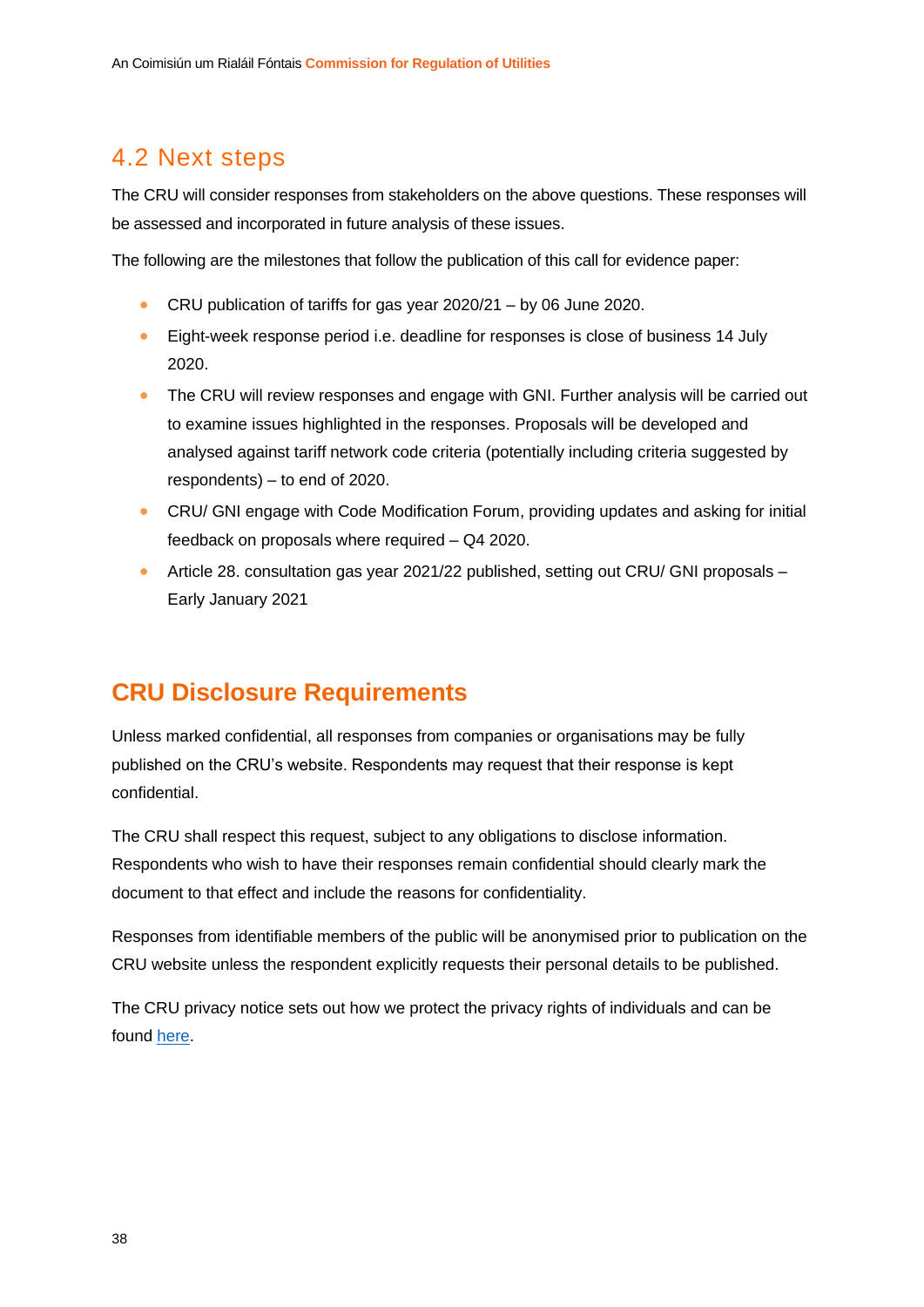## <span id="page-39-0"></span>**A Appendix – Multipliers & Seasonal factors initial considerations**

At the end of Section [2.3.1](#page-18-1) the CRU set out the purpose of this Appendix. In summary, the purpose is to provide stakeholders further insight as to how the CRU proposes to carry out the multiplier and seasonal factor review and to provide additional information to stimulate discussion and provoke detailed responses to the questions posed. The initial considerations contained in this Appendix should not be taken as an indication of the outcome of the proposed review.

In order to further examine the multiplier and seasonal factor profile the CRU have separated these two components. This is because there are different criteria that need to be considered when setting each.

## <span id="page-39-1"></span>**A.1 Multipliers**

The current multipliers are shown in [Table 7.](#page-39-2) They are now assessed against the following proposed criteria as proposed in section [2.3.1:](#page-18-1)

> (i) the balance between facilitating short-term gas trade and providing long-term signals for efficient investment in the transmission system;

(ii) the impact on the transmission services revenue and its recovery;

(iii) the need to avoid cross-subsidisation between network users and to enhance cost-reflectivity of reserve prices;

(iv) situations of physical and contractual congestion;

(v) the impact on cross-border flows.

| Table 1. Multipliers for capacity products<br><b>Capacity Product</b> | <b>Product multiplier</b> |
|-----------------------------------------------------------------------|---------------------------|
| Annual                                                                |                           |
| Quarterly                                                             | 1.35                      |
| Monthly                                                               | 1.5                       |
| Daily                                                                 | 2.794383812               |
| Within day                                                            | 2.794383812               |

#### <span id="page-39-2"></span>Table 7: Multipliers for capacity products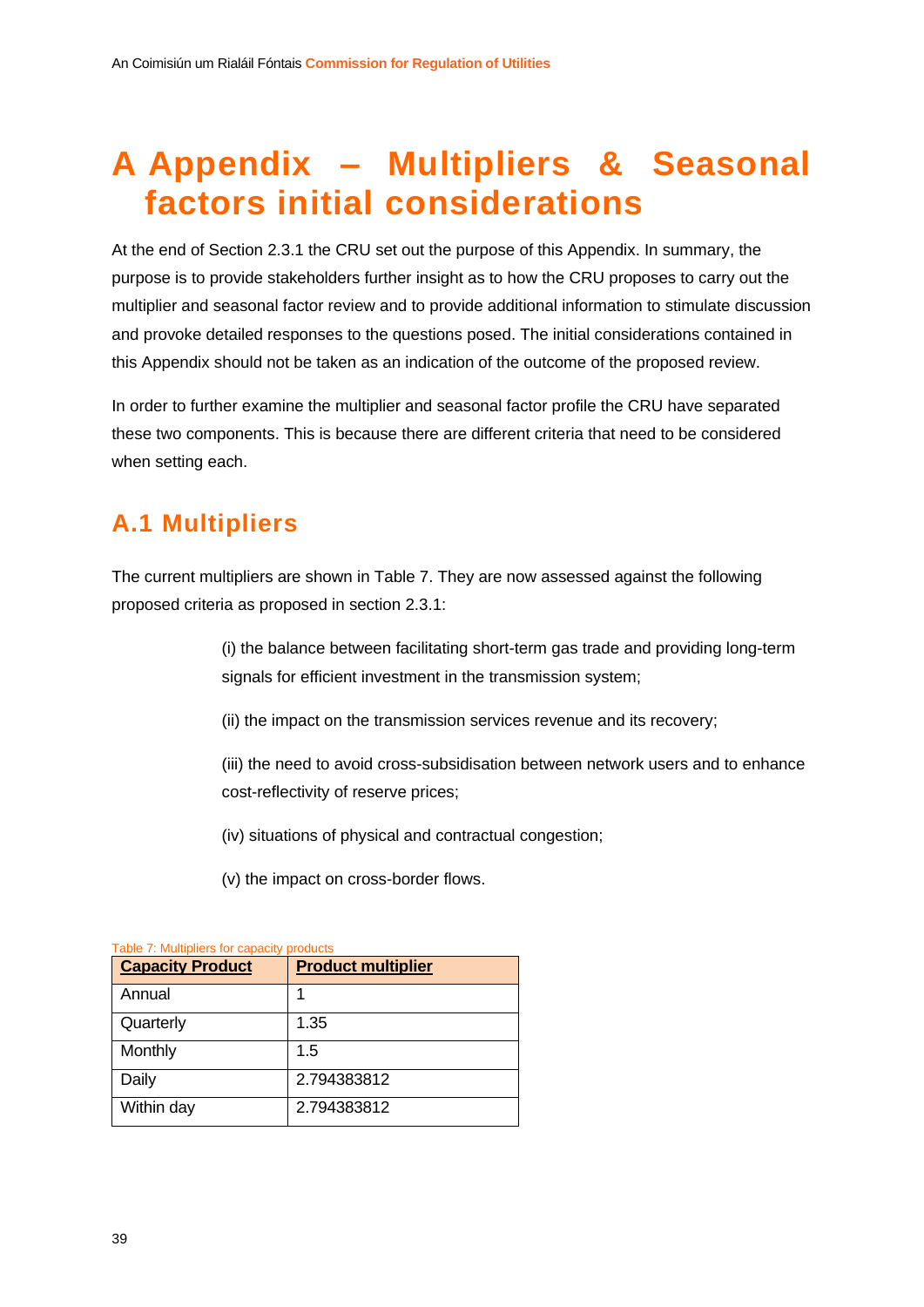#### <span id="page-40-0"></span>**A.1.1 Initial analysis**

#### **The balance between facilitating short-term gas trade and providing long-term signals for efficient investment in the transmission system**

As highlighted earlier, multipliers are applied to the non-yearly costs in order to increase the relative attractiveness of the annual product versus the non-annual products. It is important to strike the correct balance in this regard; however, it presents a challenge. On the one hand if the price of non-annual products is at a too high level, it would reduce the ability of gas traders to participate in short-term trade; on the other hand, if it is too low, there would be reduced longterm bookings and therefore reduced long-term signals for investments. This is because gas network operators look at changes in forecasted capacity booking profiles for signals on changes in demand as they plan the future development of their networks. The presence of longer-term stable capacity bookings provides a better indication of future demand. The non-annual capacity multipliers should therefore be set at a level that encourages annual capacity booking, where the end user requires capacity on an annual basis.

In [Figure 6](#page-40-1) the CRU has presented data on the use of different capacity products. As expected, annual capacity makes up the majority of the overall capacity bookings.<sup>35</sup> The power sector makes up the vast majority of daily bookings. The daily booking trend is similar to the power sector demand trend highlighted in [Figure 10.](#page-47-0)



<span id="page-40-1"></span>

<sup>&</sup>lt;sup>35</sup> Quarterly is not included in the figure as there were no quarterly capacity bookings over the fouryear period examined. However, there have been some quarterly capacity bookings since the CRU reduced the multiplier to 1.35. The CRU will continue to monitor its uptake.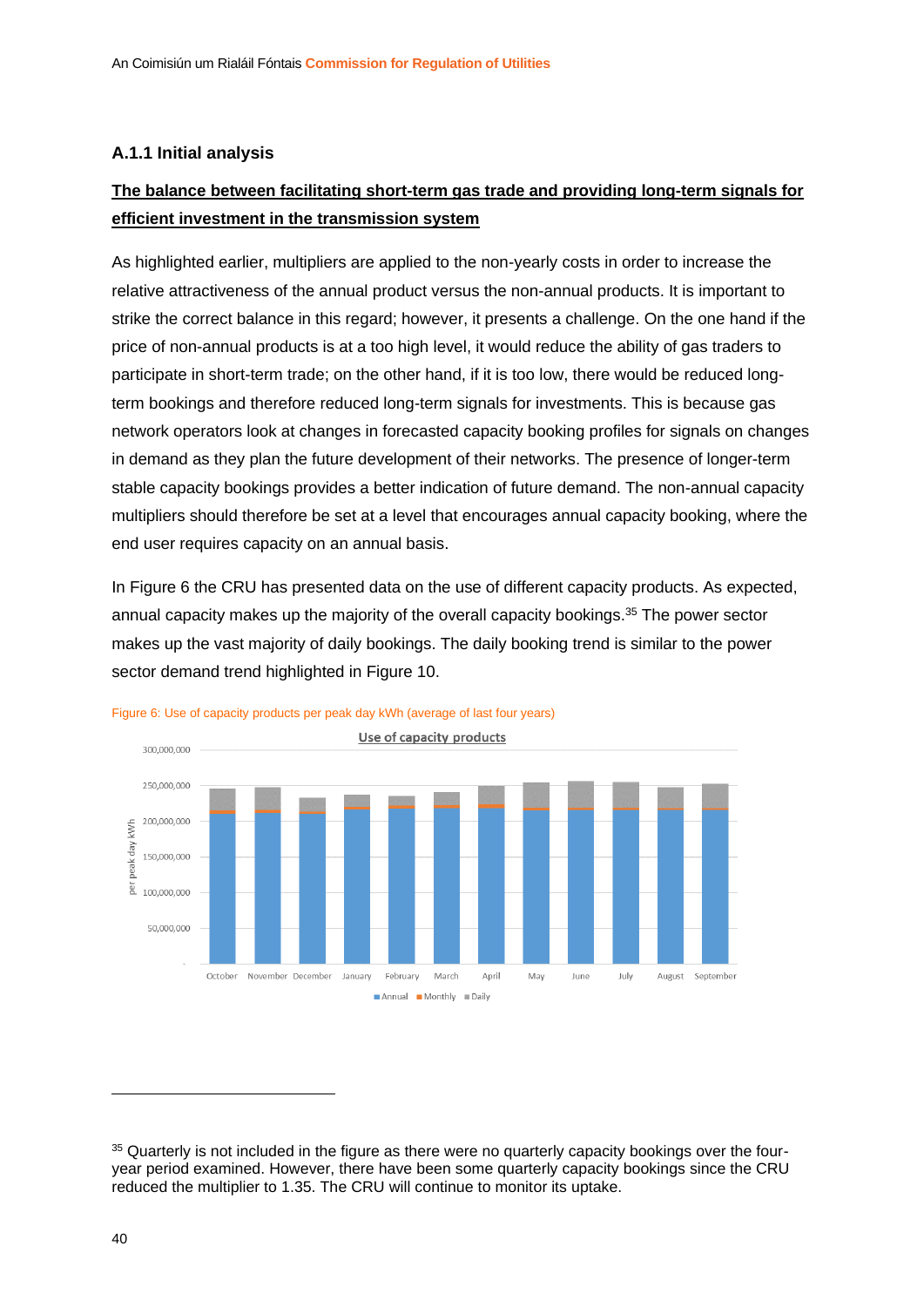GNI has an optimisation software package that can aid in establishing what this annual booking requirement need is. This will be useful in estimating the lowest cost way in which shippers in each market segment could meet assumed booking requirements throughout the year given the different capacity product costs. This model will be a useful means of testing the effect of different multiplier levels against the intended outcome of efficient booking. Additional analysis and benchmarking with other jurisdictions could also be valuable in assessing the right balance and selection of multipliers.

#### **The impact on the transmission services revenue and its recovery**

As highlighted in section 1.2, tariffs are paid by network users so that GNI can recover its transmission services revenue. As multipliers effect the levels of the tariffs, they can also have an effect on the recovery of the transmission services revenue. For example, large daily multipliers can significantly increase the cost of daily capacity products. The cost differential created between the annual capacity product and the daily capacity product will send signals / incentives to network users, which can affect what capacity products they decide to purchase. This can have a significant effect on the recovery of transmission services revenue and the level of the annual tariffs. For example, if GNI's capacity forecasts indicated that demand for the more expensive shorter-term capacity products was going to increase, there would be a reduction in the annual capacity tariff to offset the additional revenue that would be recovered through the use of these more expensive products. Therefore, the larger non-annual multipliers can provide a benefit to users who do not avail of non-annual capacity products, through decreased annual tariffs.

However, in the event that a significant increase in daily capacity booking patterns was not foreseen, it would lead to significant over recoveries of revenue. This revenue would need to be returned to customers in future years through a decrease in the tariffs. Therefore, having large multipliers for the non-annual capacity products can also lead to increased revenue and tariff volatility. In recent years there have been significant over-recoveries of revenue, which has been driven in part by increased daily capacity bookings. The scale of these over-recoveries is highlighted in [Figure 7,](#page-42-0) Ireland (IE) ranks as the third highest in this regard.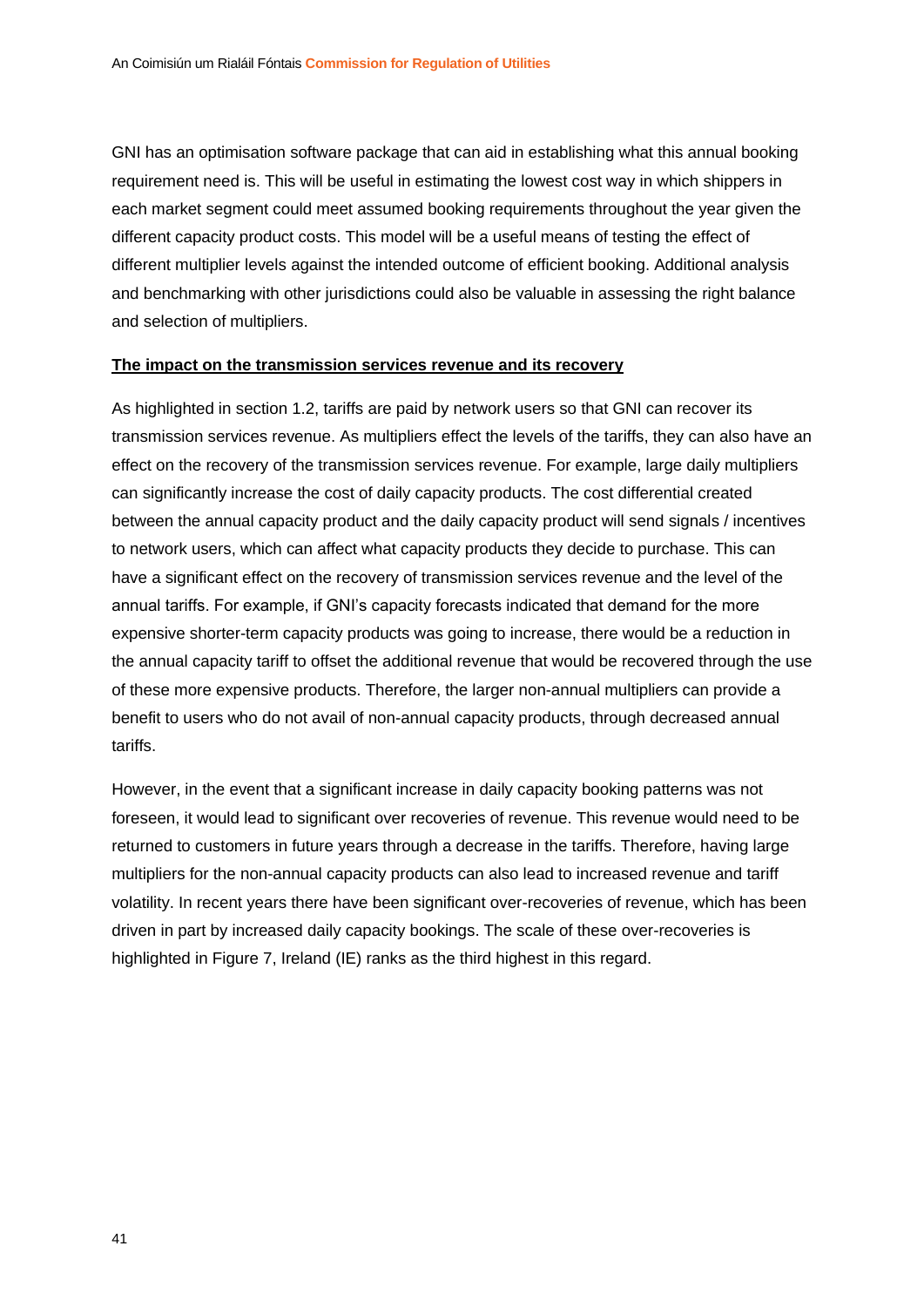

<span id="page-42-0"></span>

On the other hand, having very low non-annual multipliers reduces the incentive to book annual capacity. Annual capacity bookings are associated with more stable cost-recovery as capacity is booked for the entire year and paid for over the course of the entire year regardless of whether the network user flows gas or not. Having very low non-annual multipliers could lead to a sort of commoditisation of capacity bookings, whereby capacity is only booked on a daily basis for the amount of gas that needs to be flowed. Therefore, on a day where expected gas flows are not realised, capacity will not be booked and GNI recovers no revenue. This increased flexibility for network users can therefore lead to cost-recovery uncertainty.

#### **The need to avoid cross-subsidisation between network users and to enhance costreflectivity of reserve prices**

A key element of the CRU's 2019 review of the Matrix RPM centred around the cost-reflectively of reference prices in order to send appropriate signals to attract new investment where it can be shown to be efficient. While the continued application of the Matrix RPM ensures that the reference prices (i.e. annual capacity product prices) are cost-reflective, it is important to consider if the multipliers derive reserve prices for the non-annual products that are also cost reflective.

Consider the following table, which compares the non-annual product costs in the shoulder months (October, November, April) with the effective annual capacity cost on a shorter-term basis. The Moffat entry reference price (€301/MWh) is used in this example.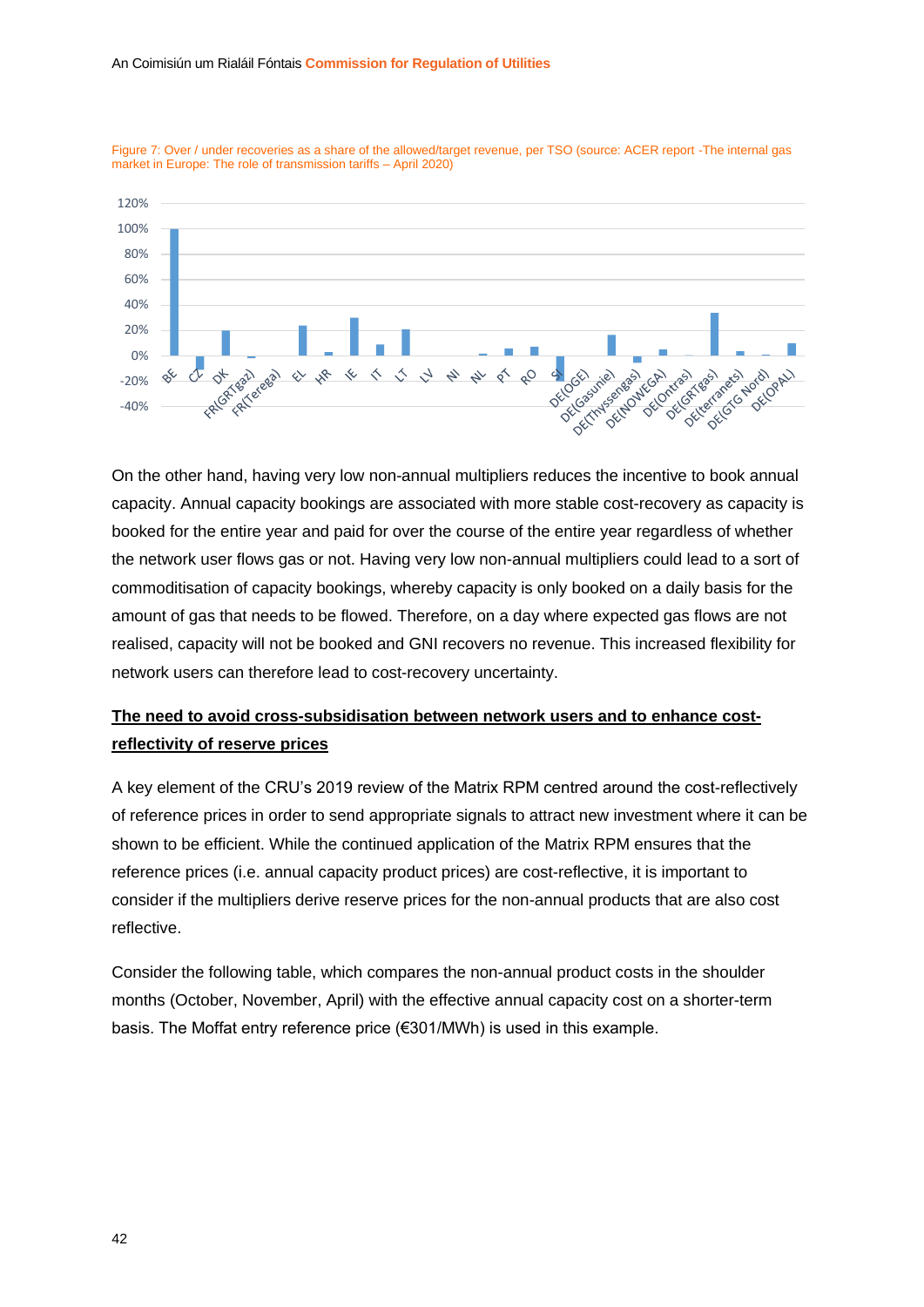| Moffat quarterly            |                      | Moffat monthly                     |                           | Moffat daily                       |               |
|-----------------------------|----------------------|------------------------------------|---------------------------|------------------------------------|---------------|
| Effective cost<br>of annual | Quarterly<br>product | <b>Effective cost</b><br>of annual | <b>Monthly</b><br>product | <b>Effective cost</b><br>of annual | Daily product |
| €75/MWh                     | €116/MWh             | €25/MWh                            | €38/MWh                   | €0.8/MWh                           | €1.9/MWh      |

Table 8: Effect of shorter-term multipliers on non-yearly capacity costs<sup>36</sup>

While cross-subsidisation is a result of tariffs that are not fully cost-reflective, with the deviation from cost-reflectivity resulting in a user of the entry-exit system being allocated a tariff that differs from the costs they cause to the system. However, as complete cost-reflectivity is impossible to achieve there will always be some level of cross-subsidisation, it is therefore important to ensure that there is no undue cross-subsidisation. Cross-subsidies could arise between network users with rather flat transmission patterns and those with highly variable ones, since a very significant reduction in non-annual multipliers would result in a shift from long-term to short-term capacity bookings and an increase in tariffs for those with flat transmission patterns due to reduced revenue recovery.

It is also useful to think of cost-reflectivity in terms of the above example. TAR NC requires that the transmission services revenue is recovered through capacity-based charges. This is because capacity is one of the main network cost drivers along with pipeline distance. The presence of longer-term stable capacity bookings provides a better indication of future demand and may allow the TSO to reduce network costs through better planning. Therefore, there is an argument that shorter-term products should be priced at a premium as they could potentially increase network costs.

 $36$  As the multipliers are combined with the seasonal factors, the actual shorter-term multiplier can change on a month to month basis and day to day basis, i.e. it is only on an overall annual basis that the multipliers in [Table 7](#page-39-2) equate. To explain this further, consider that the actual October, November, and April daily capacity cost (€1.9/MWh) in the table above is only 2.3 times greater than the effective annual capacity cost on a daily basis (€0.8/MWh), however over the course of the year the average will be 2.79 as per [Table 7.](#page-39-2)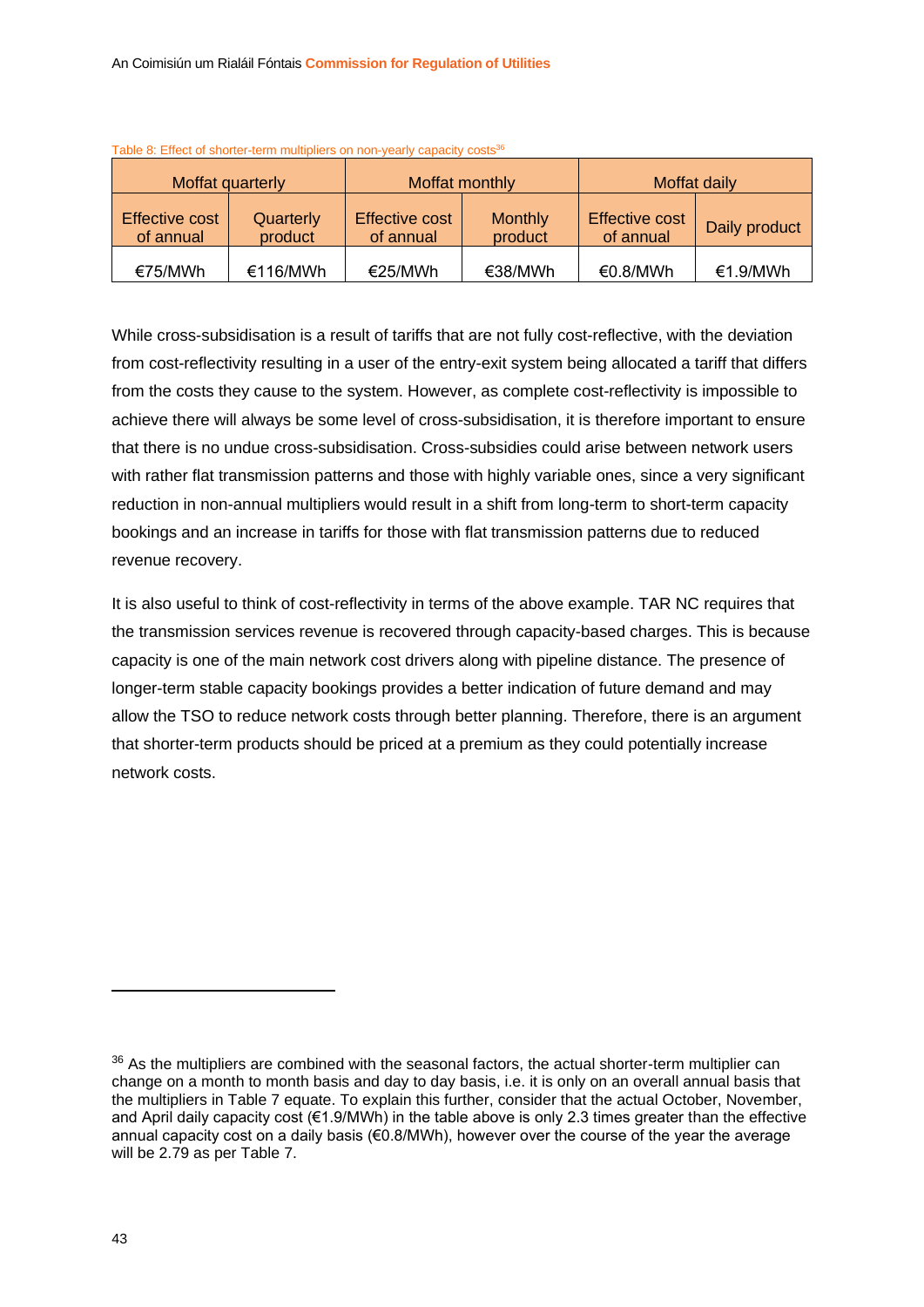#### **Situations of physical and contractual congestion**

Currently, there are no issues of contractual congestion on the Irish gas network and GNI does not foresee any issues arising in this regard in the future. However, potential physical constraints have been identified in local regions. GNI keeps the gas network under review for both contractual and physical congestion on an ongoing basis. In a situation where there is a significant amount of available capacity on the network the likelihood of future investment being triggered is significantly reduced, which may reduce the strength of some of the arguments for more expensive non-annual products.

#### **The impact on cross-border flows**

The Moffat interconnection point (IP), allows for gas flows into Ireland from GB. Domestic production is first in the merit order in terms of supply to Irish customers, with flows from GB via Moffat providing the marginal source. There is also an IP with the Northern Irish gas transmission system at Gormanston. The Gormanston IP is unidirectional, only allowing for gas flow from Ireland into the Northern Irish gas transmission system. However, no commercial gas currently flows in that direction; it is used for emergency support only. Therefore, gas flows into Ireland are a result of gas demand from Irish customers only, as there are no cross-system flows. Therefore, the CRU proposes to exclude this Art. 28 criteria from the future review. The CRU notes that the facilitation of short-term trade with GB (which doesn't necessitate cross border flows due to the Virtual Reverse Flow (see section 3)) would be considered as part of the criteria, which examines the balance between facilitating short-term gas trade and providing long-term signals for efficient investment in the transmission.

### <span id="page-44-0"></span>**A.2 Seasonal factors**

[Table 9](#page-45-1) highlights the current seasonal factors applied for each month. The seasonal factor is multiplied by the relevant multiplier and the result is combined with the reference price to derive the tariff for each non-annual capacity product.

The seasonal factors are now assessed against the following proposed criteria as proposed in section [2.3.1:](#page-18-1)

> (i) the impact on facilitating the economic and efficient utilisation of the infrastructure;

(ii) the need to improve the cost-reflectivity of reserve prices.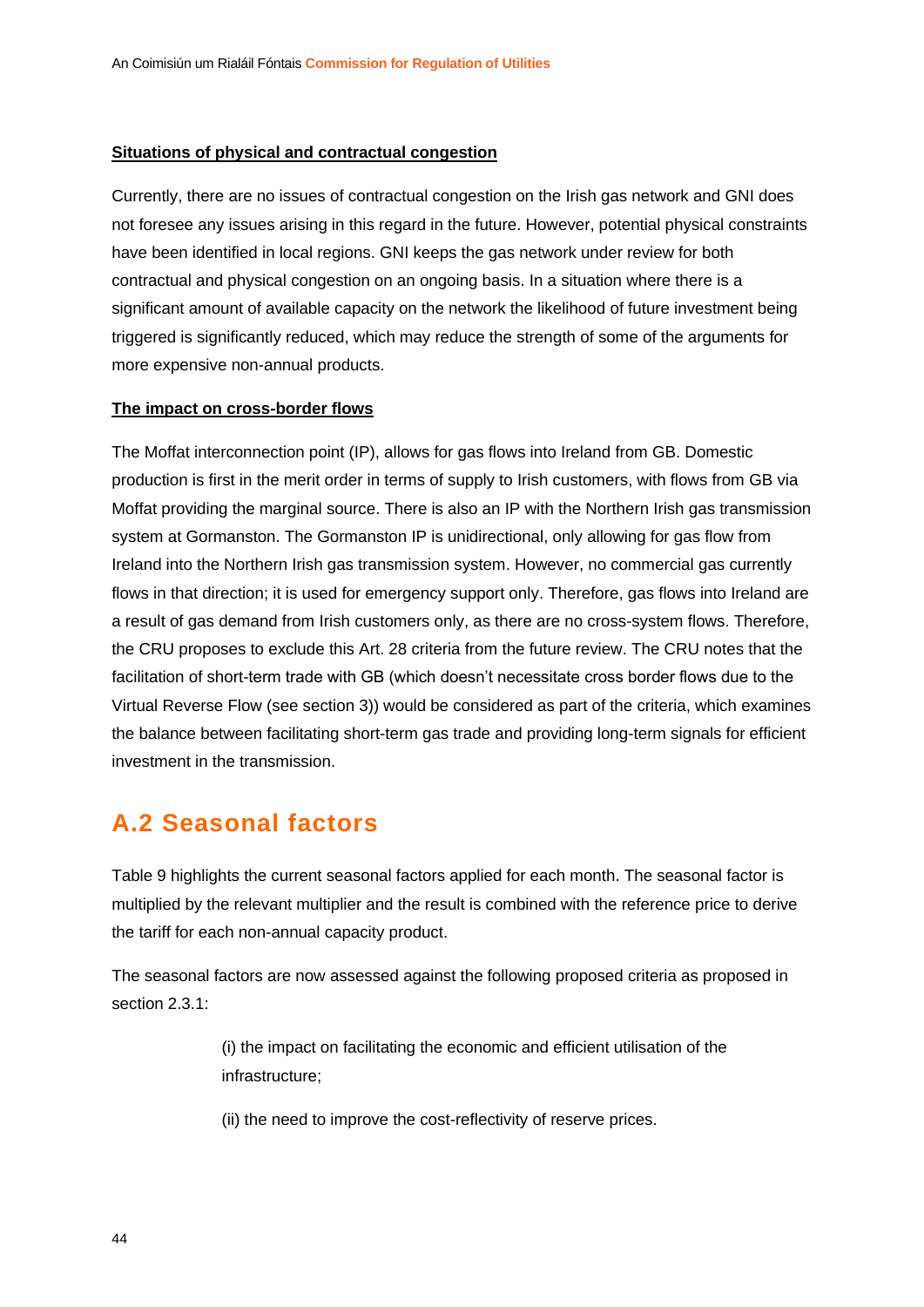<span id="page-45-1"></span>

| Table 9: Seasonal factors for capacity products |                                              |  |  |
|-------------------------------------------------|----------------------------------------------|--|--|
| Month                                           | <b>Seasonal factors</b><br><u>multiplier</u> |  |  |
| January                                         | 0.007130052                                  |  |  |
| February                                        | 0.008148629                                  |  |  |
| March                                           | 0.006111473                                  |  |  |
| April                                           | 0.002291803                                  |  |  |
| May                                             | 0.000173158                                  |  |  |
| June                                            | 0.000173158                                  |  |  |
| July                                            | 0.000173158                                  |  |  |
| August                                          | 0.000173158                                  |  |  |
| September                                       | 0.000173158                                  |  |  |
| October                                         | 0.002291803                                  |  |  |
| November                                        | 0.002291803                                  |  |  |
| December                                        | 0.004074316                                  |  |  |

#### <span id="page-45-0"></span>**A.2.1 Initial analysis**

#### **The impact on facilitating the economic and efficient utilisation of the infrastructure**

It is important that the gas network is used in an efficient way. The network is built to provide enough capacity for a 1 in 50 peak day<sup>37</sup>. As highlighted earlier, the current seasonal profile is derived from the probability of a peak day. Historically, these days have occurred in the Winter months. This has resulted in increased winter capacity costs and reduced summer capacity costs. This is further highlighted by [Figure 8](#page-46-0) which illustrates the date upon which each of the top five peak days occurred in the last four gas years. It is worth noting that in gas year 2018/19 the fourth highest peak day occurred on 10 May 2019.

 $37$  A 1-in-50 peak day is the requirement to fulfil gas demand during a 1-in-50 year severe weather scenario.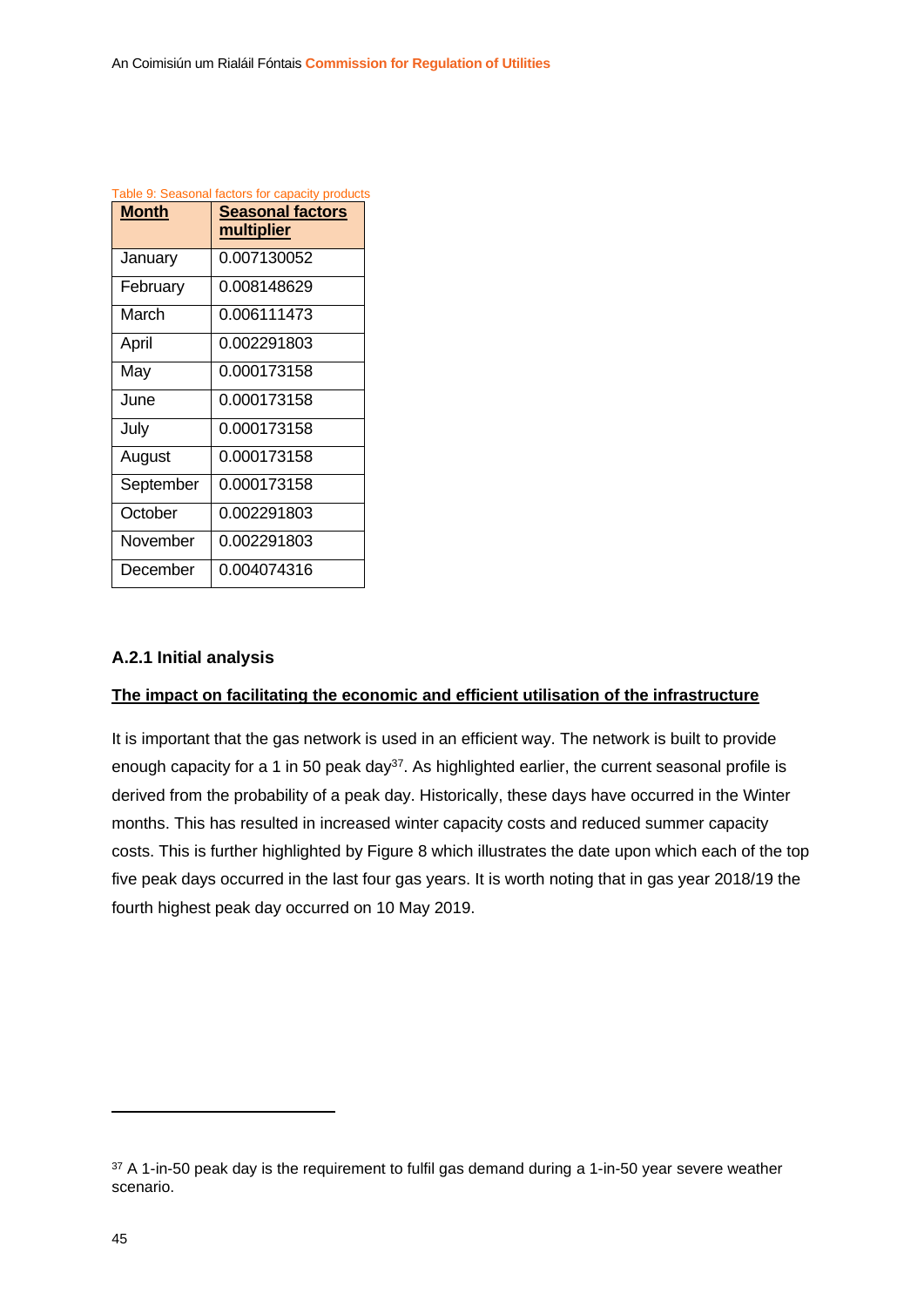

<span id="page-46-0"></span>Figure 8: Occurrence of top five peak demand days at exit

As outlined above, peak days have tended to occur in Winter. This is due in part to the increased seasonal demand from the residential sector (i.e. home heating). However, this is beginning to change. The power sector now makes up close to 60% of gas demand and as highlighted in [Figure 9,](#page-47-1) power demand peak days have a tendency to occur in Summer. This is because a key driver of demand in the power sector is the level of wind on the system. Flexible gas fired power generation can react to a reduction in wind and provide required backup generation. Such changes in the use of gas need to be considered in setting seasonal factors.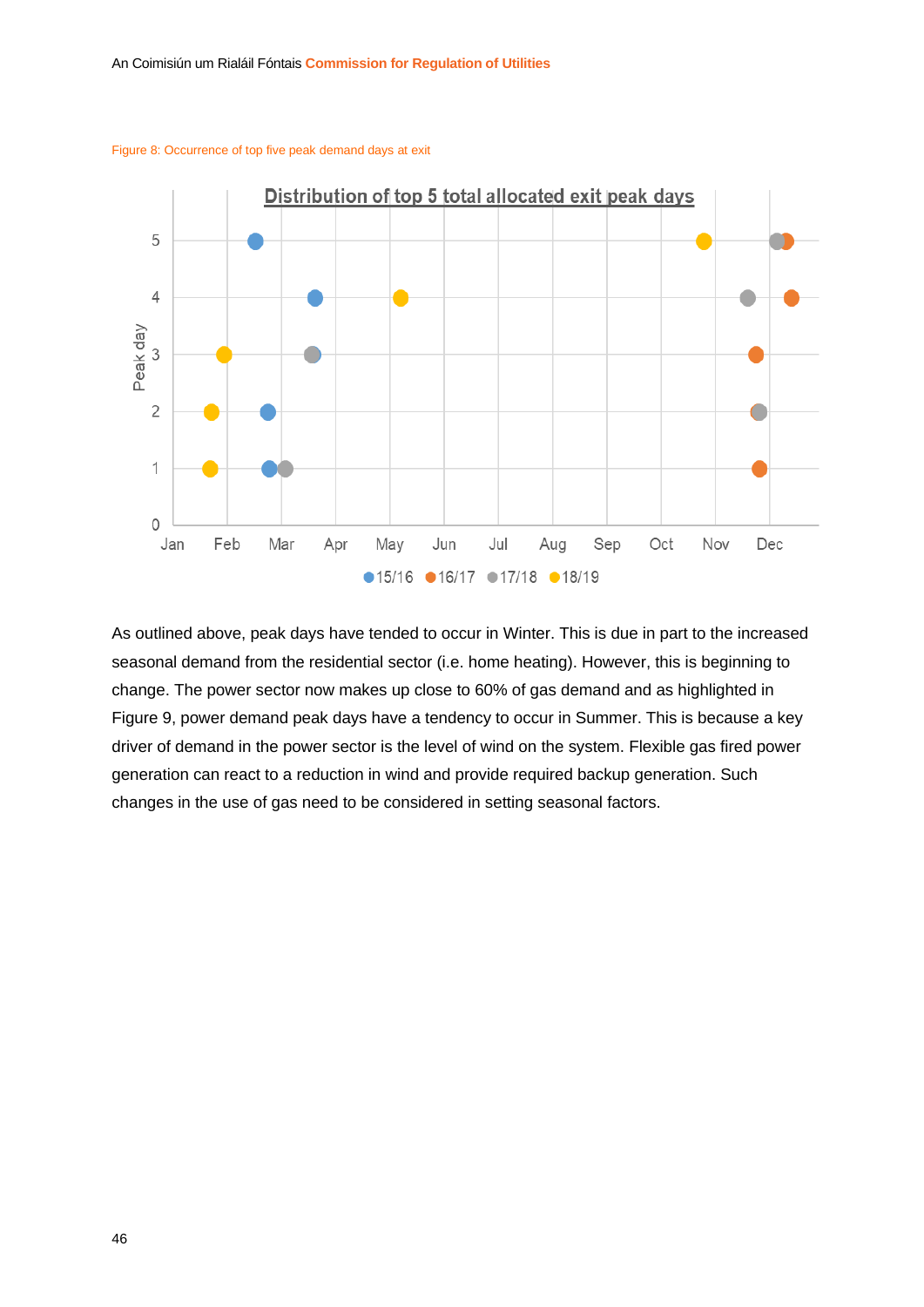

<span id="page-47-1"></span>

<span id="page-47-0"></span>



Currently however, the seasonal factor closely matches gas demand. This is shown in [Figure 11,](#page-48-0) which compares the seasonal factors across the year to the average gas demand each month. This aligns well with the goal of seasonal factors is to increase utilisation of the network in the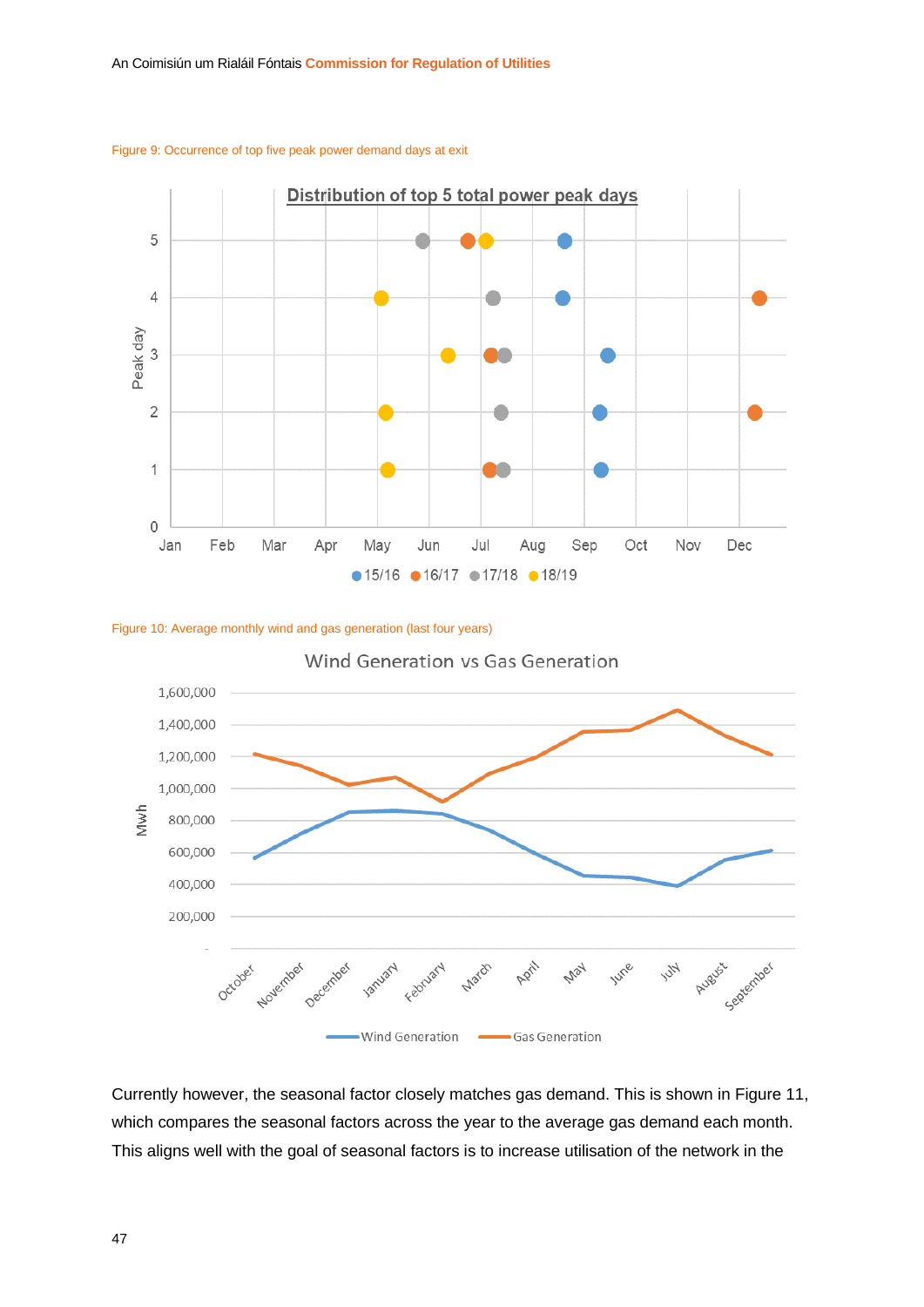Summer due to the presence of excess capacity on the network. In other words, the seasonal factors are reducing the cost of capacity during the Summer when demand is relatively low.

This incentive could encourage new seasonal demand (e.g. cement, tarmacadam industry) or indeed the movement where possible of existing demand from the peak Winter months to the Summer, thereby reducing the likelihood of additional network investment occurring.



<span id="page-48-0"></span>

Creating incentives for new gas demand during times of relatively low system use, must be balanced with the need to avoid undue cross subsidisations. This needs to be considered. For example, it would seem undue if annual network users derived little benefit from Summer only users. However, if there is significant excess capacity in the Summer and system costs are driven by Winter demand, it may be appropriate for the Summer capacity cost to be reduced to reflect this. The challenge is deciding how large any reduction may be. In considering such, levels of seasonal use would need to be assessed, including what customer types are driving that demand. Some initial information on this is shown in [Figure 12.](#page-49-0)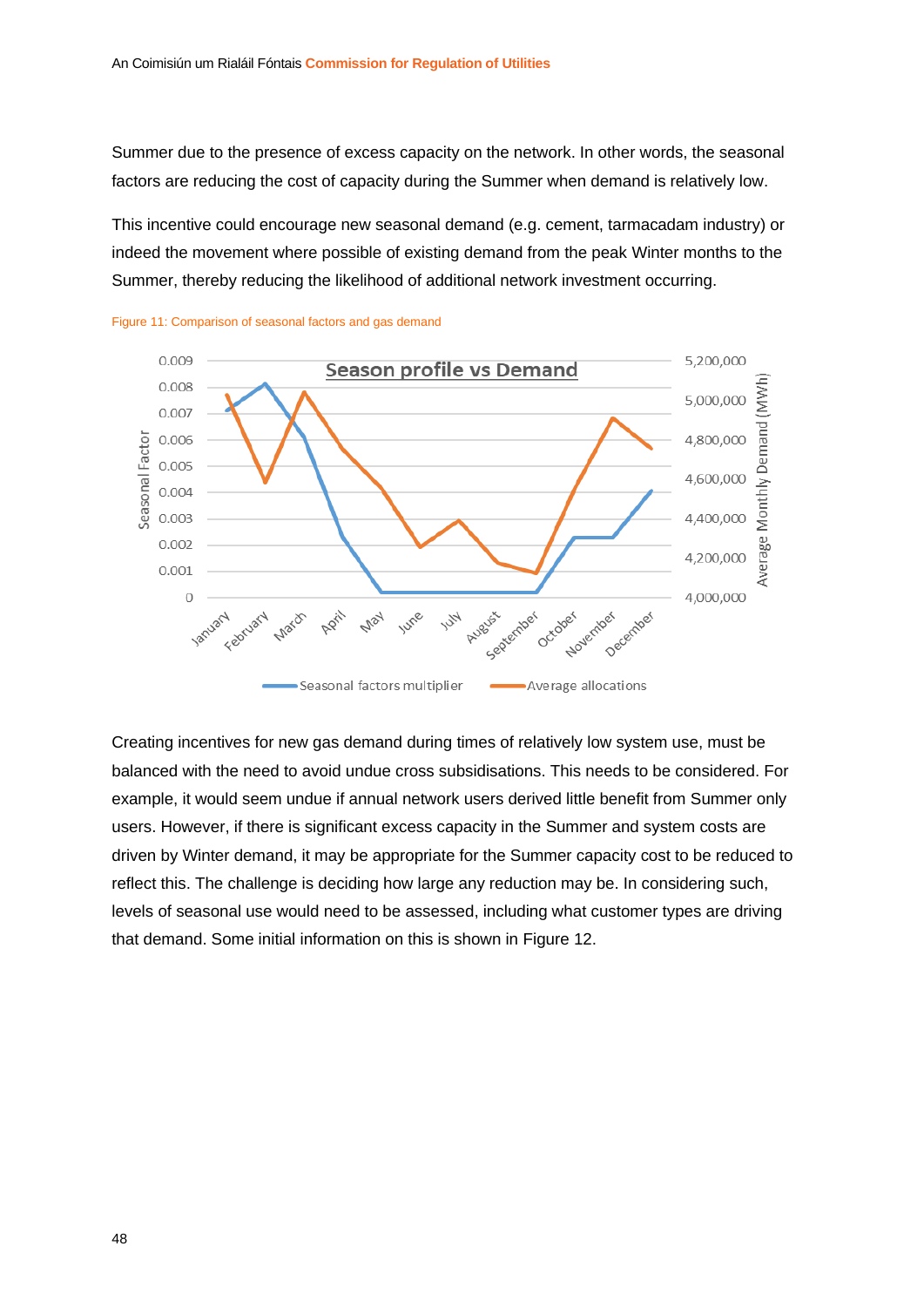

<span id="page-49-0"></span>Figure 12: Comparison of network demand by sector (average monthly allocations last four years)

Additional analysis and benchmarking with other jurisdictions may also be valuable in assessing the right balance and selection of effective seasonal factors would be required.

#### **The need to improve the cost-reflectivity of reserve prices**

As highlighted earlier in the discussion of the cost-reflectivity of multipliers, the Matrix RPM ensures that the reference prices are cost-reflective. Therefore, in this regard, it is important to consider if the seasonal factors derive reserve prices for the non-yearly products that are also cost reflective. Consider the following example:

- In gas year 2019/20 the cost of annual entry capacity at Moffat is €301/MWh. This equates to €0.82/MWh on a daily basis.
- As per [Table 1,](#page-14-1) the daily product is most expensive in February at 2.28% of the annual product. This means that the cost of booking a daily capacity product at Moffat in February is €6.87/MWh.
- As per [Table 1,](#page-14-1) the daily product is cheap in May to September expensive at 0.05% of the annual product. This means that the cost of booking a daily capacity product at Moffat in May is €0.15/MWh.

This example illustrates the significant effect that the combined daily multiplier and seasonal factor profile can have on daily capacity costs. As highlighted earlier, the seasonal profile of the reserve prices for a capacity product at different times of year is based on the principle of costreflectivity – i.e. that requirements for capacity during periods of high utilisation are more likely to